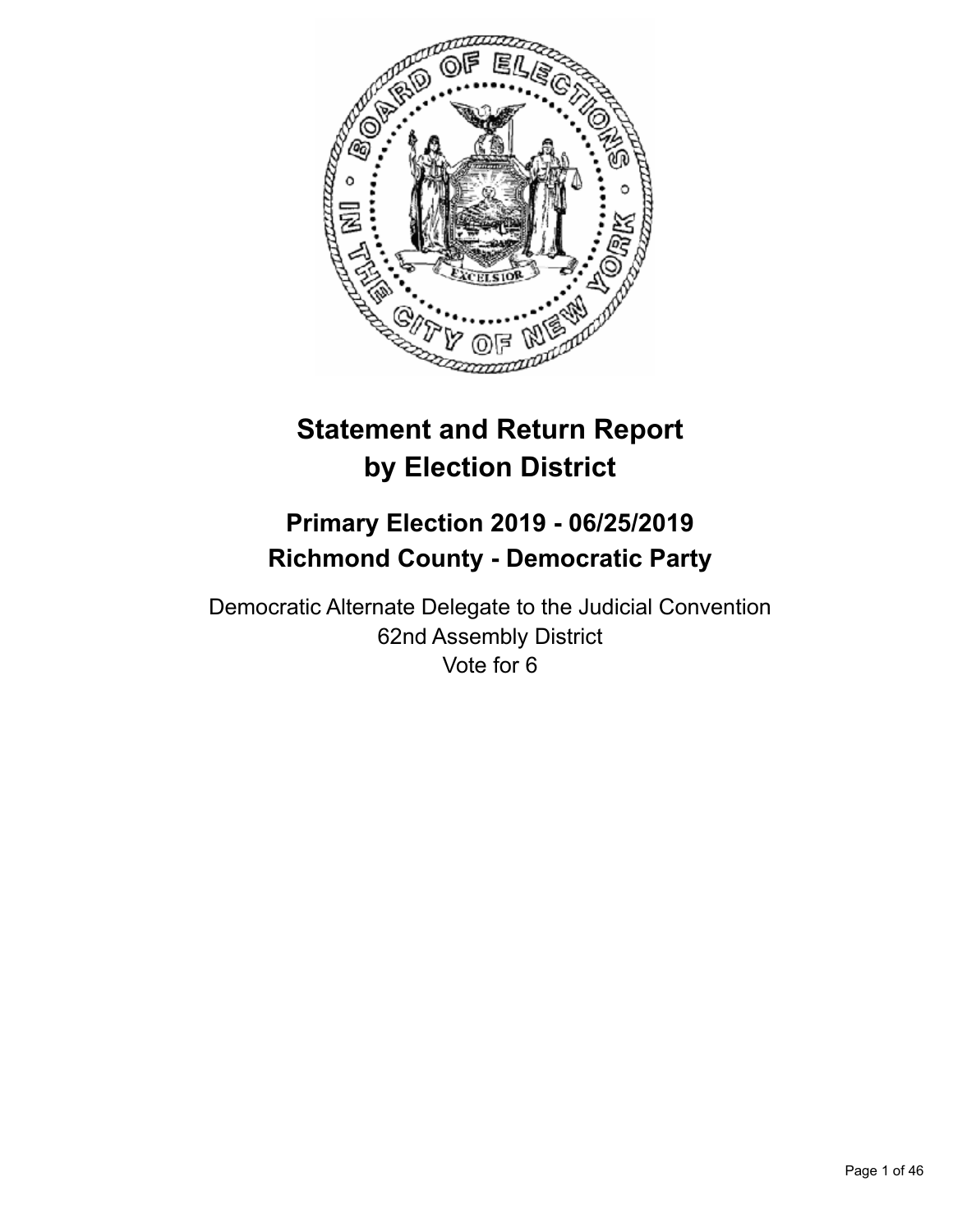

| <b>PUBLIC COUNTER</b>                                    | 2              |
|----------------------------------------------------------|----------------|
| <b>MANUALLY COUNTED EMERGENCY</b>                        | 0              |
| <b>ABSENTEE / MILITARY</b>                               | 1              |
| <b>AFFIDAVIT</b>                                         | 0              |
| <b>Total Ballots</b>                                     | 3              |
| Less - Inapplicable Federal/Special Presidential Ballots | $\mathbf{0}$   |
| <b>Total Applicable Ballots</b>                          | 3              |
| THOMAS J. SCOTTO                                         | 1              |
| JAMES M. POCCHIA                                         | $\overline{2}$ |
| MICHAEL T. COLOMBO                                       | 1              |
| ROSEMARIE A. CAVANAGH                                    | 3              |
| <b>MARYANN LAURIA</b>                                    | $\overline{2}$ |
| DANA M. KOENIGSBERG                                      | $\overline{2}$ |
| <b>FRANCESCA VIOLANTE</b>                                | 1              |
| <b>CESARE GIAQUINTO</b>                                  | 1              |
| <b>ALICE E. PUNZONE</b>                                  | 2              |
| JOHN J. MASTELLONE                                       | 1              |
| JOHN A. MONTELBANO                                       | 1              |
| <b>Total Votes</b>                                       | 17             |
| Unrecorded                                               | 1              |

| PUBLIC COUNTER                                           | $\overline{c}$ |
|----------------------------------------------------------|----------------|
| <b>MANUALLY COUNTED EMERGENCY</b>                        | 0              |
| <b>ABSENTEE / MILITARY</b>                               | 1              |
| <b>AFFIDAVIT</b>                                         | $\mathbf{0}$   |
| <b>Total Ballots</b>                                     | 3              |
| Less - Inapplicable Federal/Special Presidential Ballots | $\mathbf{0}$   |
| <b>Total Applicable Ballots</b>                          | 3              |
| THOMAS J. SCOTTO                                         | $\overline{2}$ |
| <b>JAMES M. POCCHIA</b>                                  | 0              |
| MICHAEL T. COLOMBO                                       | 1              |
| ROSEMARIE A. CAVANAGH                                    | $\overline{2}$ |
| <b>MARYANN LAURIA</b>                                    | 2              |
| DANA M. KOENIGSBERG                                      | $\overline{2}$ |
| <b>FRANCESCA VIOLANTE</b>                                | 0              |
| <b>CESARE GIAQUINTO</b>                                  | 1              |
| ALICE E. PUNZONE                                         | $\mathbf{0}$   |
| <b>JOHN J. MASTELLONE</b>                                | 0              |
| JOHN A. MONTELBANO                                       | $\mathbf{0}$   |
| <b>Total Votes</b>                                       | 10             |
| Unrecorded                                               | 8              |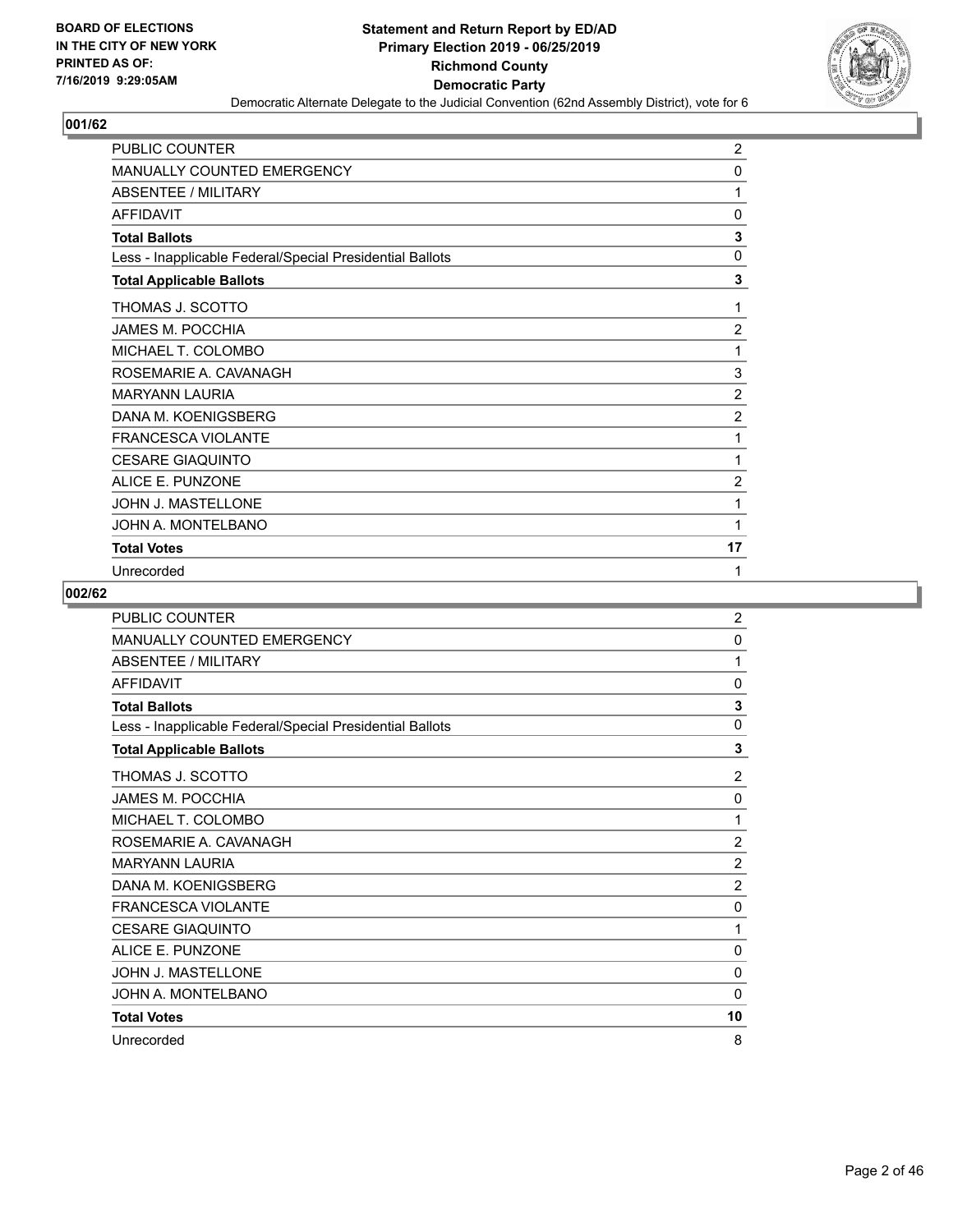

| PUBLIC COUNTER                                           | 0            |
|----------------------------------------------------------|--------------|
| <b>MANUALLY COUNTED EMERGENCY</b>                        | 0            |
| <b>ABSENTEE / MILITARY</b>                               | 0            |
| <b>AFFIDAVIT</b>                                         | 0            |
| <b>Total Ballots</b>                                     | 0            |
| Less - Inapplicable Federal/Special Presidential Ballots | $\mathbf{0}$ |
| <b>Total Applicable Ballots</b>                          | 0            |
| THOMAS J. SCOTTO                                         | 0            |
| JAMES M. POCCHIA                                         | $\Omega$     |
| MICHAEL T. COLOMBO                                       | 0            |
| ROSEMARIE A. CAVANAGH                                    | $\mathbf 0$  |
| <b>MARYANN LAURIA</b>                                    | 0            |
| DANA M. KOENIGSBERG                                      | 0            |
| <b>FRANCESCA VIOLANTE</b>                                | 0            |
| <b>CESARE GIAQUINTO</b>                                  | 0            |
| ALICE E. PUNZONE                                         | 0            |
| <b>JOHN J. MASTELLONE</b>                                | 0            |
| JOHN A. MONTELBANO                                       | 0            |
| <b>Total Votes</b>                                       | 0            |

| PUBLIC COUNTER                                           | 6              |
|----------------------------------------------------------|----------------|
| MANUALLY COUNTED EMERGENCY                               | 0              |
| ABSENTEE / MILITARY                                      | 1              |
| <b>AFFIDAVIT</b>                                         | $\Omega$       |
| <b>Total Ballots</b>                                     | 7              |
| Less - Inapplicable Federal/Special Presidential Ballots | 0              |
| <b>Total Applicable Ballots</b>                          | $\overline{7}$ |
| THOMAS J. SCOTTO                                         | $\overline{2}$ |
| JAMES M. POCCHIA                                         | $\overline{2}$ |
| MICHAEL T. COLOMBO                                       | $\overline{2}$ |
| ROSEMARIE A. CAVANAGH                                    | 5              |
| <b>MARYANN LAURIA</b>                                    | 4              |
| DANA M. KOENIGSBERG                                      | 3              |
| <b>FRANCESCA VIOLANTE</b>                                | 3              |
| <b>CESARE GIAQUINTO</b>                                  | 3              |
| ALICE E. PUNZONE                                         | 4              |
| JOHN J. MASTELLONE                                       | 3              |
| JOHN A. MONTELBANO                                       | 4              |
| <b>Total Votes</b>                                       | 35             |
| Unrecorded                                               | 7              |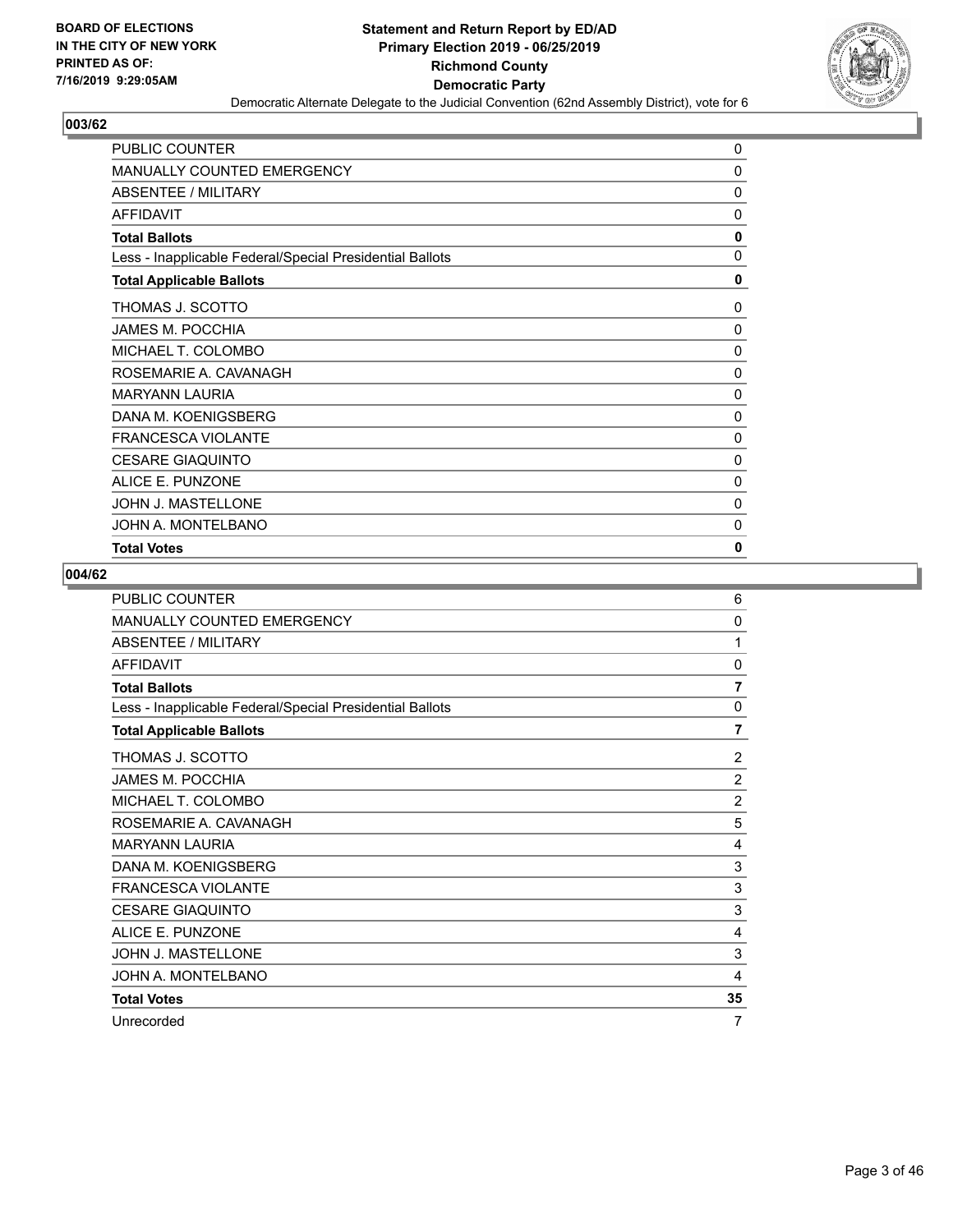

| <b>PUBLIC COUNTER</b>                                    | 0              |
|----------------------------------------------------------|----------------|
| <b>MANUALLY COUNTED EMERGENCY</b>                        | 0              |
| <b>ABSENTEE / MILITARY</b>                               | $\overline{2}$ |
| <b>AFFIDAVIT</b>                                         | $\mathbf{0}$   |
| <b>Total Ballots</b>                                     | $\overline{2}$ |
| Less - Inapplicable Federal/Special Presidential Ballots | $\mathbf{0}$   |
| <b>Total Applicable Ballots</b>                          | $\mathbf{2}$   |
| THOMAS J. SCOTTO                                         | $\Omega$       |
| <b>JAMES M. POCCHIA</b>                                  | 0              |
| MICHAEL T. COLOMBO                                       | 1              |
| ROSEMARIE A. CAVANAGH                                    | 1              |
| <b>MARYANN LAURIA</b>                                    | 1              |
| DANA M. KOENIGSBERG                                      | $\mathbf{0}$   |
| <b>FRANCESCA VIOLANTE</b>                                | 1              |
| <b>CESARE GIAQUINTO</b>                                  | 1              |
| <b>ALICE E. PUNZONE</b>                                  | 1              |
| JOHN J. MASTELLONE                                       | $\mathbf{0}$   |
| JOHN A. MONTELBANO                                       | 0              |
| <b>Total Votes</b>                                       | 6              |
| Unrecorded                                               | 6              |

| PUBLIC COUNTER                                           | 7              |
|----------------------------------------------------------|----------------|
| <b>MANUALLY COUNTED EMERGENCY</b>                        | 0              |
| ABSENTEE / MILITARY                                      | $\Omega$       |
| <b>AFFIDAVIT</b>                                         | $\mathbf{0}$   |
| <b>Total Ballots</b>                                     | $\overline{7}$ |
| Less - Inapplicable Federal/Special Presidential Ballots | 0              |
| <b>Total Applicable Ballots</b>                          | $\overline{7}$ |
| THOMAS J. SCOTTO                                         | 2              |
| JAMES M. POCCHIA                                         | $\Omega$       |
| MICHAEL T. COLOMBO                                       | $\overline{2}$ |
| ROSEMARIE A. CAVANAGH                                    | $\overline{2}$ |
| <b>MARYANN LAURIA</b>                                    | $\overline{2}$ |
| DANA M. KOENIGSBERG                                      | 3              |
| <b>FRANCESCA VIOLANTE</b>                                | 2              |
| <b>CESARE GIAQUINTO</b>                                  | 0              |
| ALICE E. PUNZONE                                         | $\overline{2}$ |
| <b>JOHN J. MASTELLONE</b>                                | 1              |
| JOHN A. MONTELBANO                                       | $\overline{2}$ |
| <b>Total Votes</b>                                       | 18             |
| Unrecorded                                               | 24             |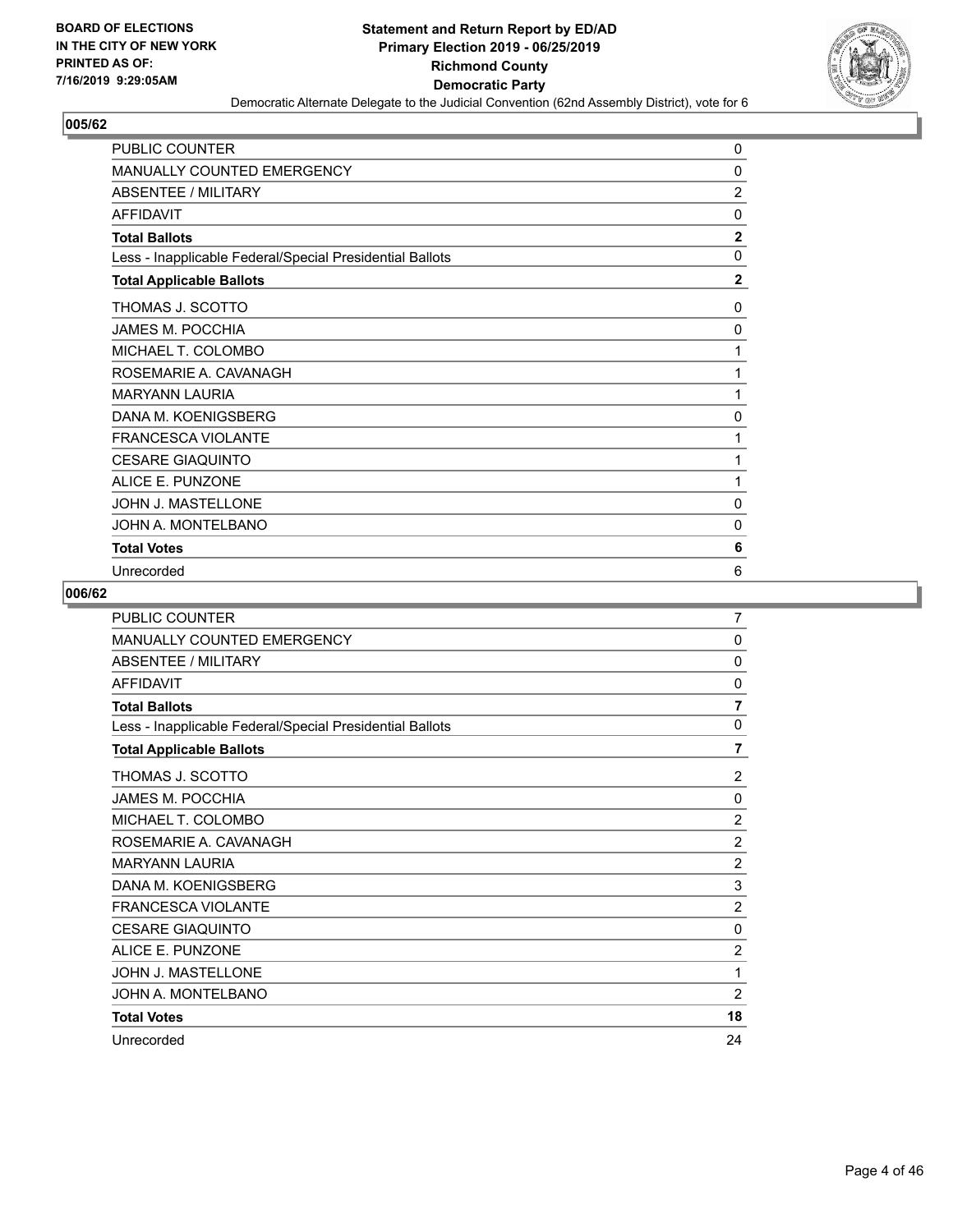

| <b>PUBLIC COUNTER</b>                                    | $\Omega$ |
|----------------------------------------------------------|----------|
| <b>MANUALLY COUNTED EMERGENCY</b>                        | 0        |
| <b>ABSENTEE / MILITARY</b>                               | 0        |
| <b>AFFIDAVIT</b>                                         | 0        |
| <b>Total Ballots</b>                                     | 0        |
| Less - Inapplicable Federal/Special Presidential Ballots | 0        |
| <b>Total Applicable Ballots</b>                          | 0        |
| THOMAS J. SCOTTO                                         | 0        |
| <b>JAMES M. POCCHIA</b>                                  | 0        |
| MICHAEL T. COLOMBO                                       | $\Omega$ |
| ROSEMARIE A. CAVANAGH                                    | 0        |
| <b>MARYANN LAURIA</b>                                    | 0        |
| DANA M. KOENIGSBERG                                      | 0        |
| <b>FRANCESCA VIOLANTE</b>                                | 0        |
| <b>CESARE GIAQUINTO</b>                                  | 0        |
| ALICE E. PUNZONE                                         | 0        |
| <b>JOHN J. MASTELLONE</b>                                | 0        |
| JOHN A. MONTELBANO                                       | 0        |
| <b>Total Votes</b>                                       | 0        |

| <b>PUBLIC COUNTER</b>                                    | $\Omega$       |
|----------------------------------------------------------|----------------|
| MANUALLY COUNTED EMERGENCY                               | 0              |
| ABSENTEE / MILITARY                                      | $\overline{2}$ |
| <b>AFFIDAVIT</b>                                         | $\mathbf{0}$   |
| <b>Total Ballots</b>                                     | $\overline{2}$ |
| Less - Inapplicable Federal/Special Presidential Ballots | $\mathbf{0}$   |
| <b>Total Applicable Ballots</b>                          | $\overline{2}$ |
| THOMAS J. SCOTTO                                         | 0              |
| <b>JAMES M. POCCHIA</b>                                  | 1              |
| MICHAEL T. COLOMBO                                       | 0              |
| ROSEMARIE A. CAVANAGH                                    | 1              |
| <b>MARYANN LAURIA</b>                                    | 1              |
| DANA M. KOENIGSBERG                                      | 0              |
| FRANCESCA VIOLANTE                                       | $\Omega$       |
| <b>CESARE GIAQUINTO</b>                                  | 1              |
| ALICE E. PUNZONE                                         | 1              |
| <b>JOHN J. MASTELLONE</b>                                | 0              |
| JOHN A. MONTELBANO                                       | 1              |
| <b>Total Votes</b>                                       | 6              |
| Unrecorded                                               | 6              |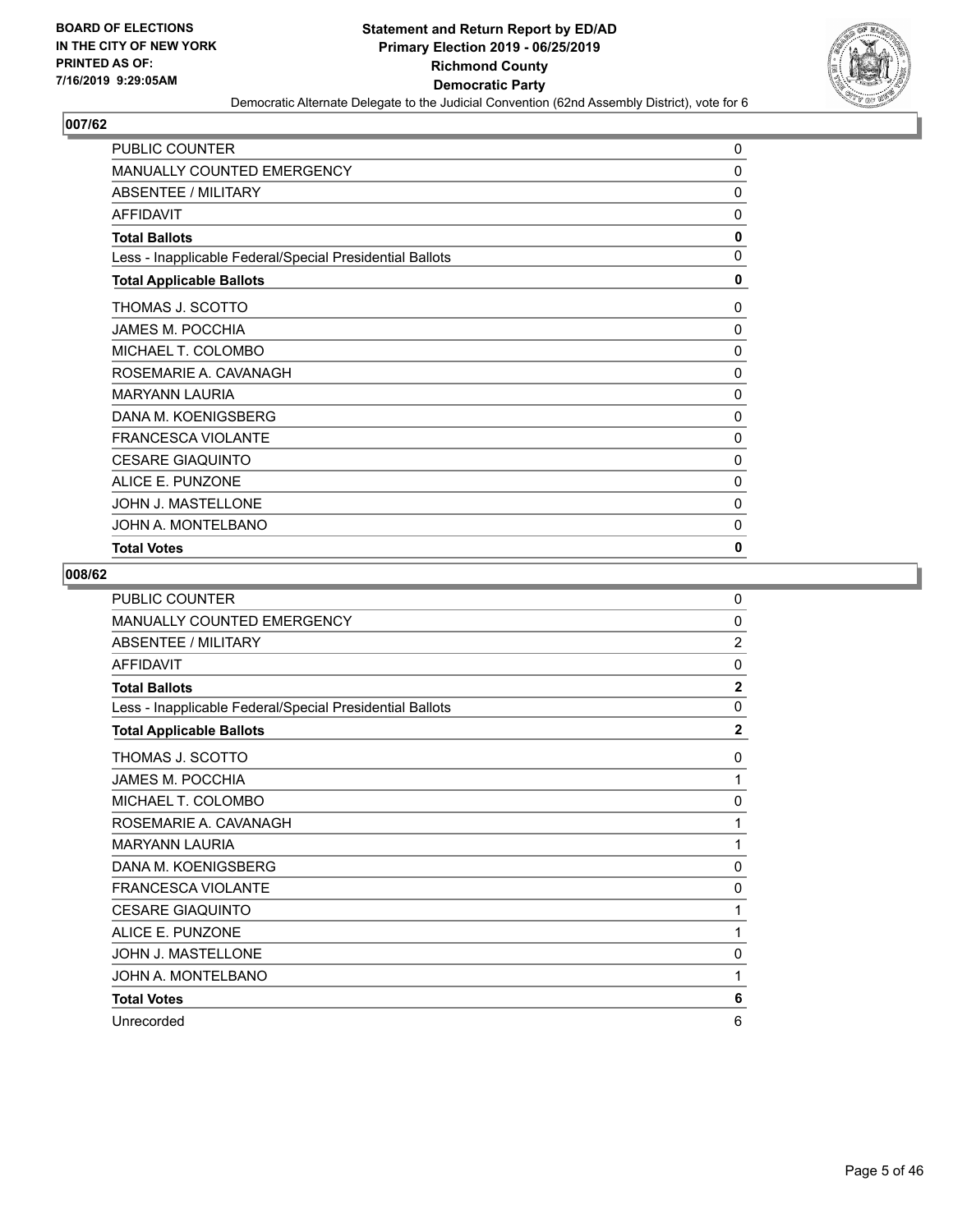

| <b>PUBLIC COUNTER</b>                                    | 8              |
|----------------------------------------------------------|----------------|
| MANUALLY COUNTED EMERGENCY                               | 0              |
| ABSENTEE / MILITARY                                      | 0              |
| <b>AFFIDAVIT</b>                                         | 0              |
| <b>Total Ballots</b>                                     | 8              |
| Less - Inapplicable Federal/Special Presidential Ballots | $\mathbf{0}$   |
| <b>Total Applicable Ballots</b>                          | 8              |
| THOMAS J. SCOTTO                                         | 5              |
| JAMES M. POCCHIA                                         | 4              |
| MICHAEL T. COLOMBO                                       | 3              |
| ROSEMARIE A. CAVANAGH                                    | 6              |
| <b>MARYANN LAURIA</b>                                    | 6              |
| DANA M. KOENIGSBERG                                      | 6              |
| <b>FRANCESCA VIOLANTE</b>                                | 4              |
| <b>CESARE GIAQUINTO</b>                                  | $\overline{c}$ |
| ALICE E. PUNZONE                                         | 5              |
| <b>JOHN J. MASTELLONE</b>                                | 3              |
| JOHN A. MONTELBANO                                       | 4              |
| <b>Total Votes</b>                                       | 48             |

| <b>PUBLIC COUNTER</b><br>MANUALLY COUNTED EMERGENCY      | 0<br>$\Omega$ |
|----------------------------------------------------------|---------------|
| ABSENTEE / MILITARY                                      | 0             |
|                                                          |               |
| <b>AFFIDAVIT</b>                                         | 0             |
| <b>Total Ballots</b>                                     | $\mathbf{0}$  |
| Less - Inapplicable Federal/Special Presidential Ballots | 0             |
| <b>Total Applicable Ballots</b>                          | 0             |
| THOMAS J. SCOTTO                                         | 0             |
| <b>JAMES M. POCCHIA</b>                                  | 0             |
| MICHAEL T. COLOMBO                                       | $\Omega$      |
| ROSEMARIE A. CAVANAGH                                    | $\mathbf{0}$  |
| <b>MARYANN LAURIA</b>                                    | $\Omega$      |
| DANA M. KOENIGSBERG                                      | $\Omega$      |
| <b>FRANCESCA VIOLANTE</b>                                | 0             |
| <b>CESARE GIAQUINTO</b>                                  | 0             |
| ALICE E. PUNZONE                                         | $\mathbf{0}$  |
| <b>JOHN J. MASTELLONE</b>                                | 0             |
| JOHN A. MONTELBANO                                       | 0             |
| <b>Total Votes</b>                                       | 0             |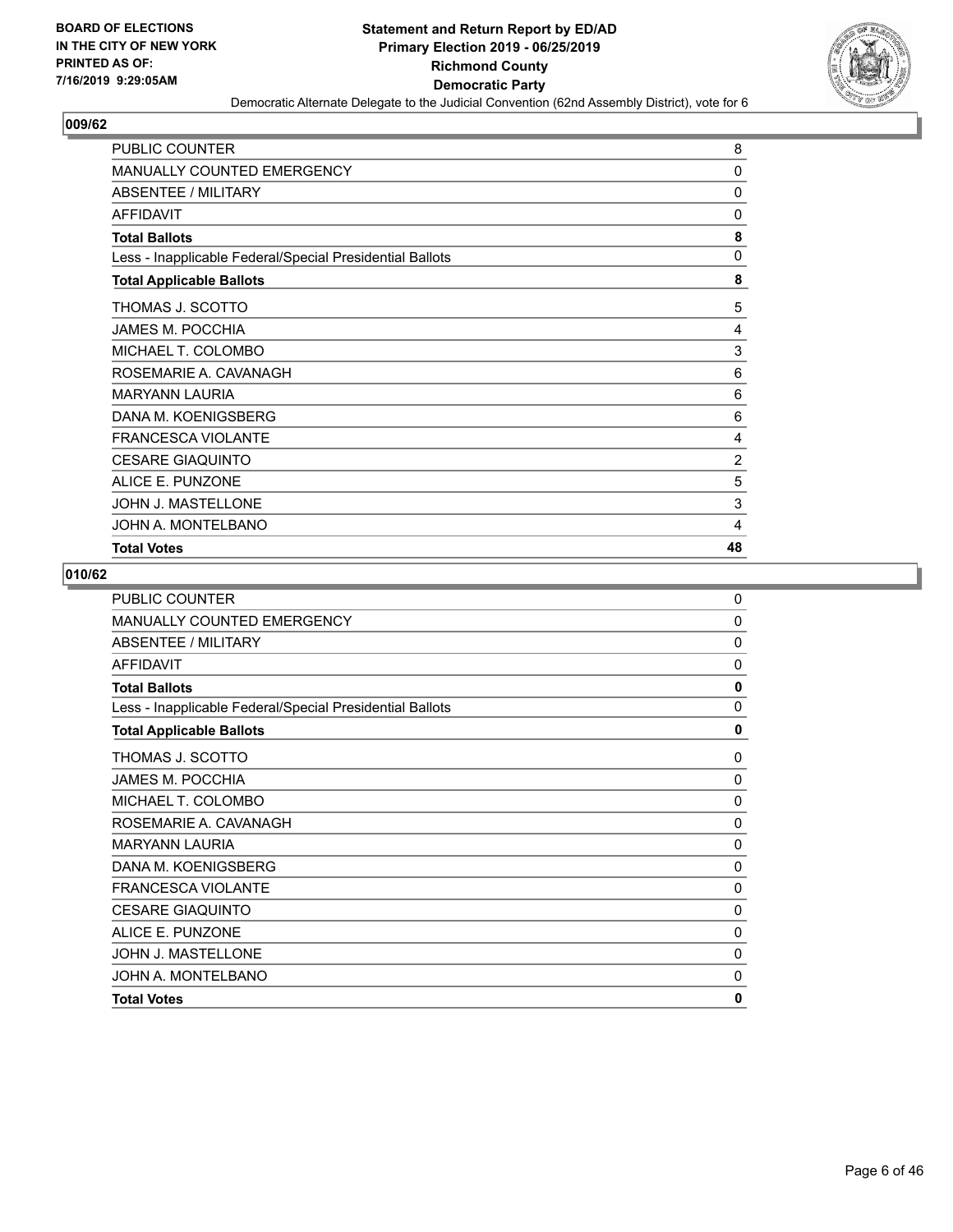

| PUBLIC COUNTER                                           | 0            |
|----------------------------------------------------------|--------------|
| <b>MANUALLY COUNTED EMERGENCY</b>                        | 0            |
| <b>ABSENTEE / MILITARY</b>                               | 0            |
| <b>AFFIDAVIT</b>                                         | 0            |
| <b>Total Ballots</b>                                     | 0            |
| Less - Inapplicable Federal/Special Presidential Ballots | $\mathbf{0}$ |
| <b>Total Applicable Ballots</b>                          | 0            |
| THOMAS J. SCOTTO                                         | 0            |
| <b>JAMES M. POCCHIA</b>                                  | $\Omega$     |
| MICHAEL T. COLOMBO                                       | 0            |
| ROSEMARIE A. CAVANAGH                                    | $\mathbf 0$  |
| <b>MARYANN LAURIA</b>                                    | 0            |
| DANA M. KOENIGSBERG                                      | 0            |
| <b>FRANCESCA VIOLANTE</b>                                | 0            |
| <b>CESARE GIAQUINTO</b>                                  | 0            |
| ALICE E. PUNZONE                                         | 0            |
| <b>JOHN J. MASTELLONE</b>                                | 0            |
| JOHN A. MONTELBANO                                       | 0            |
| <b>Total Votes</b>                                       | 0            |

| <b>Total Votes</b>                                       | 24                      |
|----------------------------------------------------------|-------------------------|
| JOHN A. MONTELBANO                                       | 3                       |
| <b>JOHN J. MASTELLONE</b>                                | 3                       |
| ALICE E. PUNZONE                                         | 3                       |
| <b>CESARE GIAQUINTO</b>                                  | 0                       |
| <b>FRANCESCA VIOLANTE</b>                                | 4                       |
| DANA M. KOENIGSBERG                                      | $\overline{2}$          |
| <b>MARYANN LAURIA</b>                                    | $\overline{2}$          |
| ROSEMARIE A. CAVANAGH                                    | 1                       |
| MICHAEL T. COLOMBO                                       | 3                       |
| <b>JAMES M. POCCHIA</b>                                  | 3                       |
| THOMAS J. SCOTTO                                         | $\Omega$                |
| <b>Total Applicable Ballots</b>                          | 4                       |
| Less - Inapplicable Federal/Special Presidential Ballots | $\mathbf{0}$            |
| <b>Total Ballots</b>                                     | $\overline{\mathbf{4}}$ |
| AFFIDAVIT                                                | 0                       |
| ABSENTEE / MILITARY                                      | $\overline{2}$          |
| <b>MANUALLY COUNTED EMERGENCY</b>                        | $\mathbf{0}$            |
| <b>PUBLIC COUNTER</b>                                    | $\overline{2}$          |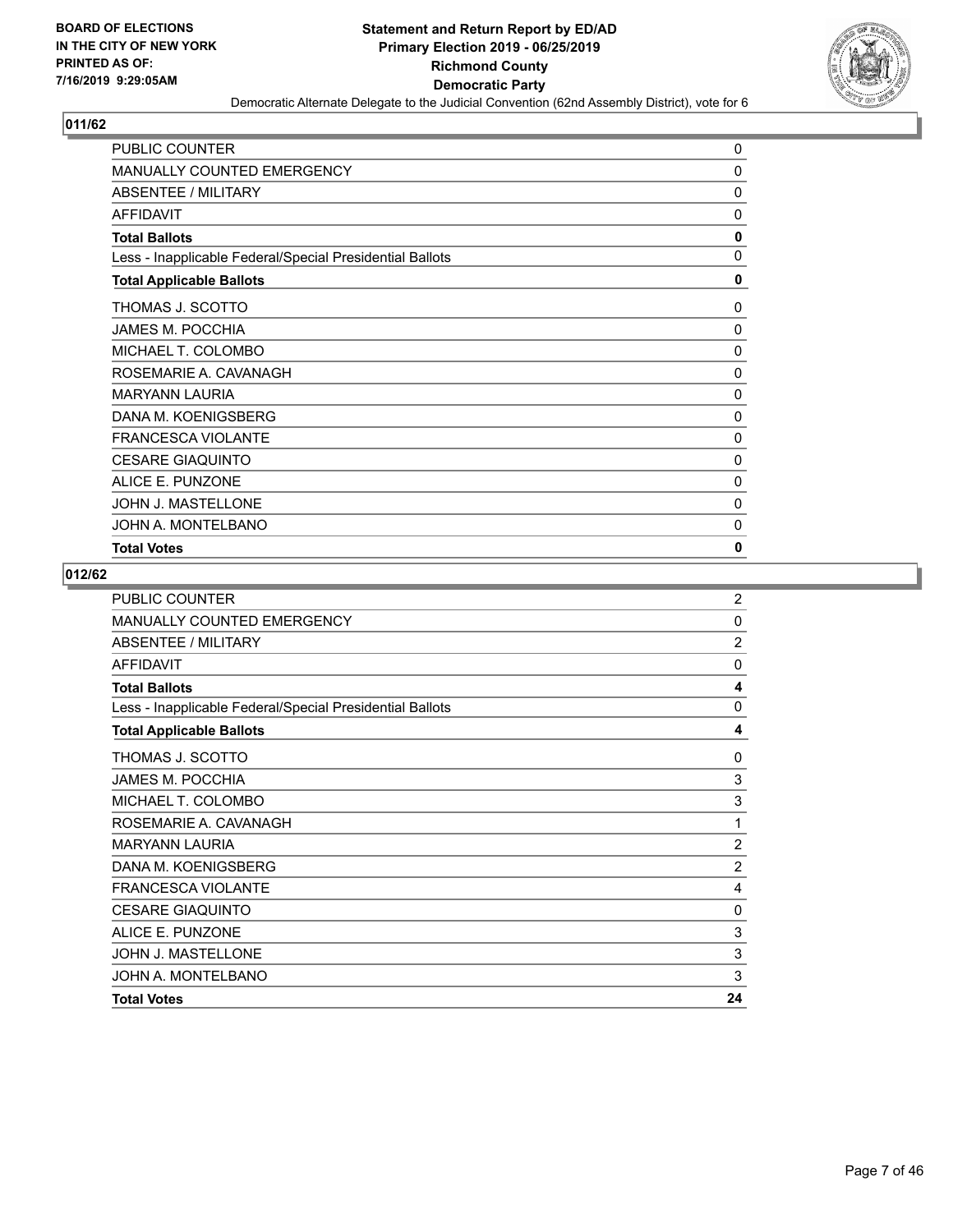

| PUBLIC COUNTER                                           | 10             |
|----------------------------------------------------------|----------------|
| <b>MANUALLY COUNTED EMERGENCY</b>                        | 0              |
| <b>ABSENTEE / MILITARY</b>                               | 3              |
| <b>AFFIDAVIT</b>                                         | 0              |
| <b>Total Ballots</b>                                     | 13             |
| Less - Inapplicable Federal/Special Presidential Ballots | 0              |
| <b>Total Applicable Ballots</b>                          | 13             |
| THOMAS J. SCOTTO                                         | 4              |
| <b>JAMES M. POCCHIA</b>                                  | 4              |
| MICHAEL T. COLOMBO                                       | 5              |
| ROSEMARIE A. CAVANAGH                                    | 6              |
| <b>MARYANN LAURIA</b>                                    | 6              |
| DANA M. KOENIGSBERG                                      | 8              |
| <b>FRANCESCA VIOLANTE</b>                                | $\overline{2}$ |
| <b>CESARE GIAQUINTO</b>                                  | 1              |
| ALICE E. PUNZONE                                         | 5              |
| JOHN J. MASTELLONE                                       | 3              |
| JOHN A. MONTELBANO                                       | 1              |
| <b>Total Votes</b>                                       | 45             |
| Unrecorded                                               | 33             |

| PUBLIC COUNTER                                           | $\overline{2}$ |
|----------------------------------------------------------|----------------|
| <b>MANUALLY COUNTED EMERGENCY</b>                        | 0              |
| <b>ABSENTEE / MILITARY</b>                               | 1              |
| <b>AFFIDAVIT</b>                                         | $\mathbf{0}$   |
| <b>Total Ballots</b>                                     | 3              |
| Less - Inapplicable Federal/Special Presidential Ballots | $\mathbf 0$    |
| <b>Total Applicable Ballots</b>                          | 3              |
| THOMAS J. SCOTTO                                         | 0              |
| <b>JAMES M. POCCHIA</b>                                  | $\mathbf{0}$   |
| MICHAEL T. COLOMBO                                       | $\mathbf{0}$   |
| ROSEMARIE A. CAVANAGH                                    | 0              |
| <b>MARYANN LAURIA</b>                                    | $\mathbf{0}$   |
| DANA M. KOENIGSBERG                                      | $\mathbf{0}$   |
| <b>FRANCESCA VIOLANTE</b>                                | 0              |
| <b>CESARE GIAQUINTO</b>                                  | $\mathbf{0}$   |
| ALICE E. PUNZONE                                         | $\overline{2}$ |
| <b>JOHN J. MASTELLONE</b>                                | 1              |
| JOHN A. MONTELBANO                                       | 0              |
| <b>Total Votes</b>                                       | 3              |
| Unrecorded                                               | 15             |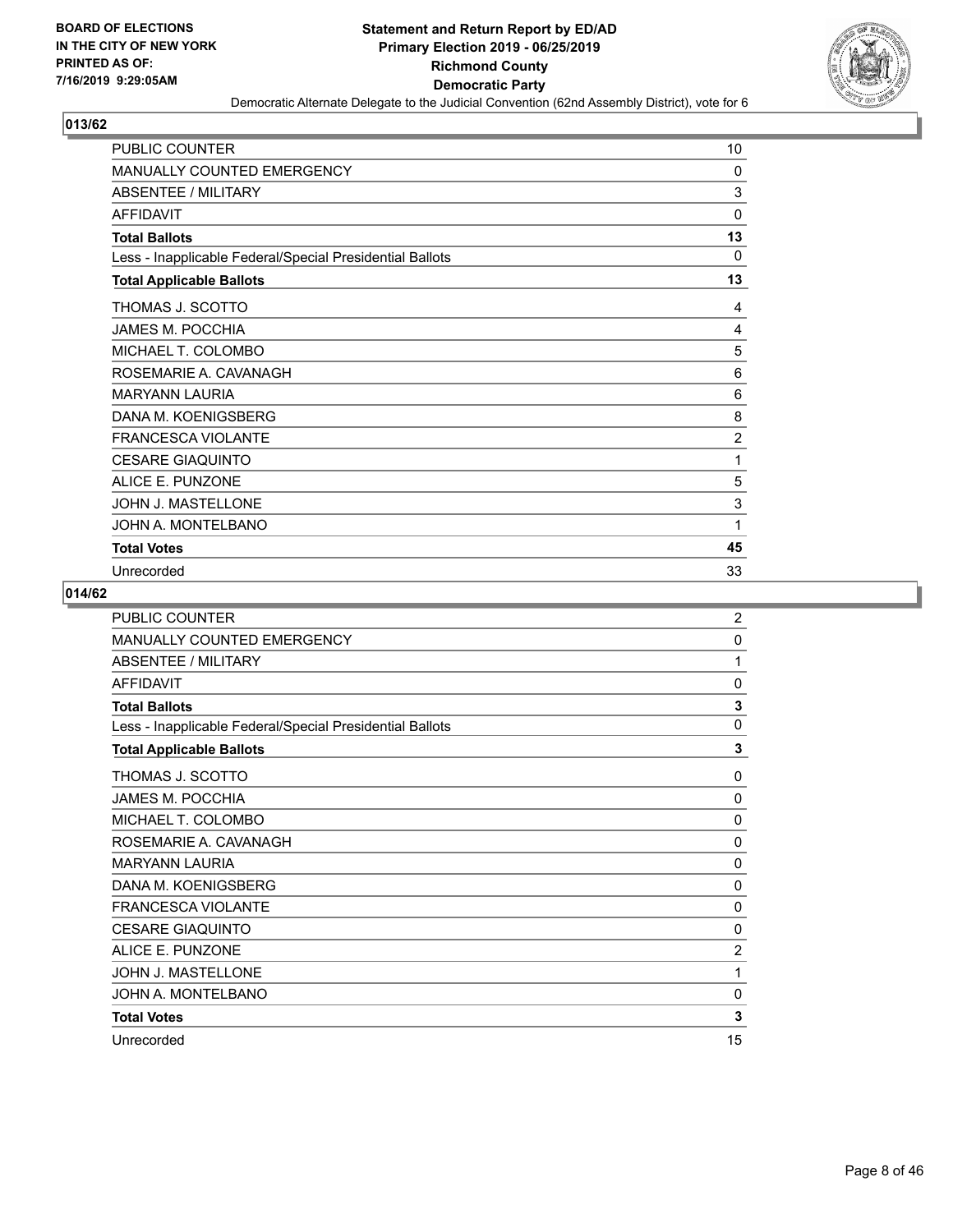

| PUBLIC COUNTER                                           | 0              |
|----------------------------------------------------------|----------------|
| <b>MANUALLY COUNTED EMERGENCY</b>                        | 0              |
| <b>ABSENTEE / MILITARY</b>                               | $\overline{2}$ |
| <b>AFFIDAVIT</b>                                         | 0              |
| <b>Total Ballots</b>                                     | $\mathbf{2}$   |
| Less - Inapplicable Federal/Special Presidential Ballots | $\mathbf{0}$   |
| <b>Total Applicable Ballots</b>                          | $\overline{2}$ |
| THOMAS J. SCOTTO                                         | 0              |
| JAMES M. POCCHIA                                         | 1              |
| MICHAEL T. COLOMBO                                       | 1              |
| ROSEMARIE A. CAVANAGH                                    | $\overline{2}$ |
| <b>MARYANN LAURIA</b>                                    | $\overline{2}$ |
| DANA M. KOENIGSBERG                                      | 0              |
| <b>FRANCESCA VIOLANTE</b>                                | 0              |
| <b>CESARE GIAQUINTO</b>                                  | 0              |
| ALICE E. PUNZONE                                         | $\overline{2}$ |
| <b>JOHN J. MASTELLONE</b>                                | $\overline{2}$ |
| JOHN A. MONTELBANO                                       | $\overline{2}$ |
| <b>Total Votes</b>                                       | $12 \,$        |

| <b>PUBLIC COUNTER</b>                                    | 6              |
|----------------------------------------------------------|----------------|
| MANUALLY COUNTED EMERGENCY                               | 0              |
| ABSENTEE / MILITARY                                      | 3              |
| <b>AFFIDAVIT</b>                                         | $\mathbf{0}$   |
| <b>Total Ballots</b>                                     | 9              |
| Less - Inapplicable Federal/Special Presidential Ballots | 0              |
| <b>Total Applicable Ballots</b>                          | 9              |
| THOMAS J. SCOTTO                                         | 5              |
| <b>JAMES M. POCCHIA</b>                                  | 5              |
| MICHAEL T. COLOMBO                                       | 1              |
| ROSEMARIE A. CAVANAGH                                    | 9              |
| <b>MARYANN LAURIA</b>                                    | 8              |
| DANA M. KOENIGSBERG                                      | 6              |
| <b>FRANCESCA VIOLANTE</b>                                | 4              |
| <b>CESARE GIAQUINTO</b>                                  | 4              |
| ALICE E. PUNZONE                                         | 5              |
| <b>JOHN J. MASTELLONE</b>                                | 3              |
| JOHN A. MONTELBANO                                       | $\overline{2}$ |
| <b>Total Votes</b>                                       | 52             |
| Unrecorded                                               | $\overline{2}$ |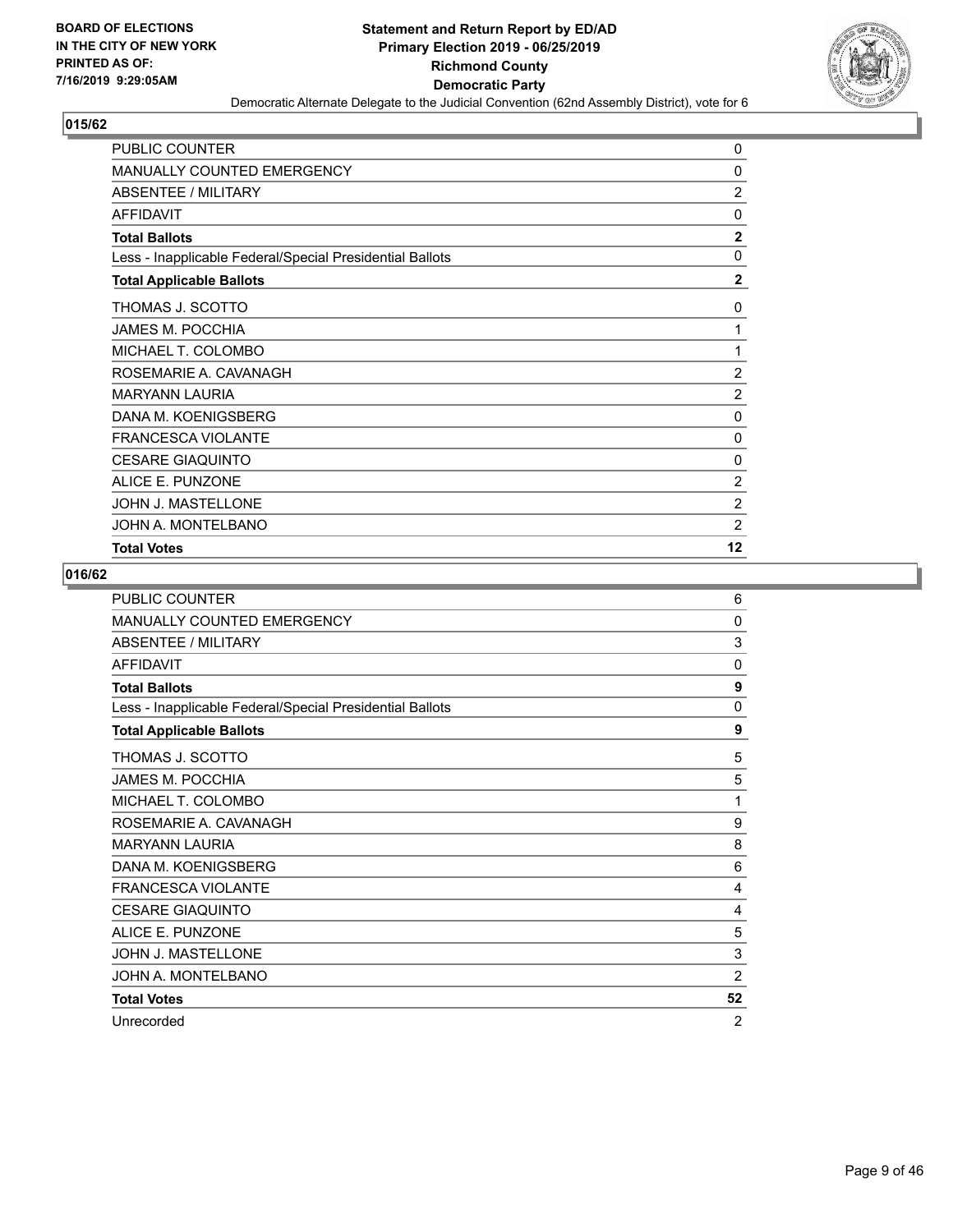

| PUBLIC COUNTER                                           | 1            |
|----------------------------------------------------------|--------------|
| <b>MANUALLY COUNTED EMERGENCY</b>                        | 0            |
| <b>ABSENTEE / MILITARY</b>                               | 0            |
| <b>AFFIDAVIT</b>                                         | 0            |
| <b>Total Ballots</b>                                     | 1            |
| Less - Inapplicable Federal/Special Presidential Ballots | $\mathbf{0}$ |
| <b>Total Applicable Ballots</b>                          | 1            |
| THOMAS J. SCOTTO                                         | 0            |
| <b>JAMES M. POCCHIA</b>                                  | $\mathbf{0}$ |
| MICHAEL T. COLOMBO                                       | 0            |
| ROSEMARIE A. CAVANAGH                                    | 1            |
| <b>MARYANN LAURIA</b>                                    | 1            |
| DANA M. KOENIGSBERG                                      | 1            |
| <b>FRANCESCA VIOLANTE</b>                                | 1            |
| <b>CESARE GIAQUINTO</b>                                  | 0            |
| ALICE E. PUNZONE                                         | 1            |
| <b>JOHN J. MASTELLONE</b>                                | 0            |
| JOHN A. MONTELBANO                                       | 1            |
| <b>Total Votes</b>                                       | 6            |

| PUBLIC COUNTER                                           | 1            |
|----------------------------------------------------------|--------------|
| MANUALLY COUNTED EMERGENCY                               | $\mathbf{0}$ |
| ABSENTEE / MILITARY                                      | $\Omega$     |
| AFFIDAVIT                                                | 0            |
| <b>Total Ballots</b>                                     | 1            |
| Less - Inapplicable Federal/Special Presidential Ballots | $\mathbf{0}$ |
| <b>Total Applicable Ballots</b>                          | 1            |
| THOMAS J. SCOTTO                                         | 1            |
| <b>JAMES M. POCCHIA</b>                                  | 0            |
| MICHAEL T. COLOMBO                                       | 1            |
| ROSEMARIE A. CAVANAGH                                    | 0            |
| <b>MARYANN LAURIA</b>                                    | $\mathbf{0}$ |
| DANA M. KOENIGSBERG                                      | $\Omega$     |
| <b>FRANCESCA VIOLANTE</b>                                | 1            |
| <b>CESARE GIAQUINTO</b>                                  | 1            |
| ALICE E. PUNZONE                                         | $\mathbf{0}$ |
| <b>JOHN J. MASTELLONE</b>                                | 1            |
| JOHN A. MONTELBANO                                       | 1            |
| <b>Total Votes</b>                                       | 6            |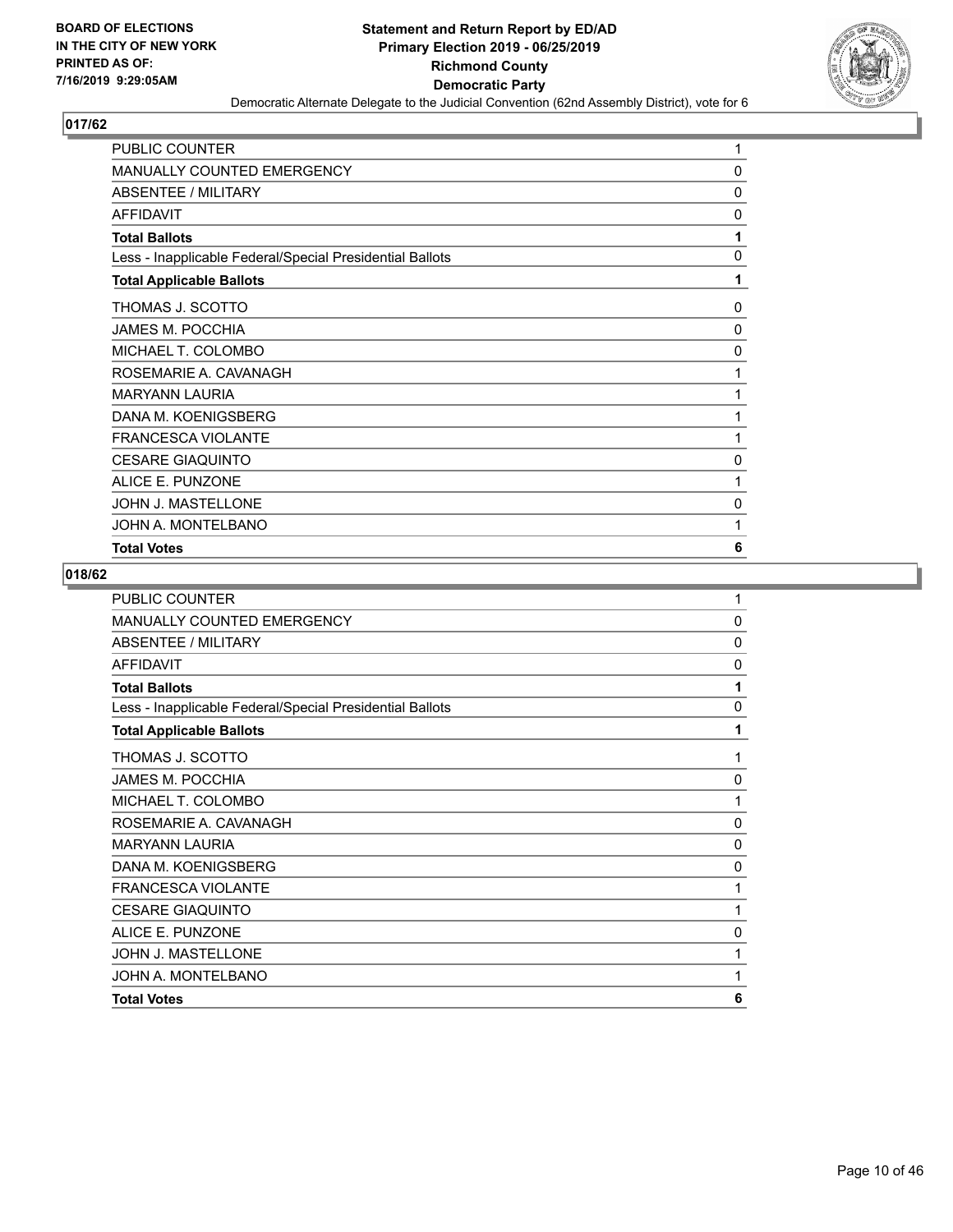

| <b>PUBLIC COUNTER</b>                                    | 2              |
|----------------------------------------------------------|----------------|
| <b>MANUALLY COUNTED EMERGENCY</b>                        | 0              |
| <b>ABSENTEE / MILITARY</b>                               | 1              |
| <b>AFFIDAVIT</b>                                         | 0              |
| <b>Total Ballots</b>                                     | 3              |
| Less - Inapplicable Federal/Special Presidential Ballots | 0              |
| <b>Total Applicable Ballots</b>                          | 3              |
| THOMAS J. SCOTTO                                         | 1              |
| JAMES M. POCCHIA                                         | 1              |
| MICHAEL T. COLOMBO                                       | 1              |
| ROSEMARIE A. CAVANAGH                                    | 3              |
| <b>MARYANN LAURIA</b>                                    | 1              |
| DANA M. KOENIGSBERG                                      | $\overline{2}$ |
| <b>FRANCESCA VIOLANTE</b>                                | 1              |
| <b>CESARE GIAQUINTO</b>                                  | $\overline{c}$ |
| <b>ALICE E. PUNZONE</b>                                  | 1              |
| JOHN J. MASTELLONE                                       | 1              |
| JOHN A. MONTELBANO                                       | $\mathbf{0}$   |
| <b>Total Votes</b>                                       | 14             |
| Unrecorded                                               | 4              |

| <b>PUBLIC COUNTER</b>                                    | 0            |
|----------------------------------------------------------|--------------|
| MANUALLY COUNTED EMERGENCY                               | $\mathbf{0}$ |
| ABSENTEE / MILITARY                                      | 1            |
| <b>AFFIDAVIT</b>                                         | 0            |
| <b>Total Ballots</b>                                     | 1            |
| Less - Inapplicable Federal/Special Presidential Ballots | 0            |
| <b>Total Applicable Ballots</b>                          | 1            |
| THOMAS J. SCOTTO                                         | 1            |
| <b>JAMES M. POCCHIA</b>                                  | 1            |
| MICHAEL T. COLOMBO                                       | 0            |
| ROSEMARIE A. CAVANAGH                                    | 1            |
| <b>MARYANN LAURIA</b>                                    | $\mathbf{0}$ |
| DANA M. KOENIGSBERG                                      | 1            |
| <b>FRANCESCA VIOLANTE</b>                                | 0            |
| <b>CESARE GIAQUINTO</b>                                  | 1            |
| ALICE E. PUNZONE                                         | $\mathbf 0$  |
| <b>JOHN J. MASTELLONE</b>                                | 1            |
| JOHN A. MONTELBANO                                       | 0            |
| <b>Total Votes</b>                                       | 6            |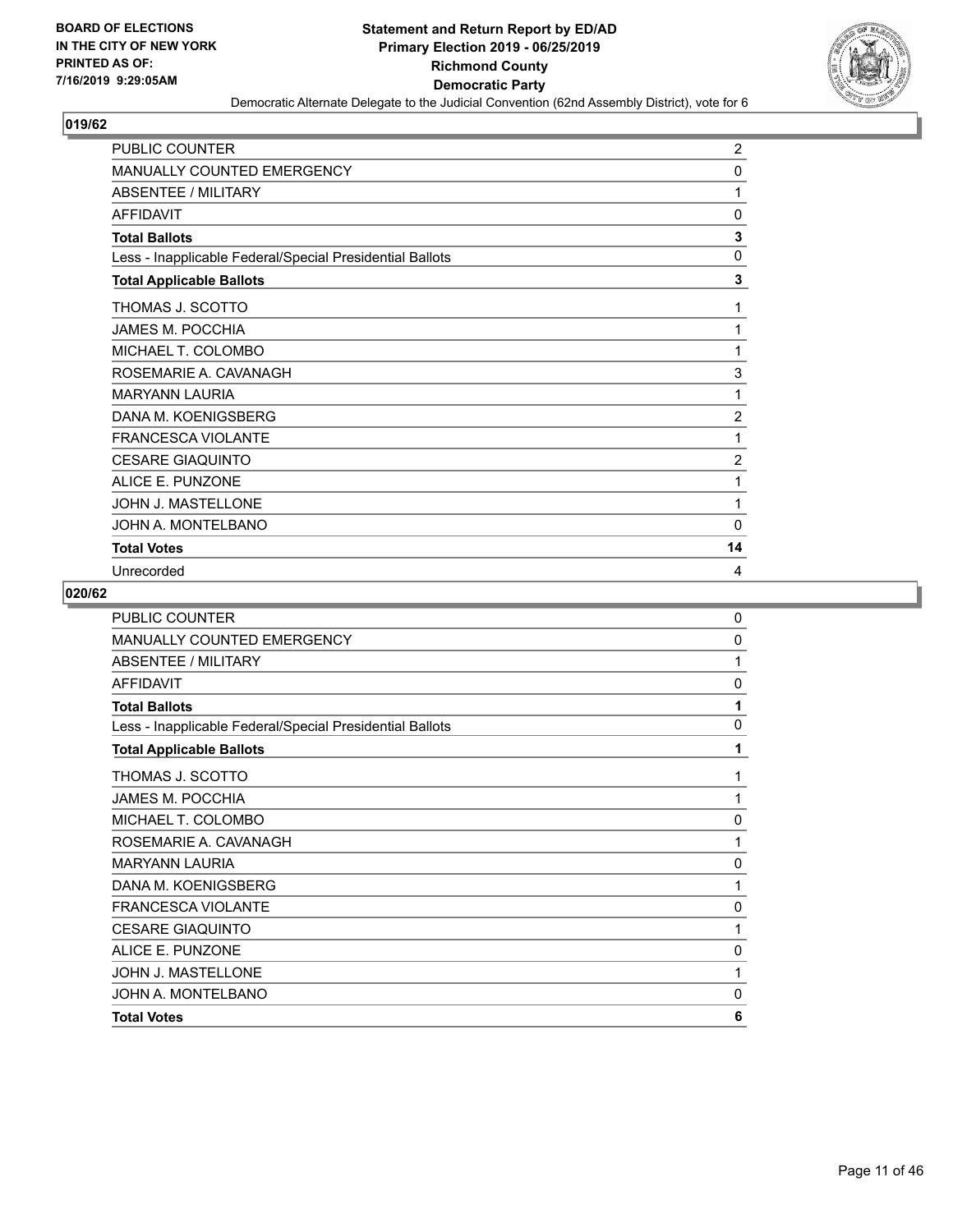

| PUBLIC COUNTER                                           | $\overline{c}$ |
|----------------------------------------------------------|----------------|
| <b>MANUALLY COUNTED EMERGENCY</b>                        | 0              |
| <b>ABSENTEE / MILITARY</b>                               | 0              |
| <b>AFFIDAVIT</b>                                         | 0              |
| <b>Total Ballots</b>                                     | $\mathbf{2}$   |
| Less - Inapplicable Federal/Special Presidential Ballots | $\mathbf{0}$   |
| <b>Total Applicable Ballots</b>                          | $\overline{2}$ |
| THOMAS J. SCOTTO                                         | 0              |
| JAMES M. POCCHIA                                         | 2              |
| MICHAEL T. COLOMBO                                       | 1              |
| ROSEMARIE A. CAVANAGH                                    | 1              |
| <b>MARYANN LAURIA</b>                                    | $\overline{2}$ |
| DANA M. KOENIGSBERG                                      | 1              |
| <b>FRANCESCA VIOLANTE</b>                                | $\overline{2}$ |
| <b>CESARE GIAQUINTO</b>                                  | 0              |
| ALICE E. PUNZONE                                         | $\overline{2}$ |
| <b>JOHN J. MASTELLONE</b>                                | 0              |
| JOHN A. MONTELBANO                                       | 1              |
| <b>Total Votes</b>                                       | 12             |

| <b>PUBLIC COUNTER</b>                                    | 3              |
|----------------------------------------------------------|----------------|
| MANUALLY COUNTED EMERGENCY                               | $\mathbf 0$    |
| ABSENTEE / MILITARY                                      | 1              |
| <b>AFFIDAVIT</b>                                         | $\Omega$       |
| <b>Total Ballots</b>                                     | 4              |
| Less - Inapplicable Federal/Special Presidential Ballots | 0              |
| <b>Total Applicable Ballots</b>                          | 4              |
| THOMAS J. SCOTTO                                         | 3              |
| <b>JAMES M. POCCHIA</b>                                  | 1              |
| MICHAEL T. COLOMBO                                       | 4              |
| ROSEMARIE A. CAVANAGH                                    | 1              |
| <b>MARYANN LAURIA</b>                                    | $\overline{2}$ |
| DANA M. KOENIGSBERG                                      | $\overline{2}$ |
| <b>FRANCESCA VIOLANTE</b>                                | 3              |
| <b>CESARE GIAQUINTO</b>                                  | $\overline{2}$ |
| ALICE E. PUNZONE                                         | 1              |
| <b>JOHN J. MASTELLONE</b>                                | 3              |
| JOHN A. MONTELBANO                                       | $\overline{2}$ |
| <b>Total Votes</b>                                       | 24             |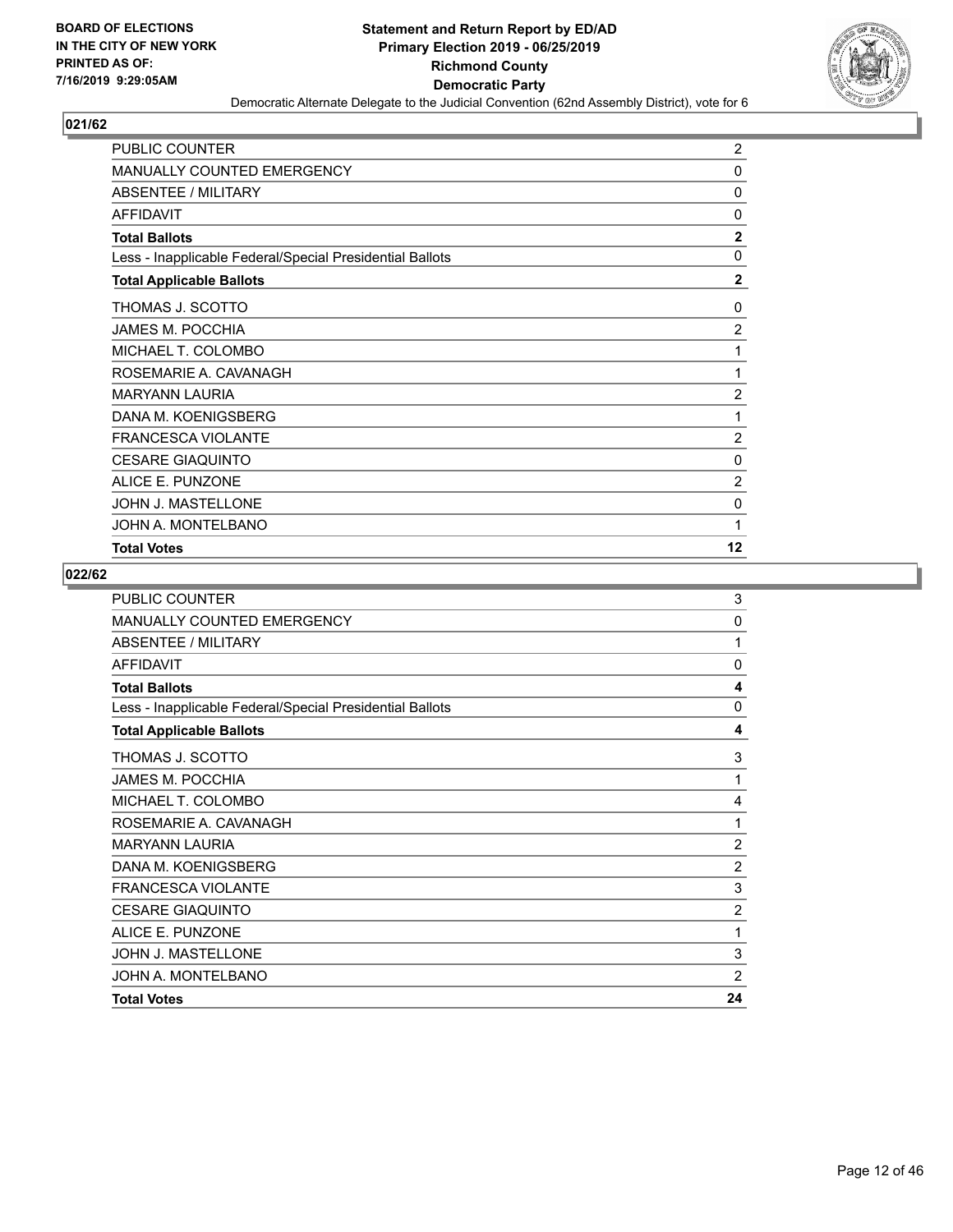

| PUBLIC COUNTER                                           | 0            |
|----------------------------------------------------------|--------------|
| MANUALLY COUNTED EMERGENCY                               | $\mathbf 0$  |
| ABSENTEE / MILITARY                                      | 0            |
| <b>AFFIDAVIT</b>                                         | 0            |
| <b>Total Ballots</b>                                     | 0            |
| Less - Inapplicable Federal/Special Presidential Ballots | $\mathbf{0}$ |
| <b>Total Applicable Ballots</b>                          | 0            |
| THOMAS J. SCOTTO                                         | 0            |
| <b>JAMES M. POCCHIA</b>                                  | 0            |
| MICHAEL T. COLOMBO                                       | 0            |
| ROSEMARIE A. CAVANAGH                                    | $\mathbf{0}$ |
| <b>MARYANN LAURIA</b>                                    | $\mathbf 0$  |
| DANA M. KOENIGSBERG                                      | 0            |
| <b>FRANCESCA VIOLANTE</b>                                | 0            |
| <b>CESARE GIAQUINTO</b>                                  | 0            |
| ALICE E. PUNZONE                                         | 0            |
| <b>JOHN J. MASTELLONE</b>                                | 0            |
| JOHN A. MONTELBANO                                       | 0            |
| <b>Total Votes</b>                                       | 0            |

| <b>PUBLIC COUNTER</b>                                    | 3              |
|----------------------------------------------------------|----------------|
| MANUALLY COUNTED EMERGENCY                               | 0              |
| ABSENTEE / MILITARY                                      | 1              |
| <b>AFFIDAVIT</b>                                         | $\mathbf{0}$   |
| <b>Total Ballots</b>                                     | 4              |
| Less - Inapplicable Federal/Special Presidential Ballots | 0              |
| <b>Total Applicable Ballots</b>                          | 4              |
| THOMAS J. SCOTTO                                         | 1              |
| <b>JAMES M. POCCHIA</b>                                  | 1              |
| MICHAEL T. COLOMBO                                       | 1              |
| ROSEMARIE A. CAVANAGH                                    | $\overline{2}$ |
| <b>MARYANN LAURIA</b>                                    | $\overline{2}$ |
| DANA M. KOENIGSBERG                                      | 1              |
| <b>FRANCESCA VIOLANTE</b>                                | $\Omega$       |
| <b>CESARE GIAQUINTO</b>                                  | 0              |
| ALICE E. PUNZONE                                         | 0              |
| <b>JOHN J. MASTELLONE</b>                                | $\mathbf{0}$   |
| JOHN A. MONTELBANO                                       | 0              |
| <b>Total Votes</b>                                       | 8              |
| Unrecorded                                               | 16             |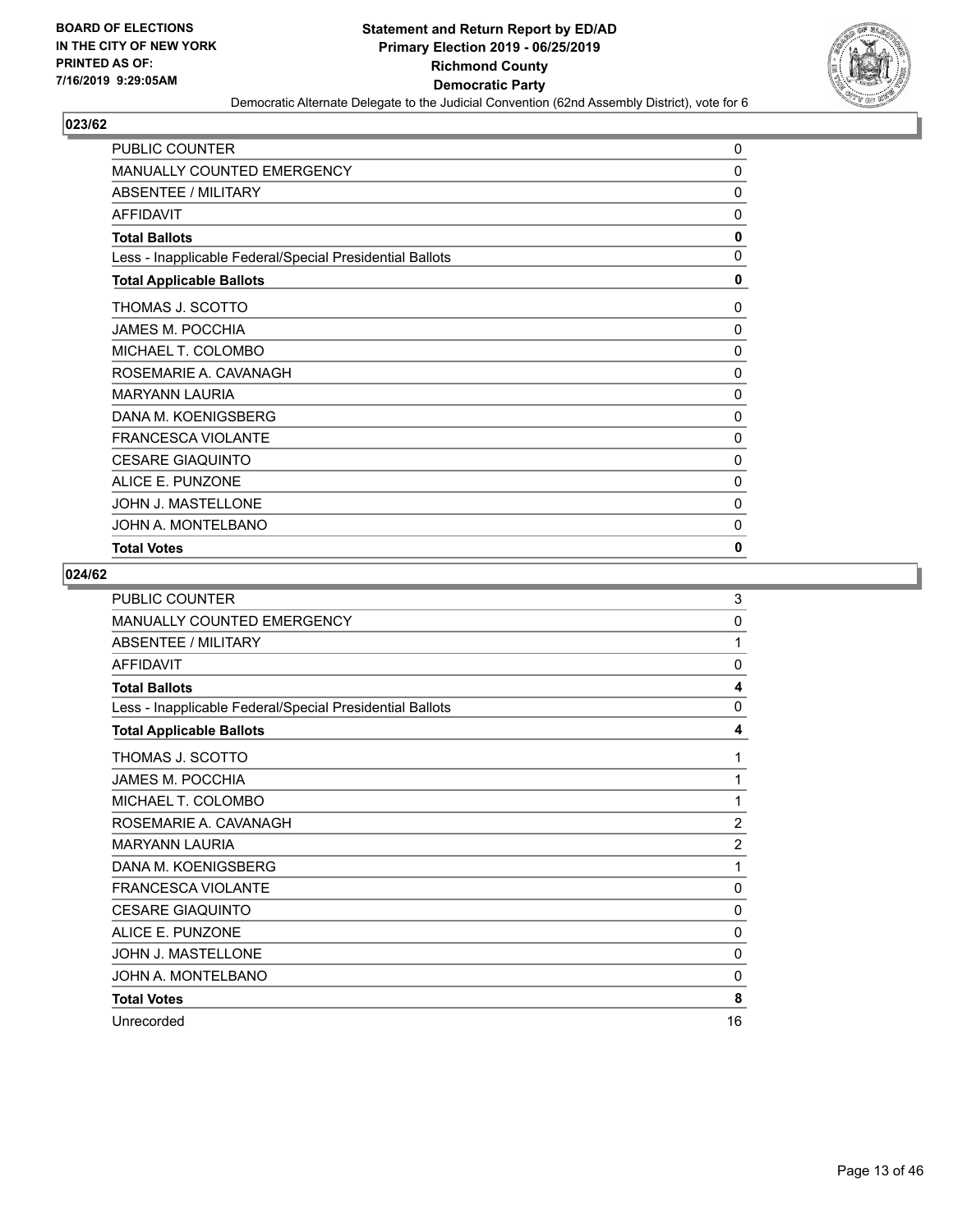

| <b>PUBLIC COUNTER</b>                                    | 0              |
|----------------------------------------------------------|----------------|
| MANUALLY COUNTED EMERGENCY                               | 0              |
| <b>ABSENTEE / MILITARY</b>                               | $\overline{2}$ |
| <b>AFFIDAVIT</b>                                         | $\mathbf{0}$   |
| <b>Total Ballots</b>                                     | $\mathbf{2}$   |
| Less - Inapplicable Federal/Special Presidential Ballots | 0              |
| <b>Total Applicable Ballots</b>                          | $\overline{2}$ |
| THOMAS J. SCOTTO                                         | 1              |
| <b>JAMES M. POCCHIA</b>                                  | 1              |
| MICHAEL T. COLOMBO                                       | 1              |
| ROSEMARIE A. CAVANAGH                                    | 1              |
| <b>MARYANN LAURIA</b>                                    | 0              |
| DANA M. KOENIGSBERG                                      | 0              |
| <b>FRANCESCA VIOLANTE</b>                                | 0              |
| <b>CESARE GIAQUINTO</b>                                  | 0              |
| ALICE E. PUNZONE                                         | 0              |
| JOHN J. MASTELLONE                                       | $\mathbf{0}$   |
| JOHN A. MONTELBANO                                       | 0              |
| <b>Total Votes</b>                                       | 4              |
| Unrecorded                                               | 8              |

| <b>PUBLIC COUNTER</b>                                    | 8              |
|----------------------------------------------------------|----------------|
| <b>MANUALLY COUNTED EMERGENCY</b>                        | 0              |
| <b>ABSENTEE / MILITARY</b>                               | 5              |
| <b>AFFIDAVIT</b>                                         | $\mathbf{0}$   |
| <b>Total Ballots</b>                                     | 13             |
| Less - Inapplicable Federal/Special Presidential Ballots | $\Omega$       |
| <b>Total Applicable Ballots</b>                          | 13             |
| THOMAS J. SCOTTO                                         | 5              |
| <b>JAMES M. POCCHIA</b>                                  | 4              |
| MICHAEL T. COLOMBO                                       | $\overline{2}$ |
| ROSEMARIE A. CAVANAGH                                    | 4              |
| <b>MARYANN LAURIA</b>                                    | $\overline{7}$ |
| DANA M. KOENIGSBERG                                      | 4              |
| <b>FRANCESCA VIOLANTE</b>                                | 3              |
| <b>CESARE GIAQUINTO</b>                                  | 3              |
| ALICE E. PUNZONE                                         | 5              |
| JOHN J. MASTELLONE                                       | 3              |
| JOHN A. MONTELBANO                                       | 4              |
| ROBERT P. FETIK (WRITE-IN)                               | 1              |
| <b>Total Votes</b>                                       | 45             |
| Unrecorded                                               | 33             |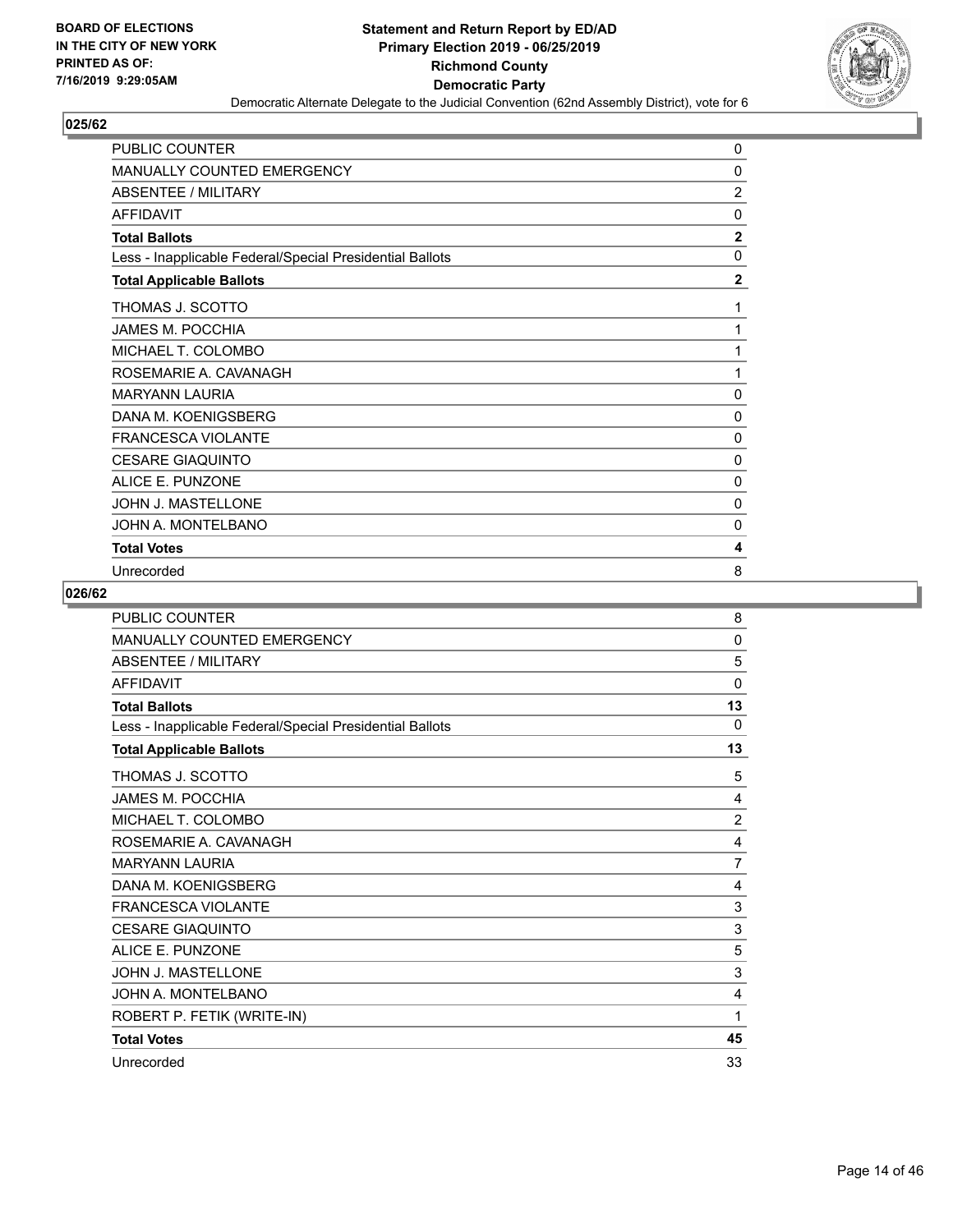

| <b>PUBLIC COUNTER</b>                                    | $\overline{2}$ |
|----------------------------------------------------------|----------------|
| <b>MANUALLY COUNTED EMERGENCY</b>                        | 0              |
| ABSENTEE / MILITARY                                      | 1              |
| <b>AFFIDAVIT</b>                                         | 0              |
| <b>Total Ballots</b>                                     | 3              |
| Less - Inapplicable Federal/Special Presidential Ballots | $\Omega$       |
| <b>Total Applicable Ballots</b>                          | 3              |
| THOMAS J. SCOTTO                                         | $\overline{2}$ |
| JAMES M. POCCHIA                                         | $\overline{2}$ |
| MICHAEL T. COLOMBO                                       | $\overline{2}$ |
| ROSEMARIE A. CAVANAGH                                    | $\overline{2}$ |
| <b>MARYANN LAURIA</b>                                    | 1              |
| DANA M. KOENIGSBERG                                      | $\overline{2}$ |
| <b>FRANCESCA VIOLANTE</b>                                | 1              |
| <b>CESARE GIAQUINTO</b>                                  | 1              |
| ALICE E. PUNZONE                                         | 1              |
| <b>JOHN J. MASTELLONE</b>                                | 1              |
| JOHN A. MONTELBANO                                       | 1              |
| <b>Total Votes</b>                                       | 16             |
| Unrecorded                                               | $\overline{2}$ |

| PUBLIC COUNTER                                           | 5              |
|----------------------------------------------------------|----------------|
| <b>MANUALLY COUNTED EMERGENCY</b>                        | 0              |
| ABSENTEE / MILITARY                                      | $\Omega$       |
| <b>AFFIDAVIT</b>                                         | $\mathbf{0}$   |
| <b>Total Ballots</b>                                     | 5              |
| Less - Inapplicable Federal/Special Presidential Ballots | $\mathbf{0}$   |
| <b>Total Applicable Ballots</b>                          | 5              |
| THOMAS J. SCOTTO                                         | 1              |
| <b>JAMES M. POCCHIA</b>                                  | 0              |
| MICHAEL T. COLOMBO                                       | 1              |
| ROSEMARIE A. CAVANAGH                                    | 1              |
| <b>MARYANN LAURIA</b>                                    | $\overline{2}$ |
| DANA M. KOENIGSBERG                                      | $\overline{2}$ |
| <b>FRANCESCA VIOLANTE</b>                                | $\overline{2}$ |
| <b>CESARE GIAQUINTO</b>                                  | $\overline{2}$ |
| ALICE E. PUNZONE                                         | 3              |
| <b>JOHN J. MASTELLONE</b>                                | 1              |
| JOHN A. MONTELBANO                                       | $\overline{2}$ |
| <b>Total Votes</b>                                       | 17             |
| Unrecorded                                               | 13             |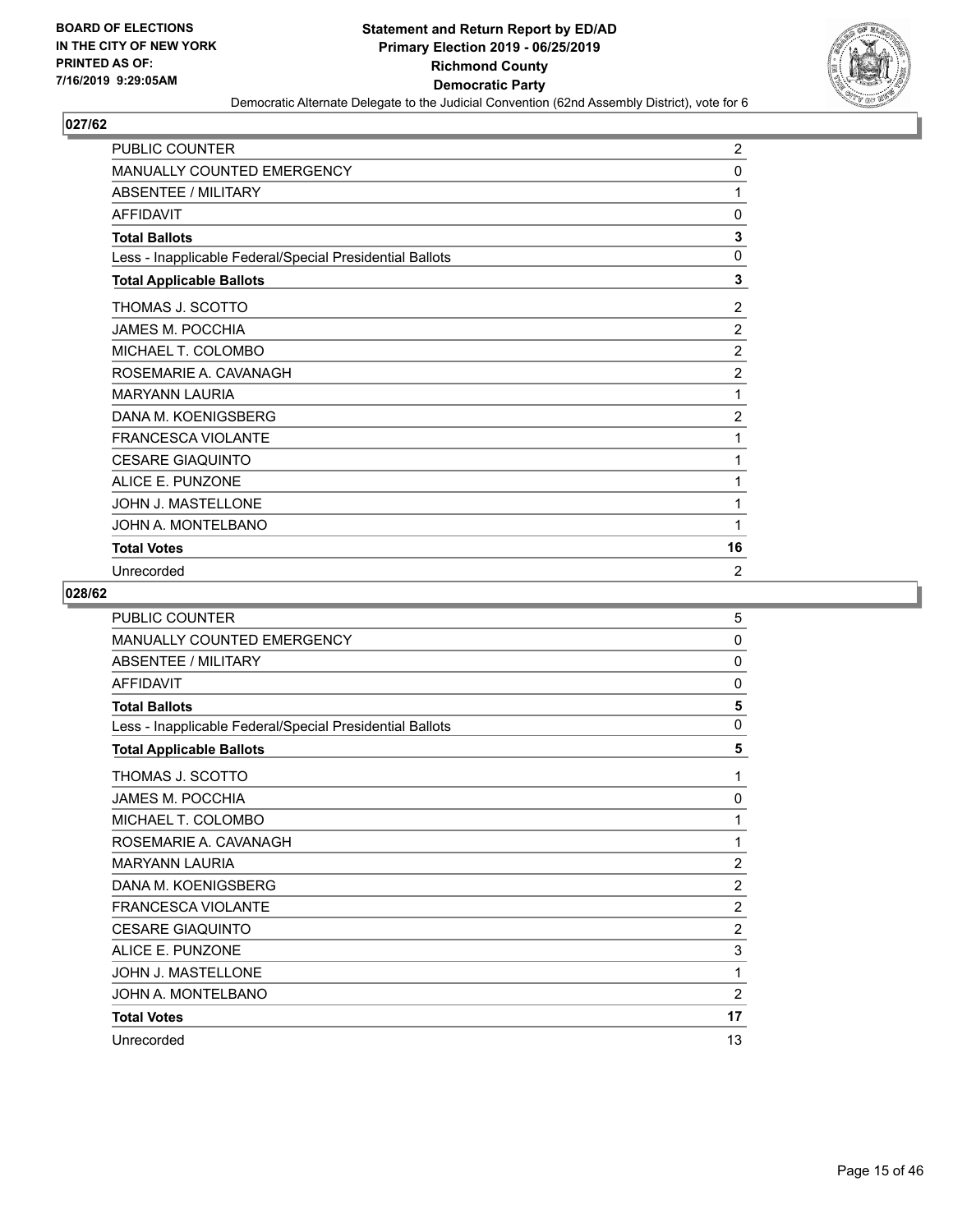

| <b>PUBLIC COUNTER</b>                                    | 1              |
|----------------------------------------------------------|----------------|
| <b>MANUALLY COUNTED EMERGENCY</b>                        | 0              |
| <b>ABSENTEE / MILITARY</b>                               | 1              |
| <b>AFFIDAVIT</b>                                         | 0              |
| <b>Total Ballots</b>                                     | $\mathbf{2}$   |
| Less - Inapplicable Federal/Special Presidential Ballots | $\mathbf{0}$   |
| <b>Total Applicable Ballots</b>                          | $\mathbf{2}$   |
| THOMAS J. SCOTTO                                         | 1              |
| <b>JAMES M. POCCHIA</b>                                  | 1              |
| MICHAEL T. COLOMBO                                       | 1              |
| ROSEMARIE A. CAVANAGH                                    | 0              |
| <b>MARYANN LAURIA</b>                                    | 0              |
| DANA M. KOENIGSBERG                                      | 0              |
| <b>FRANCESCA VIOLANTE</b>                                | $\overline{2}$ |
| <b>CESARE GIAQUINTO</b>                                  | 1              |
| ALICE E. PUNZONE                                         | 1              |
| <b>JOHN J. MASTELLONE</b>                                | $\overline{2}$ |
| JOHN A. MONTELBANO                                       | $\overline{2}$ |
| <b>Total Votes</b>                                       | 11             |
| Unrecorded                                               | 1              |

| PUBLIC COUNTER                                           | 8              |
|----------------------------------------------------------|----------------|
| <b>MANUALLY COUNTED EMERGENCY</b>                        | 0              |
| <b>ABSENTEE / MILITARY</b>                               | $\mathbf{0}$   |
| <b>AFFIDAVIT</b>                                         | $\mathbf{0}$   |
| <b>Total Ballots</b>                                     | 8              |
| Less - Inapplicable Federal/Special Presidential Ballots | $\mathbf{0}$   |
| <b>Total Applicable Ballots</b>                          | 8              |
| THOMAS J. SCOTTO                                         | 3              |
| JAMES M. POCCHIA                                         | 5              |
| MICHAEL T. COLOMBO                                       | $\overline{2}$ |
| ROSEMARIE A. CAVANAGH                                    | 6              |
| <b>MARYANN LAURIA</b>                                    | 6              |
| DANA M. KOENIGSBERG                                      | 7              |
| <b>FRANCESCA VIOLANTE</b>                                | 4              |
| <b>CESARE GIAQUINTO</b>                                  | $\overline{2}$ |
| ALICE E. PUNZONE                                         | 4              |
| <b>JOHN J. MASTELLONE</b>                                | 1              |
| JOHN A. MONTELBANO                                       | $\overline{2}$ |
| <b>Total Votes</b>                                       | 42             |
| Unrecorded                                               | 6              |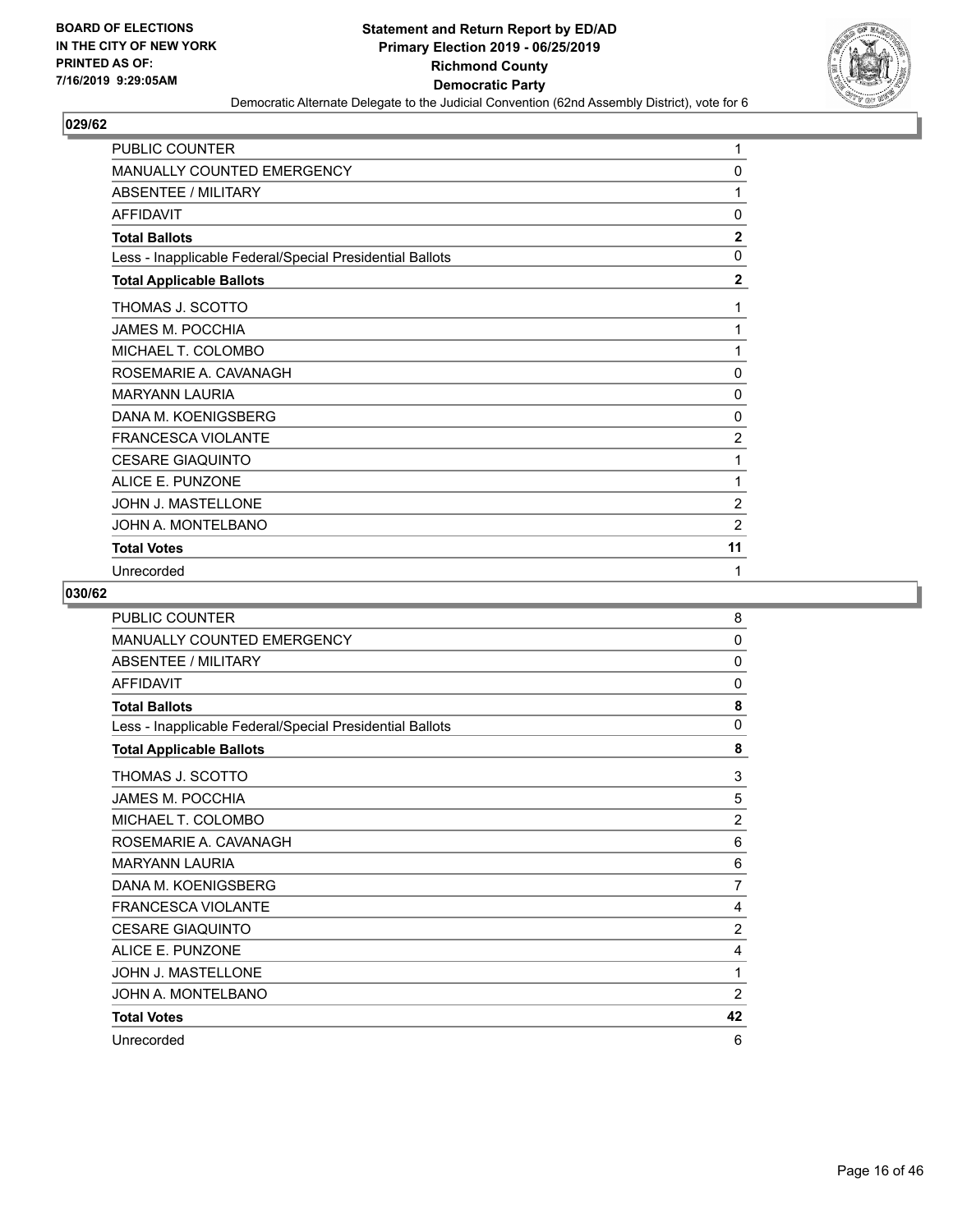

| <b>PUBLIC COUNTER</b>                                    | 3              |
|----------------------------------------------------------|----------------|
| <b>MANUALLY COUNTED EMERGENCY</b>                        | 0              |
| <b>ABSENTEE / MILITARY</b>                               | 1              |
| <b>AFFIDAVIT</b>                                         | 0              |
| <b>Total Ballots</b>                                     | 4              |
| Less - Inapplicable Federal/Special Presidential Ballots | $\mathbf{0}$   |
| <b>Total Applicable Ballots</b>                          | 4              |
| THOMAS J. SCOTTO                                         | $\overline{2}$ |
| JAMES M. POCCHIA                                         | $\overline{2}$ |
| MICHAEL T. COLOMBO                                       | 1              |
| ROSEMARIE A. CAVANAGH                                    | $\overline{c}$ |
| <b>MARYANN LAURIA</b>                                    | $\overline{2}$ |
| DANA M. KOENIGSBERG                                      | 3              |
| <b>FRANCESCA VIOLANTE</b>                                | 3              |
| <b>CESARE GIAQUINTO</b>                                  | 0              |
| <b>ALICE E. PUNZONE</b>                                  | 1              |
| JOHN J. MASTELLONE                                       | 1              |
| JOHN A. MONTELBANO                                       | 1              |
| <b>Total Votes</b>                                       | 18             |
| Unrecorded                                               | 6              |

| <b>PUBLIC COUNTER</b>                                    | 3              |
|----------------------------------------------------------|----------------|
| <b>MANUALLY COUNTED EMERGENCY</b>                        | $\mathbf{0}$   |
| <b>ABSENTEE / MILITARY</b>                               | $\overline{2}$ |
| <b>AFFIDAVIT</b>                                         | $\mathbf{0}$   |
| <b>Total Ballots</b>                                     | 5              |
| Less - Inapplicable Federal/Special Presidential Ballots | $\mathbf{0}$   |
| <b>Total Applicable Ballots</b>                          | 5              |
| THOMAS J. SCOTTO                                         | 3              |
| <b>JAMES M. POCCHIA</b>                                  | 1              |
| MICHAEL T. COLOMBO                                       | 3              |
| ROSEMARIE A. CAVANAGH                                    | 1              |
| <b>MARYANN LAURIA</b>                                    | $\overline{2}$ |
| DANA M. KOENIGSBERG                                      | 1              |
| <b>FRANCESCA VIOLANTE</b>                                | $\mathbf 0$    |
| <b>CESARE GIAQUINTO</b>                                  | 1              |
| ALICE E. PUNZONE                                         | 1              |
| JOHN J. MASTELLONE                                       | 3              |
| JOHN A. MONTELBANO                                       | 3              |
| JOE HOTI (WRITE-IN)                                      | 6              |
| <b>Total Votes</b>                                       | 25             |
| Unrecorded                                               | 5              |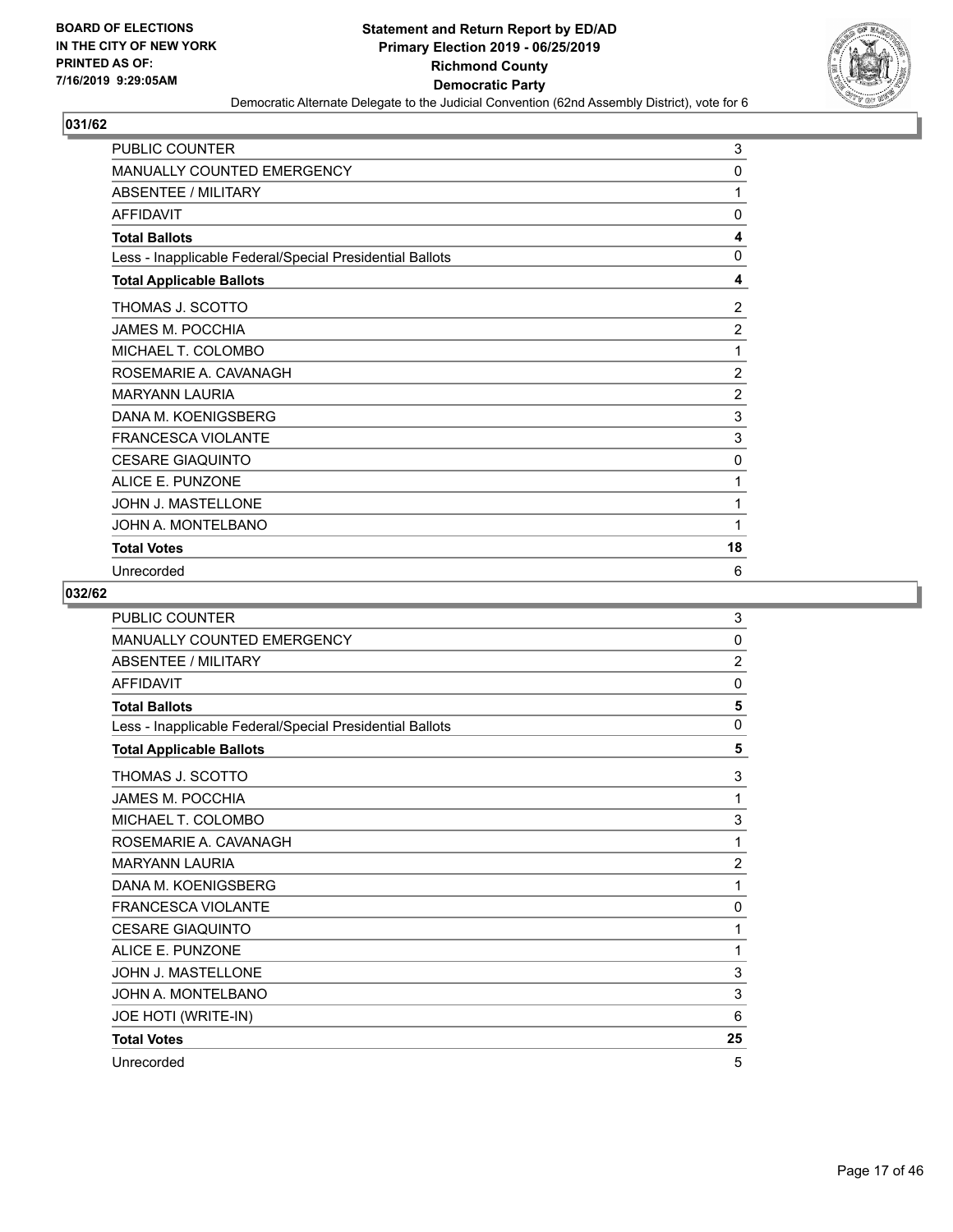

| PUBLIC COUNTER                                           | $\overline{2}$ |
|----------------------------------------------------------|----------------|
| <b>MANUALLY COUNTED EMERGENCY</b>                        | 0              |
| <b>ABSENTEE / MILITARY</b>                               | 1              |
| <b>AFFIDAVIT</b>                                         | 0              |
| <b>Total Ballots</b>                                     | 3              |
| Less - Inapplicable Federal/Special Presidential Ballots | 0              |
| <b>Total Applicable Ballots</b>                          | 3              |
| THOMAS J. SCOTTO                                         | 1              |
| <b>JAMES M. POCCHIA</b>                                  | 0              |
| MICHAEL T. COLOMBO                                       | 0              |
| ROSEMARIE A. CAVANAGH                                    | $\overline{c}$ |
| <b>MARYANN LAURIA</b>                                    | 1              |
| DANA M. KOENIGSBERG                                      | 1              |
| <b>FRANCESCA VIOLANTE</b>                                | 1              |
| <b>CESARE GIAQUINTO</b>                                  | 1              |
| <b>ALICE E. PUNZONE</b>                                  | 1              |
| JOHN J. MASTELLONE                                       | 1              |
| JOHN A. MONTELBANO                                       | 1              |
| <b>Total Votes</b>                                       | 10             |
| Unrecorded                                               | 8              |

| PUBLIC COUNTER                                           | 4              |
|----------------------------------------------------------|----------------|
| <b>MANUALLY COUNTED EMERGENCY</b>                        | 0              |
| <b>ABSENTEE / MILITARY</b>                               | $\Omega$       |
| <b>AFFIDAVIT</b>                                         | $\mathbf{0}$   |
| <b>Total Ballots</b>                                     | 4              |
| Less - Inapplicable Federal/Special Presidential Ballots | 0              |
| <b>Total Applicable Ballots</b>                          | 4              |
| THOMAS J. SCOTTO                                         | 1              |
| <b>JAMES M. POCCHIA</b>                                  | 0              |
| MICHAEL T. COLOMBO                                       | 1              |
| ROSEMARIE A. CAVANAGH                                    | $\overline{2}$ |
| <b>MARYANN LAURIA</b>                                    | 1              |
| DANA M. KOENIGSBERG                                      | 4              |
| <b>FRANCESCA VIOLANTE</b>                                | $\overline{2}$ |
| <b>CESARE GIAQUINTO</b>                                  | 0              |
| ALICE E. PUNZONE                                         | $\overline{2}$ |
| <b>JOHN J. MASTELLONE</b>                                | $\mathbf 0$    |
| JOHN A. MONTELBANO                                       | 1              |
| <b>Total Votes</b>                                       | 14             |
| Unrecorded                                               | 10             |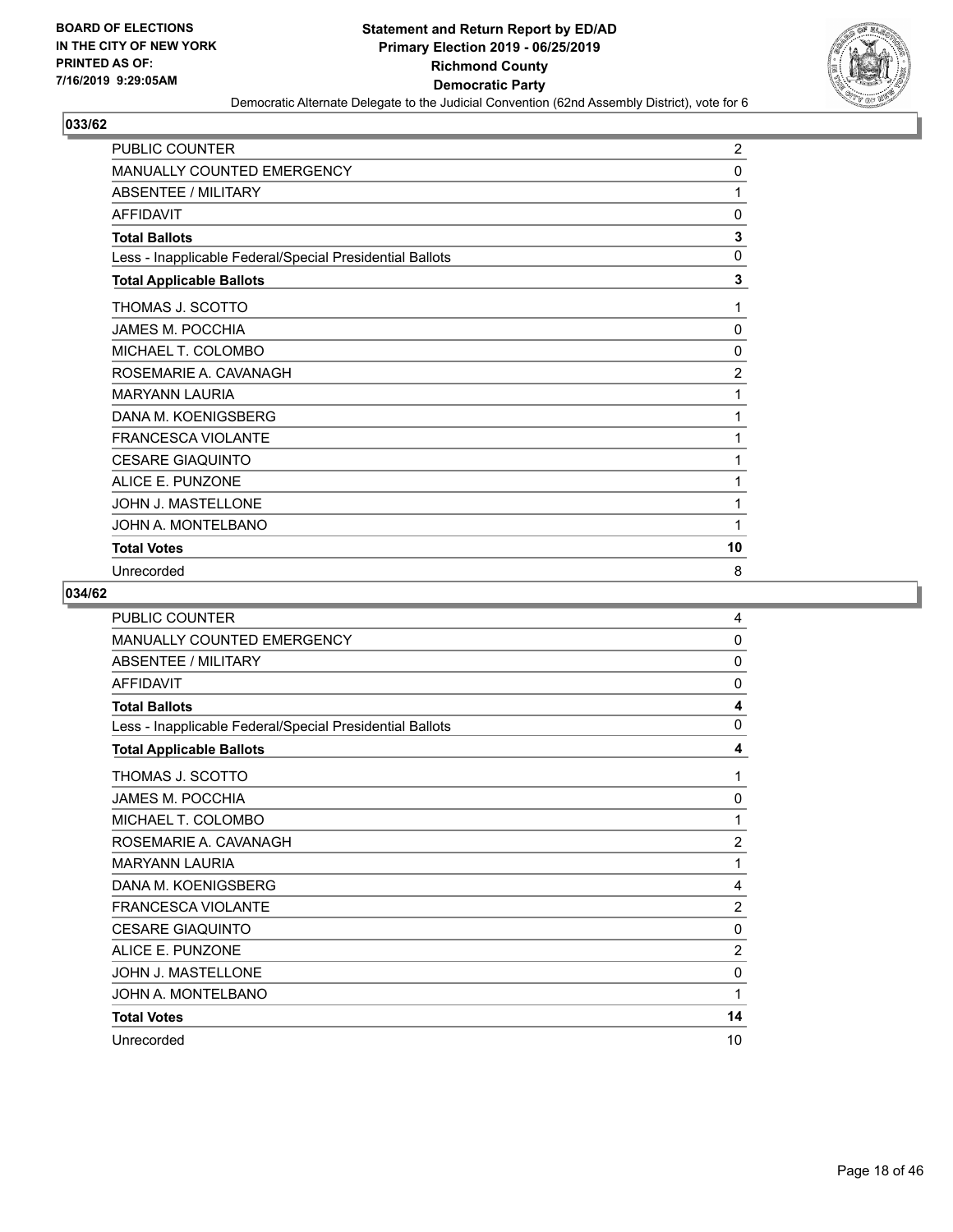

| <b>PUBLIC COUNTER</b>                                    | 5              |
|----------------------------------------------------------|----------------|
| <b>MANUALLY COUNTED EMERGENCY</b>                        | 0              |
| <b>ABSENTEE / MILITARY</b>                               | 1              |
| <b>AFFIDAVIT</b>                                         | 0              |
| <b>Total Ballots</b>                                     | 6              |
| Less - Inapplicable Federal/Special Presidential Ballots | $\Omega$       |
| <b>Total Applicable Ballots</b>                          | 6              |
| THOMAS J. SCOTTO                                         | $\overline{2}$ |
| JAMES M. POCCHIA                                         | 2              |
| MICHAEL T. COLOMBO                                       | 1              |
| ROSEMARIE A. CAVANAGH                                    | 3              |
| <b>MARYANN LAURIA</b>                                    | $\overline{2}$ |
| DANA M. KOENIGSBERG                                      | $\overline{2}$ |
| <b>FRANCESCA VIOLANTE</b>                                | 3              |
| <b>CESARE GIAQUINTO</b>                                  | 2              |
| <b>ALICE E. PUNZONE</b>                                  | 3              |
| JOHN J. MASTELLONE                                       | $\overline{2}$ |
| JOHN A. MONTELBANO                                       | 2              |
| <b>Total Votes</b>                                       | 24             |
| Unrecorded                                               | 12             |

| <b>PUBLIC COUNTER</b>                                    | 6              |
|----------------------------------------------------------|----------------|
| <b>MANUALLY COUNTED EMERGENCY</b>                        | 0              |
| <b>ABSENTEE / MILITARY</b>                               | $\mathbf{0}$   |
| <b>AFFIDAVIT</b>                                         | $\mathbf{0}$   |
| <b>Total Ballots</b>                                     | 6              |
| Less - Inapplicable Federal/Special Presidential Ballots | $\mathbf{0}$   |
| <b>Total Applicable Ballots</b>                          | 6              |
| THOMAS J. SCOTTO                                         | $\overline{2}$ |
| <b>JAMES M. POCCHIA</b>                                  | 1              |
| MICHAEL T. COLOMBO                                       | $\overline{2}$ |
| ROSEMARIE A. CAVANAGH                                    | $\overline{2}$ |
| <b>MARYANN LAURIA</b>                                    | 3              |
| DANA M. KOENIGSBERG                                      | $\overline{2}$ |
| <b>FRANCESCA VIOLANTE</b>                                | 3              |
| <b>CESARE GIAQUINTO</b>                                  | 0              |
| ALICE E. PUNZONE                                         | $\overline{2}$ |
| <b>JOHN J. MASTELLONE</b>                                | 1              |
| JOHN A. MONTELBANO                                       | $\overline{2}$ |
| <b>Total Votes</b>                                       | 20             |
| Unrecorded                                               | 16             |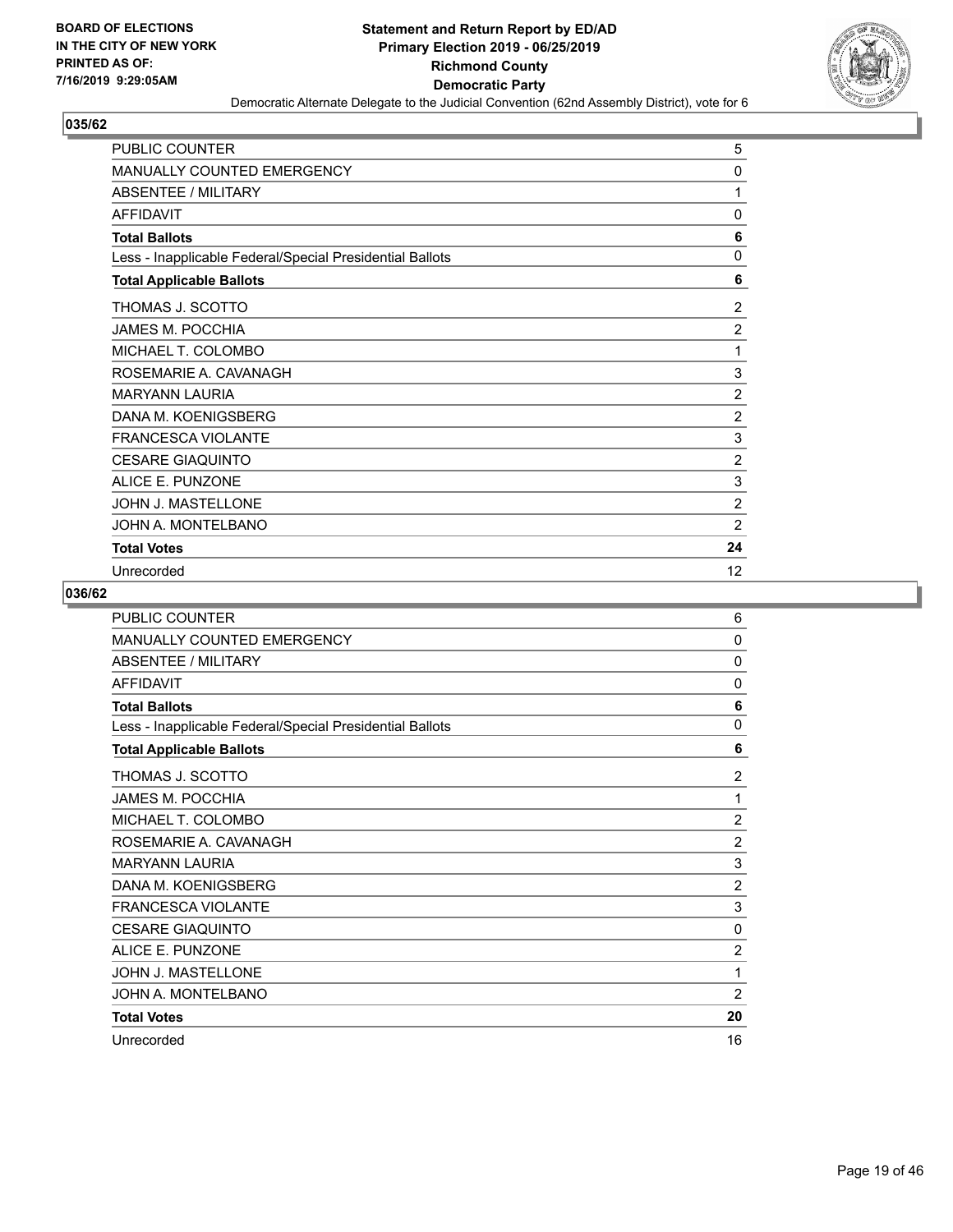

| <b>PUBLIC COUNTER</b>                                    | 6          |
|----------------------------------------------------------|------------|
| MANUALLY COUNTED EMERGENCY                               | 0          |
| ABSENTEE / MILITARY                                      | 0          |
| <b>AFFIDAVIT</b>                                         | 0          |
| <b>Total Ballots</b>                                     | 6          |
| Less - Inapplicable Federal/Special Presidential Ballots | 0          |
| <b>Total Applicable Ballots</b>                          | 6          |
| THOMAS J. SCOTTO                                         | 1          |
| <b>JAMES M. POCCHIA</b>                                  | 3          |
| MICHAEL T. COLOMBO                                       | 0          |
| ROSEMARIE A. CAVANAGH                                    | $\sqrt{3}$ |
| <b>MARYANN LAURIA</b>                                    | 3          |
| DANA M. KOENIGSBERG                                      | 6          |
| <b>FRANCESCA VIOLANTE</b>                                | $\sqrt{3}$ |
| <b>CESARE GIAQUINTO</b>                                  | 1          |
| ALICE E. PUNZONE                                         | 3          |
| <b>JOHN J. MASTELLONE</b>                                | 1          |
| JOHN A. MONTELBANO                                       | 1          |
| <b>Total Votes</b>                                       | 25         |
| Unrecorded                                               | 11         |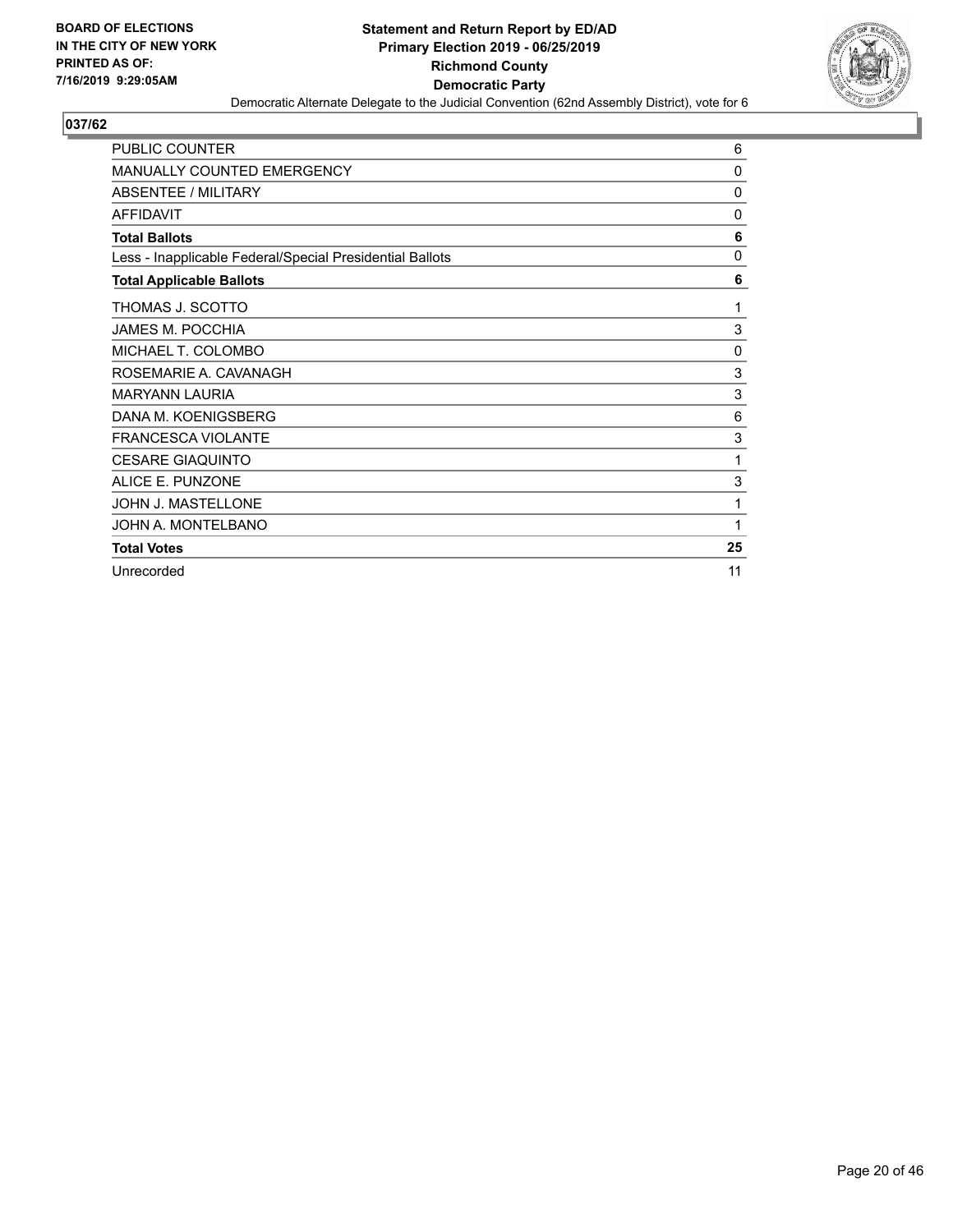

| <b>PUBLIC COUNTER</b>                                    | 2              |
|----------------------------------------------------------|----------------|
| MANUALLY COUNTED EMERGENCY                               | $\mathbf{0}$   |
| <b>ABSENTEE / MILITARY</b>                               | 1              |
| <b>AFFIDAVIT</b>                                         | 0              |
| <b>Total Ballots</b>                                     | 3              |
| Less - Inapplicable Federal/Special Presidential Ballots | 0              |
| <b>Total Applicable Ballots</b>                          | 3              |
| THOMAS J. SCOTTO                                         | 2              |
| <b>JAMES M. POCCHIA</b>                                  | $\mathbf{0}$   |
| MICHAEL T. COLOMBO                                       | 1              |
| ROSEMARIE A. CAVANAGH                                    | 1              |
| <b>MARYANN LAURIA</b>                                    | $\overline{c}$ |
| DANA M. KOENIGSBERG                                      | 1              |
| <b>FRANCESCA VIOLANTE</b>                                | 1              |
| <b>CESARE GIAQUINTO</b>                                  | 0              |
| ALICE E. PUNZONE                                         | 1              |
| JOHN J. MASTELLONE                                       | $\mathbf 0$    |
| JOHN A. MONTELBANO                                       | $\overline{c}$ |
| ANTON MOLLOCK (WRITE-IN)                                 | 1              |
| <b>BERNIE SANDERS (WRITE-IN)</b>                         | 1              |
| ELIZABETH WARREN (WRITE-IN)                              | 1              |
| HAGBARD CELINE (WRITE-IN)                                | 1              |
| MARKOFF CHANEY (WRITE-IN)                                | 1              |
| UNATTRIBUTABLE WRITE-IN (WRITE-IN)                       | 1              |
| <b>Total Votes</b>                                       | 17             |
| Unrecorded                                               | 1              |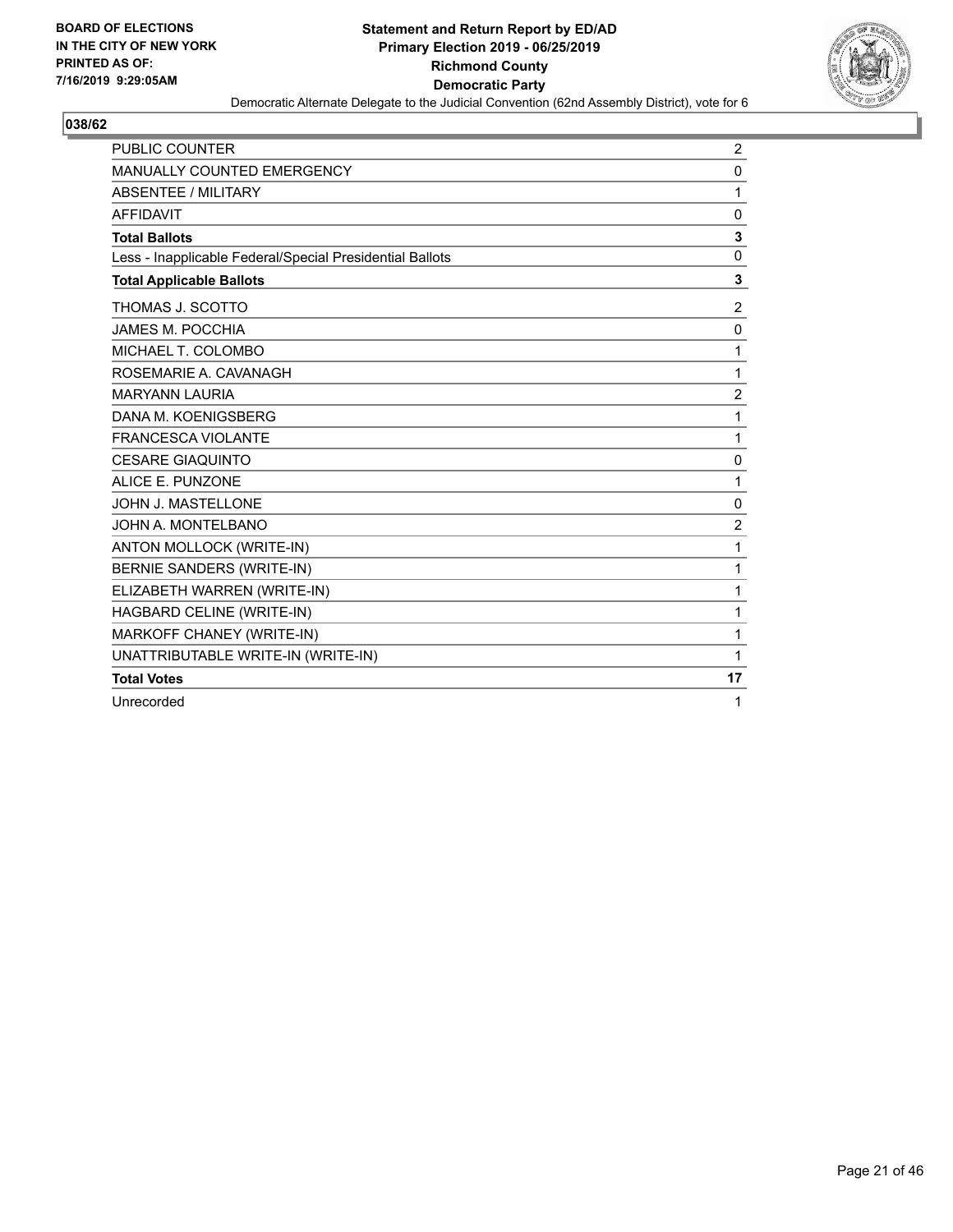

| <b>PUBLIC COUNTER</b>                                    | 3              |
|----------------------------------------------------------|----------------|
| <b>MANUALLY COUNTED EMERGENCY</b>                        | 0              |
| <b>ABSENTEE / MILITARY</b>                               | 1              |
| <b>AFFIDAVIT</b>                                         | $\Omega$       |
| <b>Total Ballots</b>                                     | 4              |
| Less - Inapplicable Federal/Special Presidential Ballots | $\mathbf{0}$   |
| <b>Total Applicable Ballots</b>                          | 4              |
| THOMAS J. SCOTTO                                         | 2              |
| JAMES M. POCCHIA                                         | 0              |
| MICHAEL T. COLOMBO                                       | 1              |
| ROSEMARIE A. CAVANAGH                                    | $\overline{2}$ |
| <b>MARYANN LAURIA</b>                                    | 3              |
| DANA M. KOENIGSBERG                                      | $\overline{2}$ |
| <b>FRANCESCA VIOLANTE</b>                                | 4              |
| <b>CESARE GIAQUINTO</b>                                  | 1              |
| ALICE E. PUNZONE                                         | 3              |
| <b>JOHN J. MASTELLONE</b>                                | 1              |
| JOHN A. MONTELBANO                                       | 3              |
| <b>Total Votes</b>                                       | 22             |
| Unrecorded                                               | $\overline{2}$ |

| PUBLIC COUNTER                                           | 0              |
|----------------------------------------------------------|----------------|
| MANUALLY COUNTED EMERGENCY                               | $\mathbf{0}$   |
| <b>ABSENTEE / MILITARY</b>                               | $\overline{2}$ |
| <b>AFFIDAVIT</b>                                         | $\mathbf{0}$   |
| <b>Total Ballots</b>                                     | $\overline{2}$ |
| Less - Inapplicable Federal/Special Presidential Ballots | $\mathbf{0}$   |
| <b>Total Applicable Ballots</b>                          | $\overline{2}$ |
| THOMAS J. SCOTTO                                         | 1              |
| <b>JAMES M. POCCHIA</b>                                  | $\mathbf{0}$   |
| MICHAEL T. COLOMBO                                       | $\mathbf{0}$   |
| ROSEMARIE A. CAVANAGH                                    | 1              |
| <b>MARYANN LAURIA</b>                                    | 1              |
| DANA M. KOENIGSBERG                                      | 0              |
| <b>FRANCESCA VIOLANTE</b>                                | 1              |
| <b>CESARE GIAQUINTO</b>                                  | 0              |
| ALICE E. PUNZONE                                         | 1              |
| JOHN J. MASTELLONE                                       | 1              |
| JOHN A. MONTELBANO                                       | $\mathbf{0}$   |
| <b>Total Votes</b>                                       | 6              |
| Unrecorded                                               | 6              |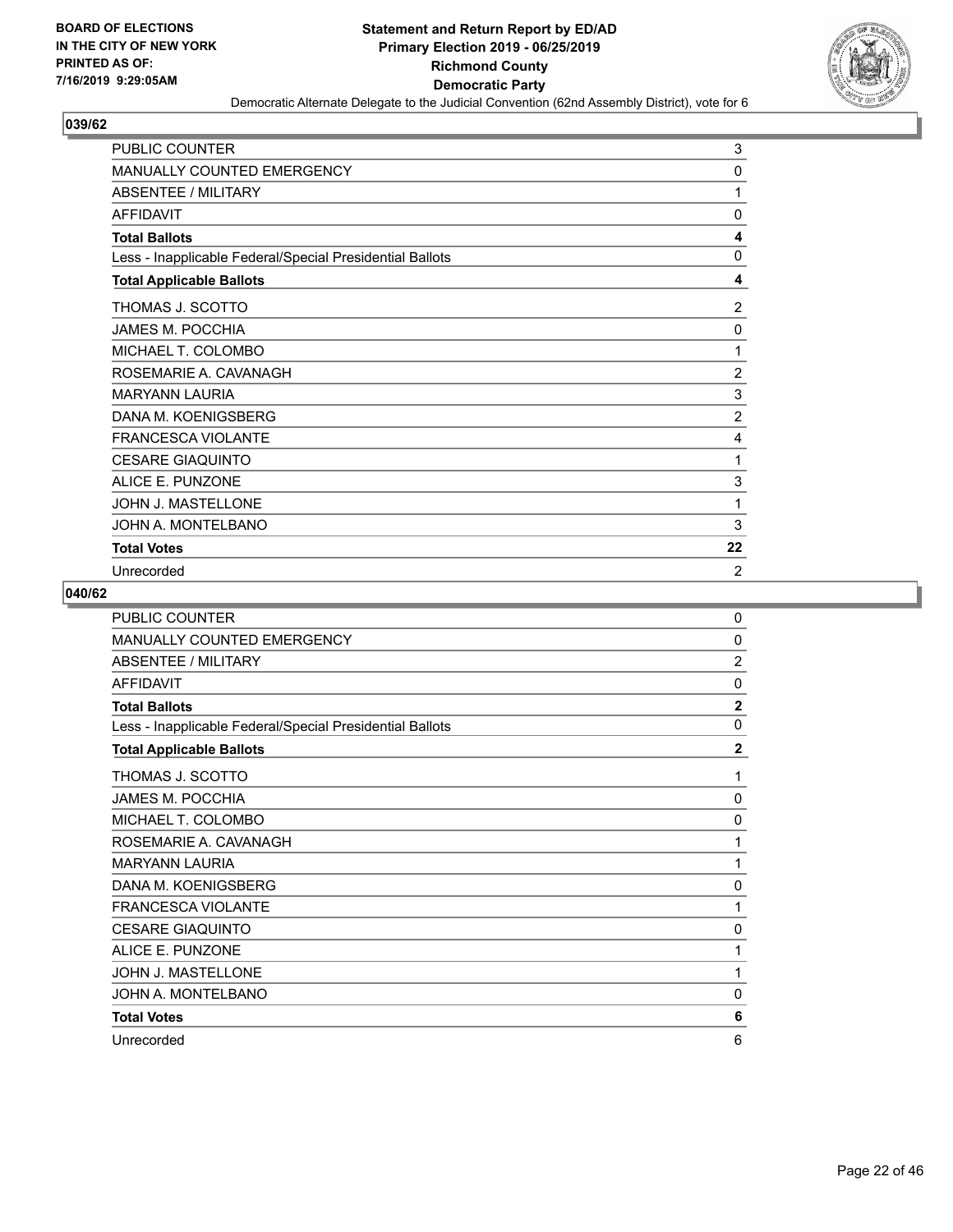

| <b>PUBLIC COUNTER</b>                                    | $\overline{2}$ |
|----------------------------------------------------------|----------------|
| MANUALLY COUNTED EMERGENCY                               | 0              |
| ABSENTEE / MILITARY                                      | 1              |
| <b>AFFIDAVIT</b>                                         | 0              |
| <b>Total Ballots</b>                                     | 3              |
| Less - Inapplicable Federal/Special Presidential Ballots | 0              |
| <b>Total Applicable Ballots</b>                          | 3              |
| THOMAS J. SCOTTO                                         | $\overline{2}$ |
| <b>JAMES M. POCCHIA</b>                                  | 2              |
| MICHAEL T. COLOMBO                                       | $\overline{2}$ |
| ROSEMARIE A. CAVANAGH                                    | $\overline{2}$ |
| <b>MARYANN LAURIA</b>                                    | $\overline{c}$ |
| DANA M. KOENIGSBERG                                      | 3              |
| <b>FRANCESCA VIOLANTE</b>                                | 1              |
| <b>CESARE GIAQUINTO</b>                                  | 0              |
| ALICE E. PUNZONE                                         | 1              |
| JOHN J. MASTELLONE                                       | 1              |
| JOHN A. MONTELBANO                                       | $\overline{2}$ |
| <b>Total Votes</b>                                       | 18             |

| <b>Total Votes</b>                                       | 6        |
|----------------------------------------------------------|----------|
| JOHN A. MONTELBANO                                       | 1        |
| <b>JOHN J. MASTELLONE</b>                                | 1        |
| ALICE E. PUNZONE                                         | 1        |
| <b>CESARE GIAQUINTO</b>                                  | 0        |
| <b>FRANCESCA VIOLANTE</b>                                | 1        |
| DANA M. KOENIGSBERG                                      | 0        |
| <b>MARYANN LAURIA</b>                                    | 1        |
| ROSEMARIE A. CAVANAGH                                    | 1        |
| MICHAEL T. COLOMBO                                       | 0        |
| <b>JAMES M. POCCHIA</b>                                  | 0        |
| THOMAS J. SCOTTO                                         | 0        |
| <b>Total Applicable Ballots</b>                          | 1        |
| Less - Inapplicable Federal/Special Presidential Ballots | 0        |
| <b>Total Ballots</b>                                     | 1        |
| <b>AFFIDAVIT</b>                                         | 0        |
| ABSENTEE / MILITARY                                      | 1        |
| MANUALLY COUNTED EMERGENCY                               | $\Omega$ |
| <b>PUBLIC COUNTER</b>                                    | 0        |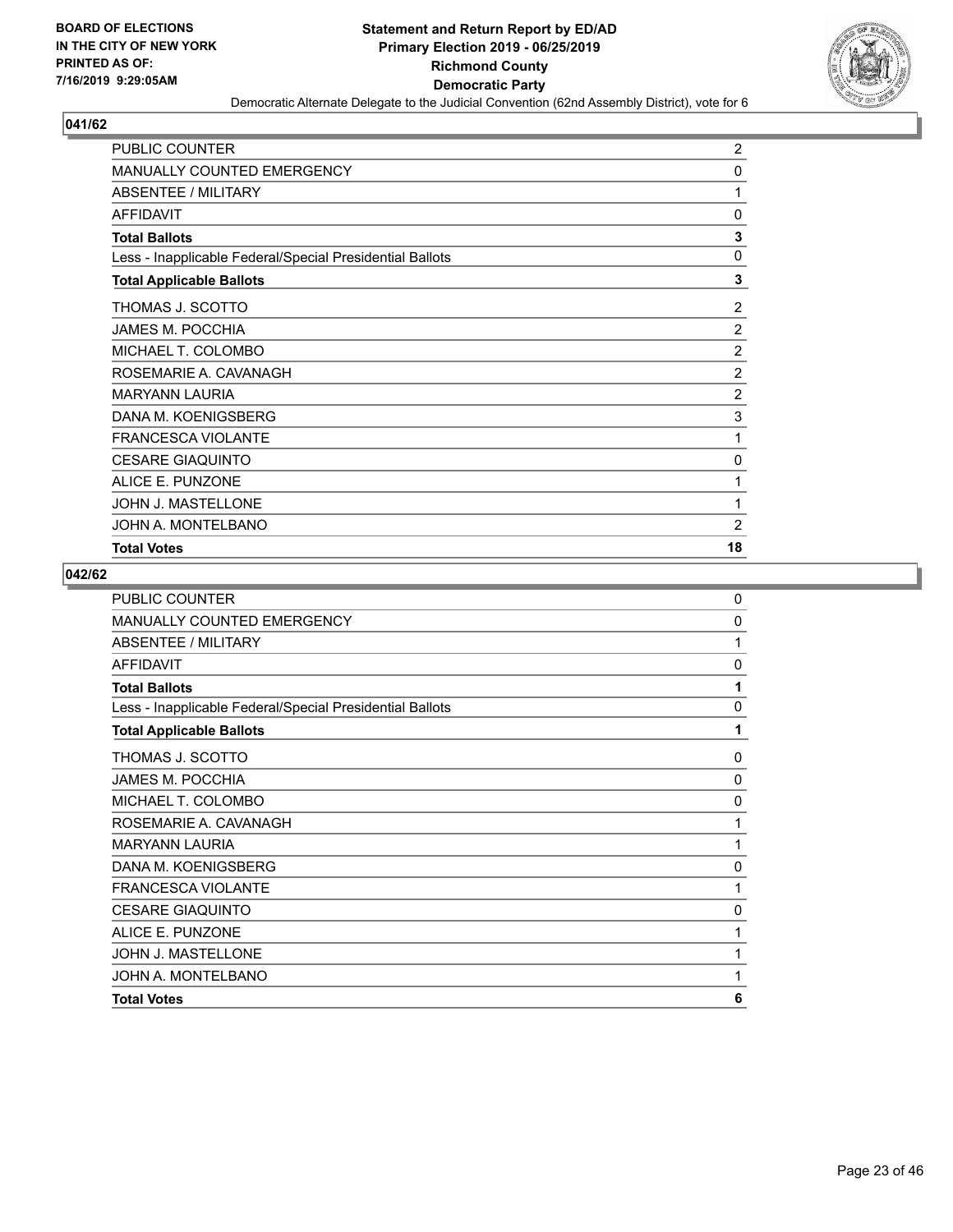

| PUBLIC COUNTER                                           | 3            |
|----------------------------------------------------------|--------------|
| MANUALLY COUNTED EMERGENCY                               | $\mathbf{0}$ |
| <b>ABSENTEE / MILITARY</b>                               | $\mathbf{0}$ |
| <b>AFFIDAVIT</b>                                         | 0            |
| <b>Total Ballots</b>                                     | 3            |
| Less - Inapplicable Federal/Special Presidential Ballots | $\mathbf{0}$ |
| <b>Total Applicable Ballots</b>                          | 3            |
| THOMAS J. SCOTTO                                         | 1            |
| JAMES M. POCCHIA                                         | 1            |
| MICHAEL T. COLOMBO                                       | 1            |
| ROSEMARIE A. CAVANAGH                                    | 0            |
| <b>MARYANN LAURIA</b>                                    | 1            |
| DANA M. KOENIGSBERG                                      | 0            |
| <b>FRANCESCA VIOLANTE</b>                                | 1            |
| <b>CESARE GIAQUINTO</b>                                  | 0            |
| ALICE E. PUNZONE                                         | 0            |
| JOHN J. MASTELLONE                                       | 1            |
| JOHN A. MONTELBANO                                       | 1            |
| STEVEN GUAMO (WRITE-IN)                                  | 1            |
| <b>Total Votes</b>                                       | 8            |
| Unrecorded                                               | 10           |

| <b>PUBLIC COUNTER</b>                                    | 3            |
|----------------------------------------------------------|--------------|
| <b>MANUALLY COUNTED EMERGENCY</b>                        | $\mathbf{0}$ |
| ABSENTEE / MILITARY                                      | 4            |
| <b>AFFIDAVIT</b>                                         | 0            |
| <b>Total Ballots</b>                                     | 7            |
| Less - Inapplicable Federal/Special Presidential Ballots | 0            |
| <b>Total Applicable Ballots</b>                          | 7            |
| THOMAS J. SCOTTO                                         | 4            |
| <b>JAMES M. POCCHIA</b>                                  | 3            |
| MICHAEL T. COLOMBO                                       | 3            |
| ROSEMARIE A. CAVANAGH                                    | 5            |
| <b>MARYANN LAURIA</b>                                    | 4            |
| DANA M. KOENIGSBERG                                      | 4            |
| <b>FRANCESCA VIOLANTE</b>                                | 4            |
| <b>CESARE GIAQUINTO</b>                                  | 1            |
| ALICE E. PUNZONE                                         | 4            |
| <b>JOHN J. MASTELLONE</b>                                | 3            |
| JOHN A. MONTELBANO                                       | 4            |
| <b>Total Votes</b>                                       | 39           |
| Unrecorded                                               | 3            |
|                                                          |              |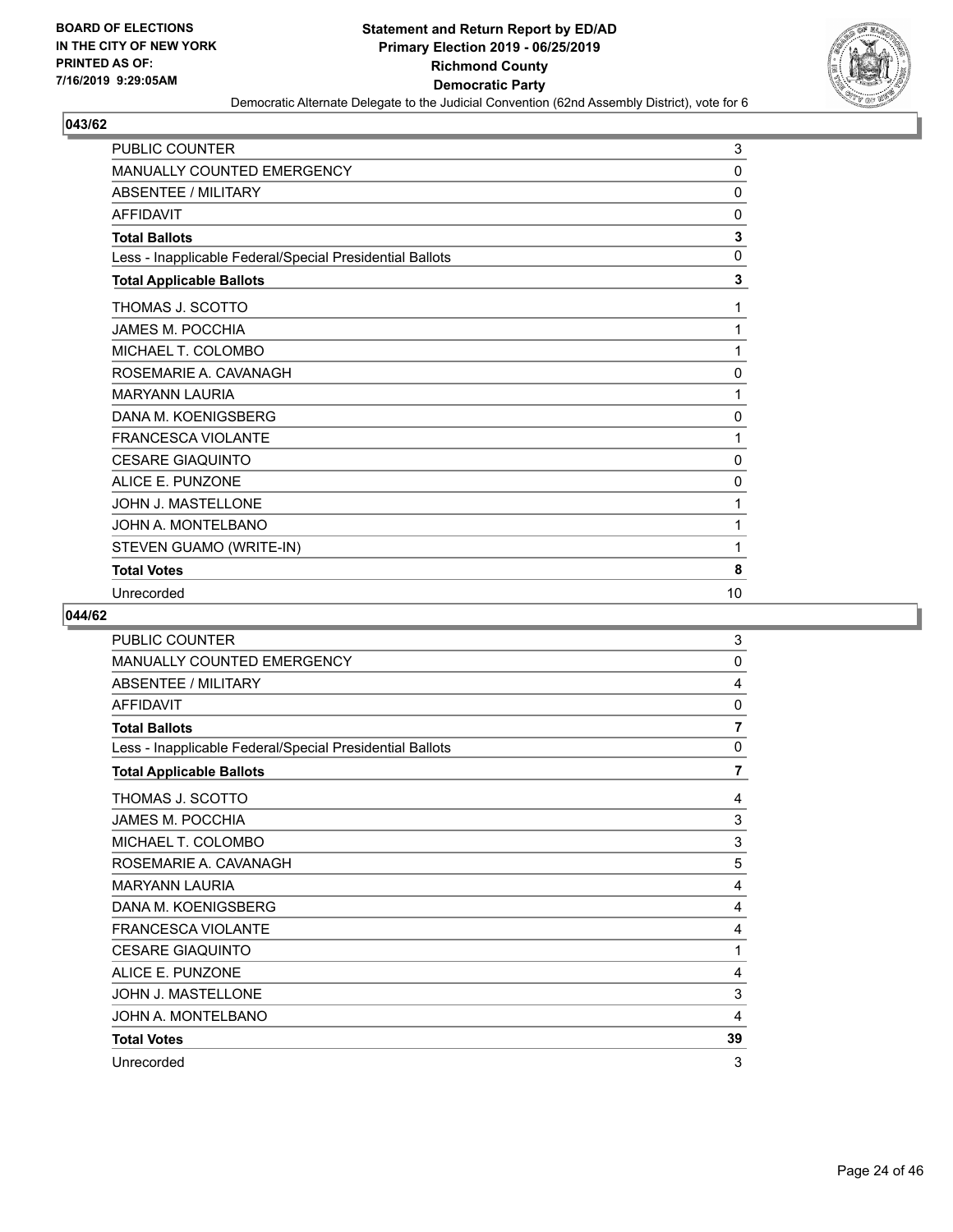

| <b>PUBLIC COUNTER</b>                                    | 3              |
|----------------------------------------------------------|----------------|
| <b>MANUALLY COUNTED EMERGENCY</b>                        | 0              |
| <b>ABSENTEE / MILITARY</b>                               | 4              |
| <b>AFFIDAVIT</b>                                         | 0              |
| <b>Total Ballots</b>                                     | 7              |
| Less - Inapplicable Federal/Special Presidential Ballots | $\mathbf{0}$   |
| <b>Total Applicable Ballots</b>                          | 7              |
| THOMAS J. SCOTTO                                         | 3              |
| <b>JAMES M. POCCHIA</b>                                  | $\overline{2}$ |
| MICHAEL T. COLOMBO                                       | $\overline{2}$ |
| ROSEMARIE A. CAVANAGH                                    | $\overline{2}$ |
| <b>MARYANN LAURIA</b>                                    | 5              |
| DANA M. KOENIGSBERG                                      | $\overline{2}$ |
| <b>FRANCESCA VIOLANTE</b>                                | 4              |
| <b>CESARE GIAQUINTO</b>                                  | 3              |
| <b>ALICE E. PUNZONE</b>                                  | 2              |
| JOHN J. MASTELLONE                                       | 3              |
| JOHN A. MONTELBANO                                       | 3              |
| <b>Total Votes</b>                                       | 31             |
| Unrecorded                                               | 11             |

| <b>PUBLIC COUNTER</b>                                    | 8              |
|----------------------------------------------------------|----------------|
| MANUALLY COUNTED EMERGENCY                               | 0              |
| <b>ABSENTEE / MILITARY</b>                               | $\overline{2}$ |
| <b>AFFIDAVIT</b>                                         | $\mathbf{0}$   |
| <b>Total Ballots</b>                                     | 10             |
| Less - Inapplicable Federal/Special Presidential Ballots | $\Omega$       |
| <b>Total Applicable Ballots</b>                          | 10             |
| THOMAS J. SCOTTO                                         | 4              |
| <b>JAMES M. POCCHIA</b>                                  | 3              |
| MICHAEL T. COLOMBO                                       | $\overline{2}$ |
| ROSEMARIE A. CAVANAGH                                    | 5              |
| <b>MARYANN LAURIA</b>                                    | 4              |
| DANA M. KOENIGSBERG                                      | 4              |
| <b>FRANCESCA VIOLANTE</b>                                | 3              |
| <b>CESARE GIAQUINTO</b>                                  | 3              |
| ALICE E. PUNZONE                                         | 6              |
| <b>JOHN J. MASTELLONE</b>                                | 5              |
| JOHN A. MONTELBANO                                       | 4              |
| <b>Total Votes</b>                                       | 43             |
| Unrecorded                                               | 17             |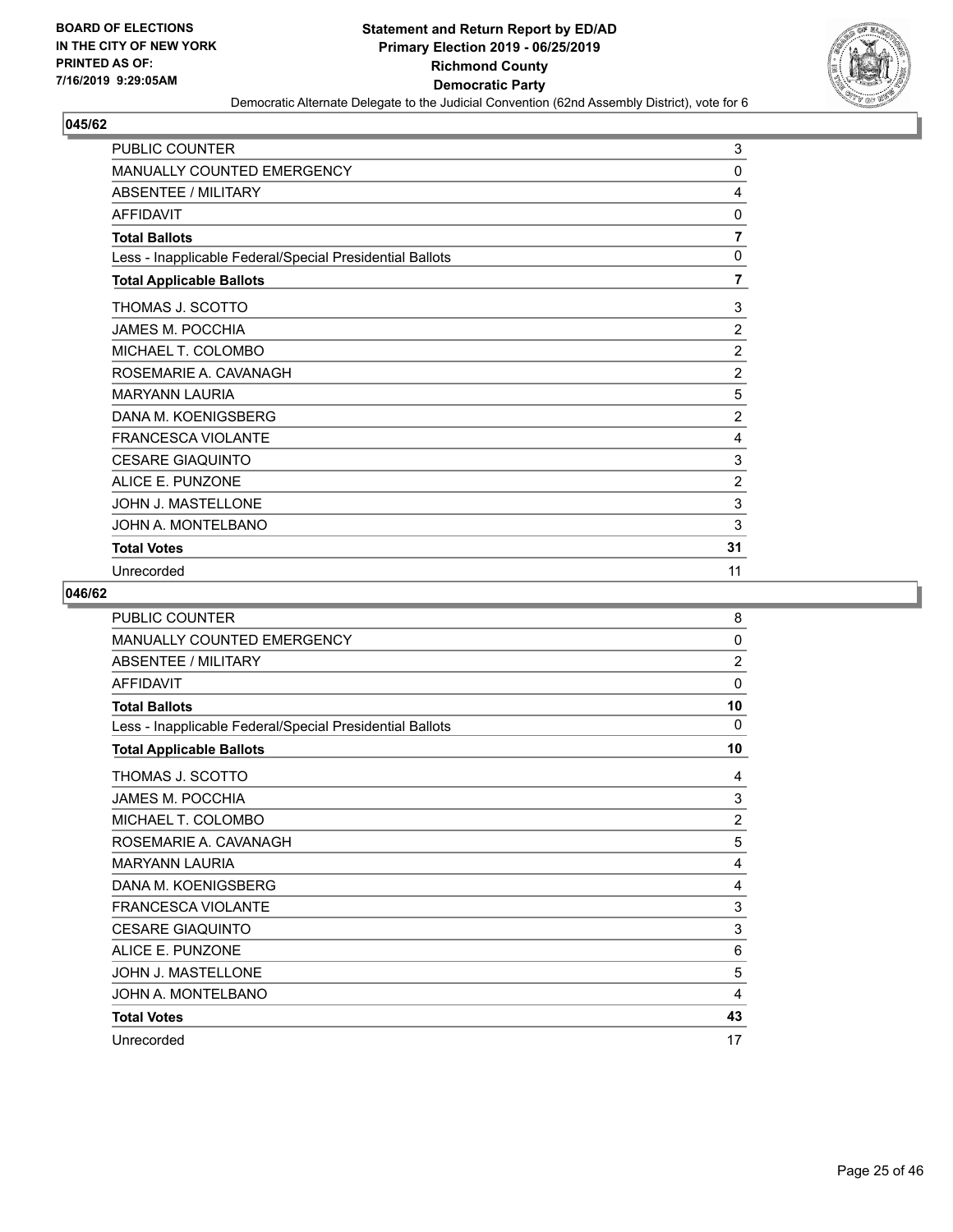

| <b>PUBLIC COUNTER</b>                                    | 5              |
|----------------------------------------------------------|----------------|
| MANUALLY COUNTED EMERGENCY                               | 0              |
| <b>ABSENTEE / MILITARY</b>                               | 0              |
| <b>AFFIDAVIT</b>                                         | $\mathbf{0}$   |
| <b>Total Ballots</b>                                     | 5              |
| Less - Inapplicable Federal/Special Presidential Ballots | $\mathbf{0}$   |
| <b>Total Applicable Ballots</b>                          | 5              |
| THOMAS J. SCOTTO                                         | 2              |
| JAMES M. POCCHIA                                         | 1              |
| MICHAEL T. COLOMBO                                       | $\overline{2}$ |
| ROSEMARIE A. CAVANAGH                                    | 3              |
| <b>MARYANN LAURIA</b>                                    | 3              |
| DANA M. KOENIGSBERG                                      | $\overline{2}$ |
| <b>FRANCESCA VIOLANTE</b>                                | 1              |
| <b>CESARE GIAQUINTO</b>                                  | 0              |
| ALICE E. PUNZONE                                         | 1              |
| JOHN J. MASTELLONE                                       | 0              |
| JOHN A. MONTELBANO                                       | 0              |
| <b>Total Votes</b>                                       | 15             |
| Unrecorded                                               | 15             |

| PUBLIC COUNTER                                           | $\overline{2}$ |
|----------------------------------------------------------|----------------|
| <b>MANUALLY COUNTED EMERGENCY</b>                        | 0              |
| ABSENTEE / MILITARY                                      | $\Omega$       |
| <b>AFFIDAVIT</b>                                         | $\mathbf{0}$   |
| <b>Total Ballots</b>                                     | $\mathbf{2}$   |
| Less - Inapplicable Federal/Special Presidential Ballots | $\mathbf{0}$   |
| <b>Total Applicable Ballots</b>                          | $\overline{2}$ |
| THOMAS J. SCOTTO                                         | 1              |
| JAMES M. POCCHIA                                         | 0              |
| MICHAEL T. COLOMBO                                       | 1              |
| ROSEMARIE A. CAVANAGH                                    | 0              |
| <b>MARYANN LAURIA</b>                                    | 0              |
| DANA M. KOENIGSBERG                                      | 1              |
| <b>FRANCESCA VIOLANTE</b>                                | 1              |
| <b>CESARE GIAQUINTO</b>                                  | 0              |
| ALICE E. PUNZONE                                         | 0              |
| <b>JOHN J. MASTELLONE</b>                                | 1              |
| JOHN A. MONTELBANO                                       | 1              |
| <b>Total Votes</b>                                       | 6              |
| Unrecorded                                               | 6              |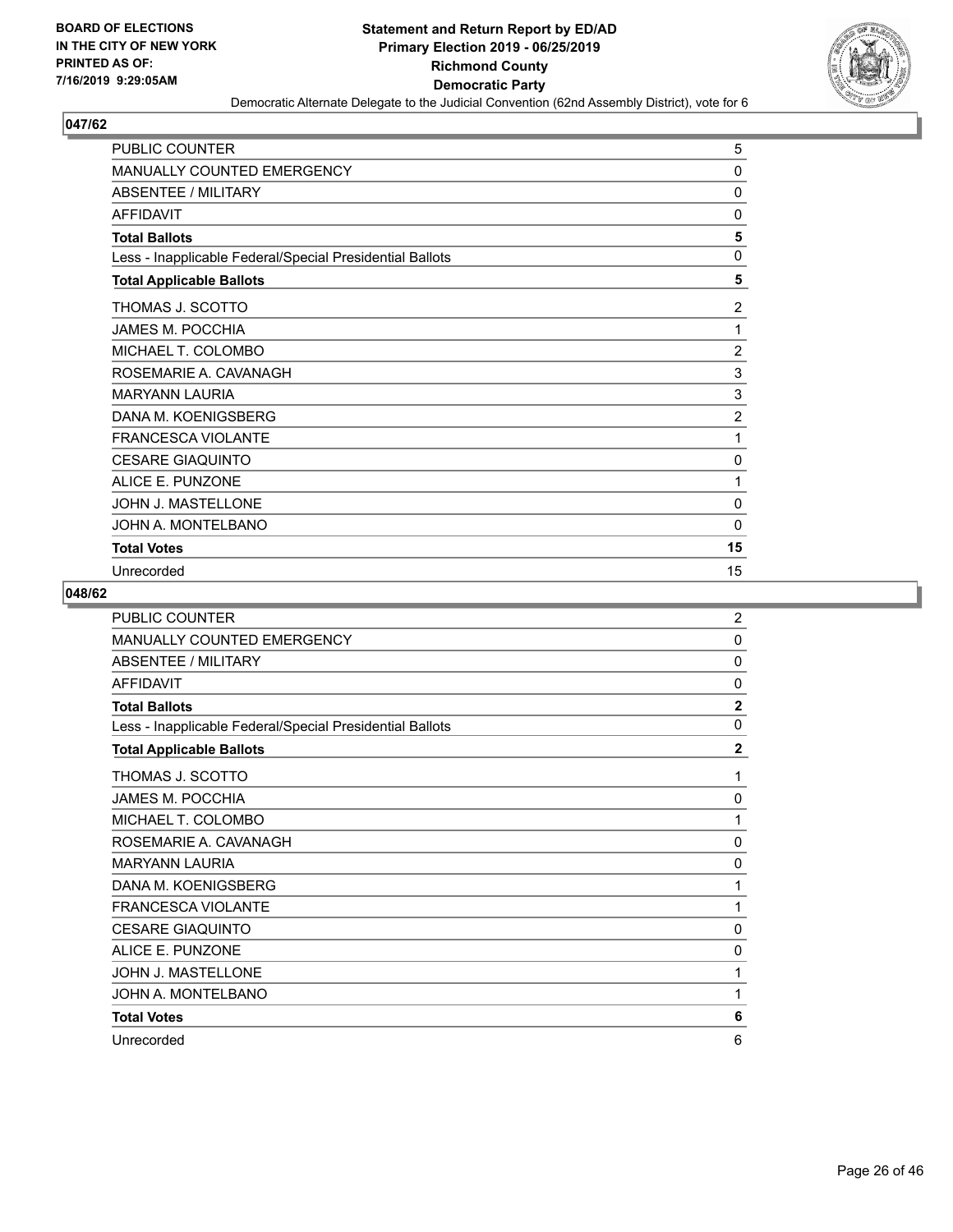

| <b>PUBLIC COUNTER</b>                                    | 6              |
|----------------------------------------------------------|----------------|
| <b>MANUALLY COUNTED EMERGENCY</b>                        | 0              |
| <b>ABSENTEE / MILITARY</b>                               | 1              |
| <b>AFFIDAVIT</b>                                         | 0              |
| <b>Total Ballots</b>                                     | 7              |
| Less - Inapplicable Federal/Special Presidential Ballots | $\mathbf{0}$   |
| <b>Total Applicable Ballots</b>                          | 7              |
| THOMAS J. SCOTTO                                         | 4              |
| <b>JAMES M. POCCHIA</b>                                  | $\overline{2}$ |
| MICHAEL T. COLOMBO                                       | 1              |
| ROSEMARIE A. CAVANAGH                                    | 4              |
| <b>MARYANN LAURIA</b>                                    | $\overline{2}$ |
| DANA M. KOENIGSBERG                                      | 4              |
| <b>FRANCESCA VIOLANTE</b>                                | $\overline{2}$ |
| <b>CESARE GIAQUINTO</b>                                  | 1              |
| <b>ALICE E. PUNZONE</b>                                  | 4              |
| JOHN J. MASTELLONE                                       | 5              |
| JOHN A. MONTELBANO                                       | 5              |
| <b>Total Votes</b>                                       | 34             |
| Unrecorded                                               | 8              |

| <b>Total Votes</b>                                       | 24             |
|----------------------------------------------------------|----------------|
| JOHN A. MONTELBANO                                       | 4              |
| <b>JOHN J. MASTELLONE</b>                                | $\overline{2}$ |
| ALICE E. PUNZONE                                         | $\overline{2}$ |
| <b>CESARE GIAQUINTO</b>                                  | 1              |
| <b>FRANCESCA VIOLANTE</b>                                | 3              |
| DANA M. KOENIGSBERG                                      | 1              |
| <b>MARYANN LAURIA</b>                                    | 1              |
| ROSEMARIE A. CAVANAGH                                    | $\overline{2}$ |
| MICHAEL T. COLOMBO                                       | $\overline{2}$ |
| <b>JAMES M. POCCHIA</b>                                  | 3              |
| THOMAS J. SCOTTO                                         | 3              |
| <b>Total Applicable Ballots</b>                          | 4              |
| Less - Inapplicable Federal/Special Presidential Ballots | $\mathbf{0}$   |
| <b>Total Ballots</b>                                     | 4              |
| <b>AFFIDAVIT</b>                                         | $\mathbf 0$    |
| <b>ABSENTEE / MILITARY</b>                               | 1              |
| <b>MANUALLY COUNTED EMERGENCY</b>                        | $\mathbf 0$    |
| <b>PUBLIC COUNTER</b>                                    | 3              |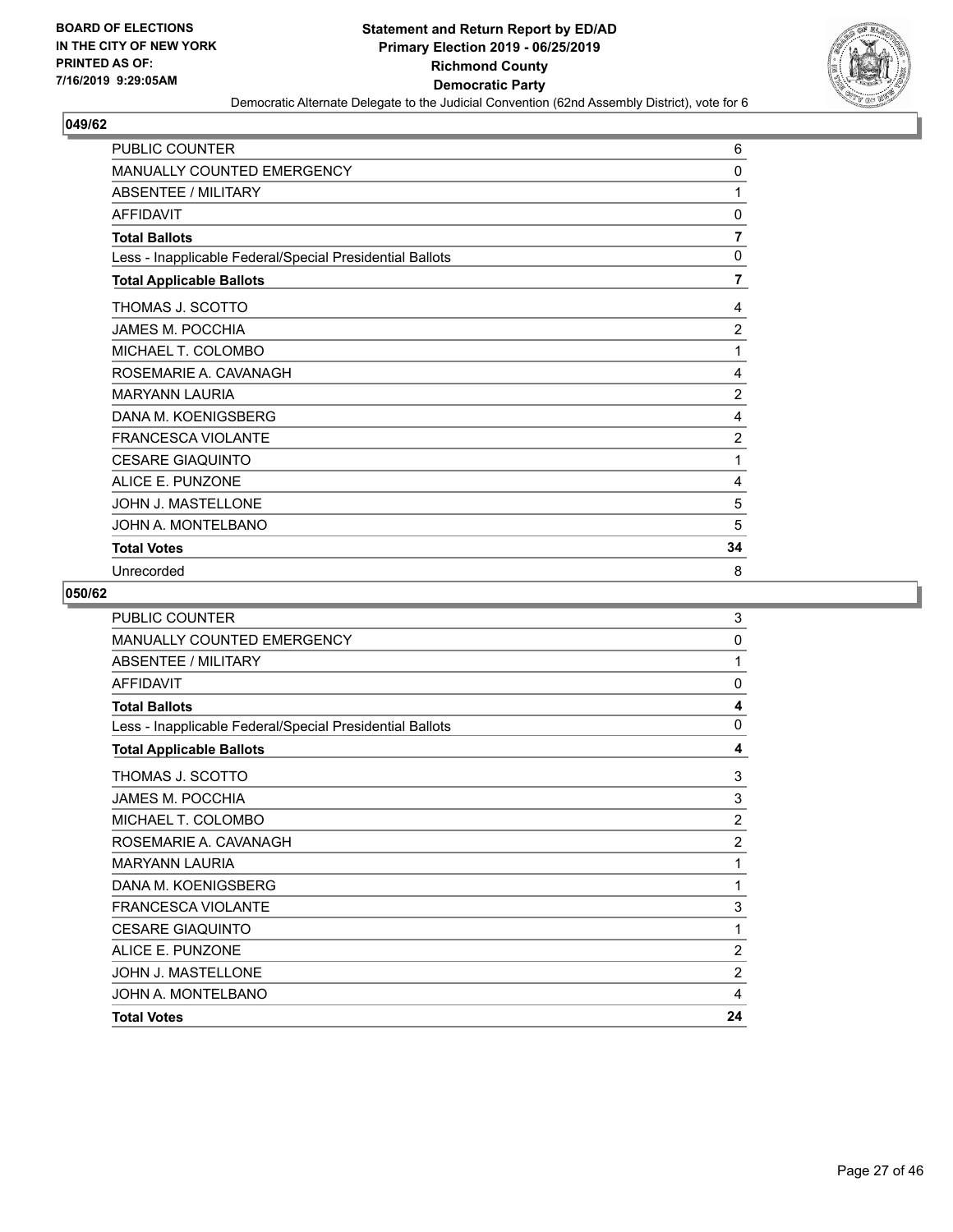

| <b>PUBLIC COUNTER</b>                                    | $\overline{2}$ |
|----------------------------------------------------------|----------------|
| <b>MANUALLY COUNTED EMERGENCY</b>                        | 0              |
| <b>ABSENTEE / MILITARY</b>                               | 4              |
| <b>AFFIDAVIT</b>                                         | $\Omega$       |
| <b>Total Ballots</b>                                     | 6              |
| Less - Inapplicable Federal/Special Presidential Ballots | $\Omega$       |
| <b>Total Applicable Ballots</b>                          | 6              |
| THOMAS J. SCOTTO                                         | 4              |
| JAMES M. POCCHIA                                         | 3              |
| MICHAEL T. COLOMBO                                       | 2              |
| ROSEMARIE A. CAVANAGH                                    | $\overline{2}$ |
| <b>MARYANN LAURIA</b>                                    | $\overline{2}$ |
| DANA M. KOENIGSBERG                                      | 1              |
| <b>FRANCESCA VIOLANTE</b>                                | 1              |
| <b>CESARE GIAQUINTO</b>                                  | 0              |
| ALICE E. PUNZONE                                         | 2              |
| <b>JOHN J. MASTELLONE</b>                                | $\overline{2}$ |
| JOHN A. MONTELBANO                                       | 4              |
| <b>Total Votes</b>                                       | 23             |
| Unrecorded                                               | 13             |

| PUBLIC COUNTER                                           | 1              |
|----------------------------------------------------------|----------------|
| MANUALLY COUNTED EMERGENCY                               | 0              |
| <b>ABSENTEE / MILITARY</b>                               | 1              |
| <b>AFFIDAVIT</b>                                         | $\mathbf{0}$   |
| <b>Total Ballots</b>                                     | $\mathbf{2}$   |
| Less - Inapplicable Federal/Special Presidential Ballots | $\mathbf{0}$   |
| <b>Total Applicable Ballots</b>                          | $\overline{2}$ |
| THOMAS J. SCOTTO                                         | 1              |
| <b>JAMES M. POCCHIA</b>                                  | 1              |
| MICHAEL T. COLOMBO                                       | 0              |
| ROSEMARIE A. CAVANAGH                                    | 1              |
| <b>MARYANN LAURIA</b>                                    | 0              |
| DANA M. KOENIGSBERG                                      | 1              |
| <b>FRANCESCA VIOLANTE</b>                                | 0              |
| <b>CESARE GIAQUINTO</b>                                  | 0              |
| ALICE E. PUNZONE                                         | 0              |
| <b>JOHN J. MASTELLONE</b>                                | 1              |
| JOHN A. MONTELBANO                                       | 1              |
| <b>Total Votes</b>                                       | 6              |
| Unrecorded                                               | 6              |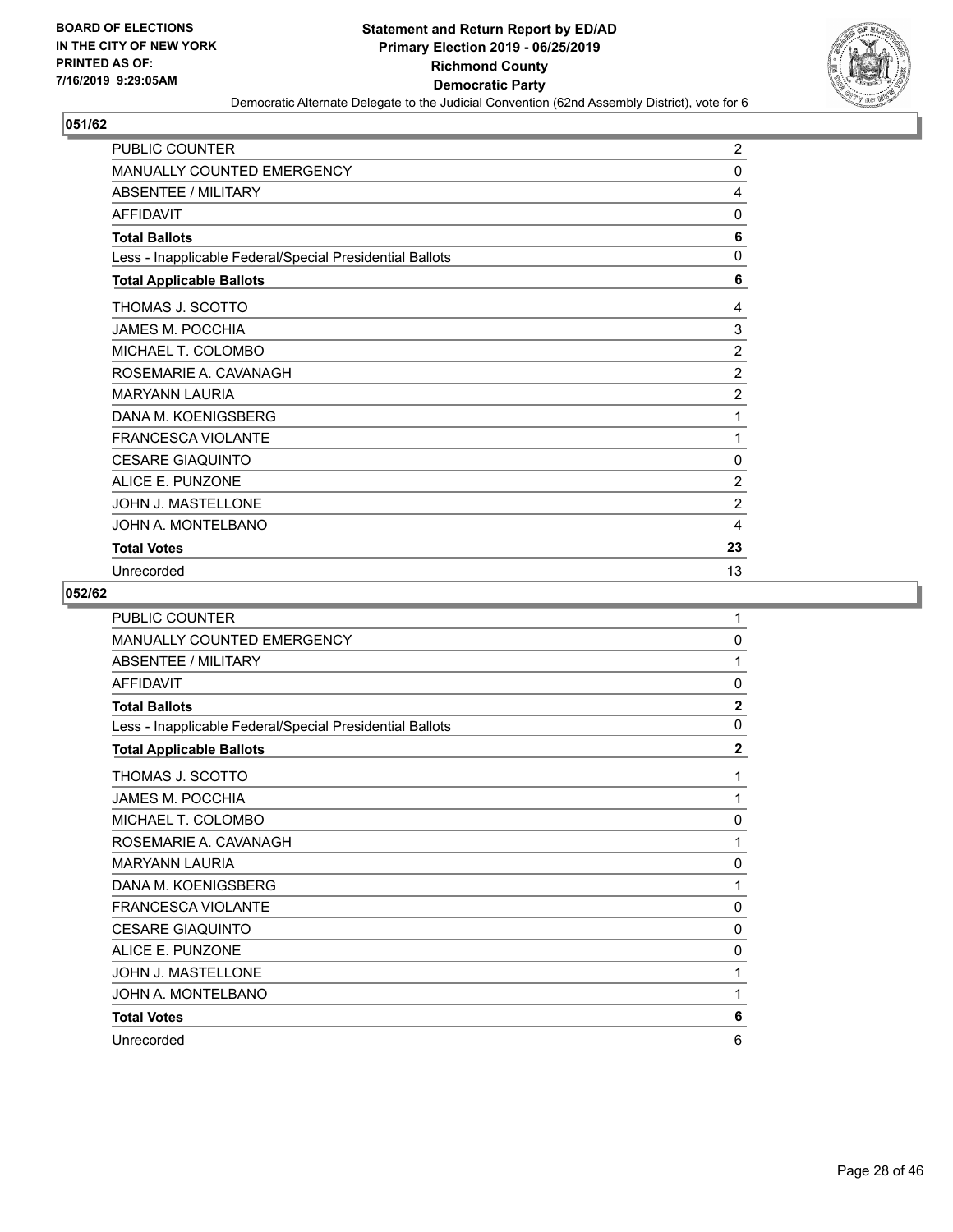

| <b>PUBLIC COUNTER</b>                                    | 10             |
|----------------------------------------------------------|----------------|
| MANUALLY COUNTED EMERGENCY                               | 0              |
| ABSENTEE / MILITARY                                      | 1              |
| <b>AFFIDAVIT</b>                                         | $\mathbf{0}$   |
| <b>Total Ballots</b>                                     | 11             |
| Less - Inapplicable Federal/Special Presidential Ballots | 0              |
| <b>Total Applicable Ballots</b>                          | 11             |
| THOMAS J. SCOTTO                                         | 3              |
| JAMES M. POCCHIA                                         | $\overline{2}$ |
| MICHAEL T. COLOMBO                                       | 4              |
| ROSEMARIE A. CAVANAGH                                    | 6              |
| <b>MARYANN LAURIA</b>                                    | 7              |
| DANA M. KOENIGSBERG                                      | 6              |
| <b>FRANCESCA VIOLANTE</b>                                | 7              |
| <b>CESARE GIAQUINTO</b>                                  | $\overline{2}$ |
| ALICE E. PUNZONE                                         | 9              |
| JOHN J. MASTELLONE                                       | 4              |
| JOHN A. MONTELBANO                                       | $\overline{7}$ |
| <b>Total Votes</b>                                       | 57             |
| Unrecorded                                               | 9              |

| <b>PUBLIC COUNTER</b>                                    | 5              |
|----------------------------------------------------------|----------------|
| MANUALLY COUNTED EMERGENCY                               | $\mathbf 0$    |
| <b>ABSENTEE / MILITARY</b>                               | 1              |
| <b>AFFIDAVIT</b>                                         | $\mathbf{0}$   |
| <b>Total Ballots</b>                                     | 6              |
| Less - Inapplicable Federal/Special Presidential Ballots | $\mathbf{0}$   |
| <b>Total Applicable Ballots</b>                          | 6              |
| THOMAS J. SCOTTO                                         | 6              |
| <b>JAMES M. POCCHIA</b>                                  | 3              |
| MICHAEL T. COLOMBO                                       | 1              |
| ROSEMARIE A. CAVANAGH                                    | 4              |
| <b>MARYANN LAURIA</b>                                    | 3              |
| DANA M. KOENIGSBERG                                      | 3              |
| <b>FRANCESCA VIOLANTE</b>                                | 1              |
| <b>CESARE GIAQUINTO</b>                                  | $\overline{2}$ |
| ALICE E. PUNZONE                                         | 4              |
| JOHN J. MASTELLONE                                       | $\overline{2}$ |
| JOHN A. MONTELBANO                                       | 3              |
| <b>Total Votes</b>                                       | 32             |
| Unrecorded                                               | 4              |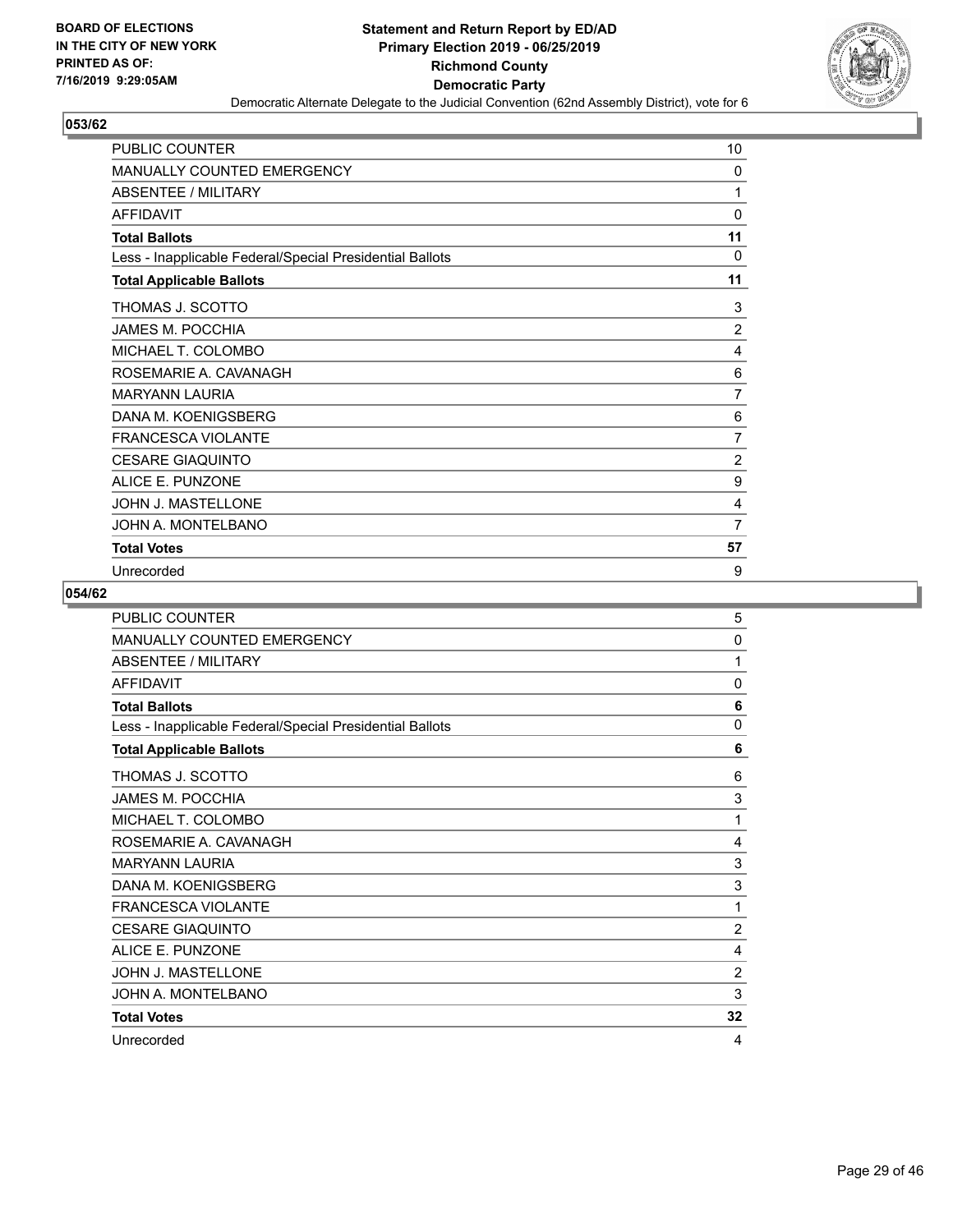

| <b>PUBLIC COUNTER</b>                                    | 2              |
|----------------------------------------------------------|----------------|
| MANUALLY COUNTED EMERGENCY                               | 0              |
| <b>ABSENTEE / MILITARY</b>                               | 0              |
| <b>AFFIDAVIT</b>                                         | $\mathbf{0}$   |
| <b>Total Ballots</b>                                     | $\mathbf{2}$   |
| Less - Inapplicable Federal/Special Presidential Ballots | $\mathbf{0}$   |
| <b>Total Applicable Ballots</b>                          | $\mathbf{2}$   |
| THOMAS J. SCOTTO                                         | 1              |
| JAMES M. POCCHIA                                         | 1              |
| MICHAEL T. COLOMBO                                       | $\overline{2}$ |
| ROSEMARIE A. CAVANAGH                                    | 1              |
| <b>MARYANN LAURIA</b>                                    | $\overline{2}$ |
| DANA M. KOENIGSBERG                                      | 1              |
| <b>FRANCESCA VIOLANTE</b>                                | $\mathbf{0}$   |
| <b>CESARE GIAQUINTO</b>                                  | 0              |
| ALICE E. PUNZONE                                         | 0              |
| JOHN J. MASTELLONE                                       | $\mathbf{0}$   |
| JOHN A. MONTELBANO                                       | 0              |
| <b>Total Votes</b>                                       | 8              |
| Unrecorded                                               | 4              |

| PUBLIC COUNTER                                           | 4              |
|----------------------------------------------------------|----------------|
| <b>MANUALLY COUNTED EMERGENCY</b>                        | 0              |
| <b>ABSENTEE / MILITARY</b>                               | $\Omega$       |
| <b>AFFIDAVIT</b>                                         | $\mathbf{0}$   |
| <b>Total Ballots</b>                                     | 4              |
| Less - Inapplicable Federal/Special Presidential Ballots | $\mathbf{0}$   |
| <b>Total Applicable Ballots</b>                          | 4              |
| THOMAS J. SCOTTO                                         | 1              |
| <b>JAMES M. POCCHIA</b>                                  | 0              |
| MICHAEL T. COLOMBO                                       | 1              |
| ROSEMARIE A. CAVANAGH                                    | 3              |
| <b>MARYANN LAURIA</b>                                    | 4              |
| DANA M. KOENIGSBERG                                      | 3              |
| <b>FRANCESCA VIOLANTE</b>                                | 3              |
| <b>CESARE GIAQUINTO</b>                                  | 1              |
| ALICE E. PUNZONE                                         | 4              |
| <b>JOHN J. MASTELLONE</b>                                | 1              |
| JOHN A. MONTELBANO                                       | 1              |
| <b>Total Votes</b>                                       | 22             |
| Unrecorded                                               | $\overline{2}$ |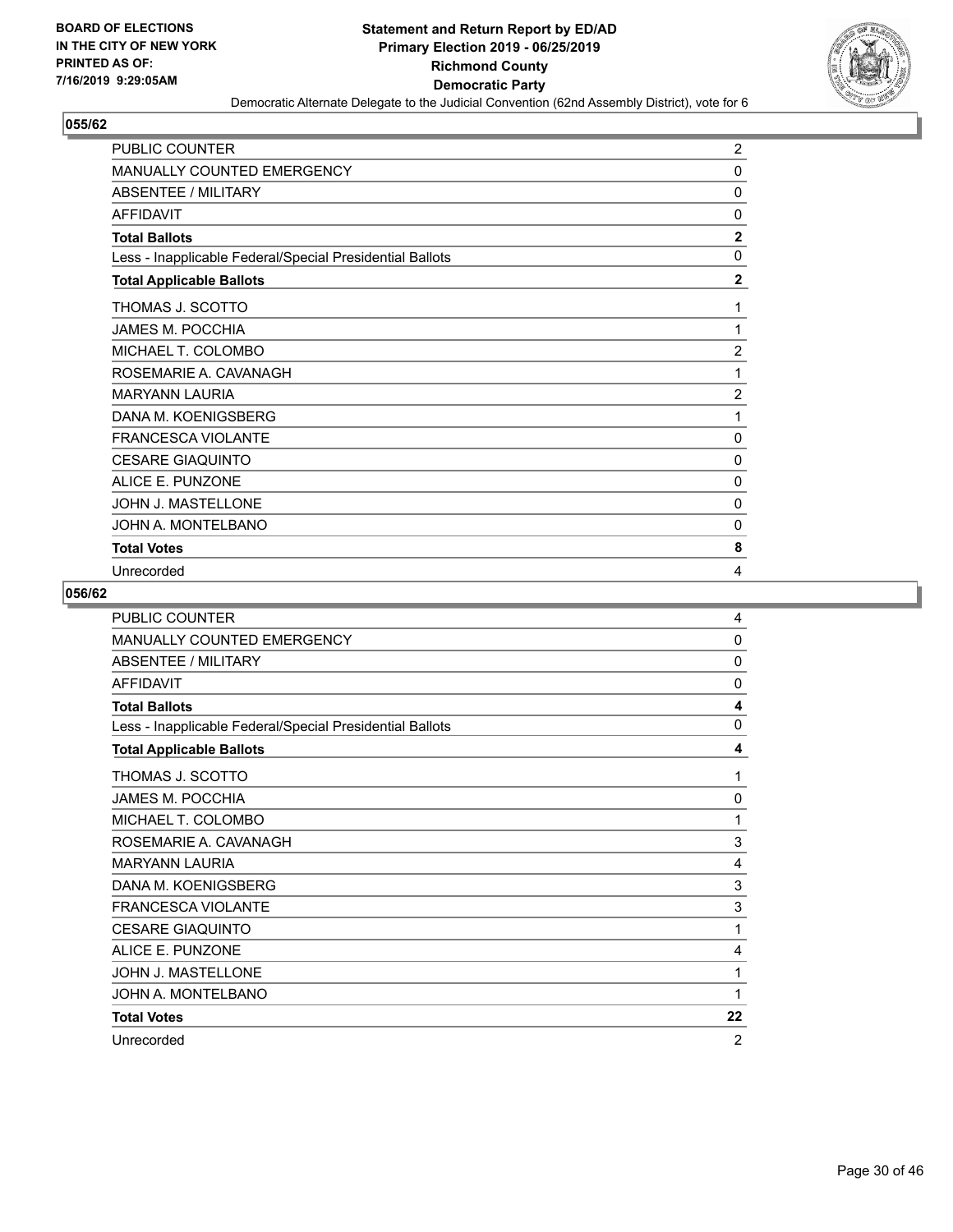

| PUBLIC COUNTER                                           | 1              |
|----------------------------------------------------------|----------------|
| MANUALLY COUNTED EMERGENCY                               | 0              |
| <b>ABSENTEE / MILITARY</b>                               | $\overline{2}$ |
| <b>AFFIDAVIT</b>                                         | $\mathbf{0}$   |
| <b>Total Ballots</b>                                     | 3              |
| Less - Inapplicable Federal/Special Presidential Ballots | 0              |
| <b>Total Applicable Ballots</b>                          | 3              |
| THOMAS J. SCOTTO                                         | $\overline{2}$ |
| JAMES M. POCCHIA                                         | 2              |
| MICHAEL T. COLOMBO                                       | 0              |
| ROSEMARIE A. CAVANAGH                                    | 1              |
| <b>MARYANN LAURIA</b>                                    | $\overline{2}$ |
| DANA M. KOENIGSBERG                                      | 1              |
| <b>FRANCESCA VIOLANTE</b>                                | $\overline{2}$ |
| <b>CESARE GIAQUINTO</b>                                  | 1              |
| ALICE E. PUNZONE                                         | 1              |
| JOHN J. MASTELLONE                                       | $\overline{2}$ |
| JOHN A. MONTELBANO                                       | 1              |
| <b>Total Votes</b>                                       | 15             |
| Unrecorded                                               | 3              |

| PUBLIC COUNTER                                           | 1              |
|----------------------------------------------------------|----------------|
| <b>MANUALLY COUNTED EMERGENCY</b>                        | 0              |
| ABSENTEE / MILITARY                                      | 1              |
| <b>AFFIDAVIT</b>                                         | $\mathbf{0}$   |
| <b>Total Ballots</b>                                     | $\overline{2}$ |
| Less - Inapplicable Federal/Special Presidential Ballots | $\mathbf{0}$   |
| <b>Total Applicable Ballots</b>                          | $\overline{2}$ |
| THOMAS J. SCOTTO                                         | 1              |
| JAMES M. POCCHIA                                         | 1              |
| MICHAEL T. COLOMBO                                       | 1              |
| ROSEMARIE A. CAVANAGH                                    | 1              |
| <b>MARYANN LAURIA</b>                                    | $\overline{2}$ |
| DANA M. KOENIGSBERG                                      | 1              |
| <b>FRANCESCA VIOLANTE</b>                                | 0              |
| <b>CESARE GIAQUINTO</b>                                  | 0              |
| ALICE E. PUNZONE                                         | 0              |
| <b>JOHN J. MASTELLONE</b>                                | 0              |
| JOHN A. MONTELBANO                                       | $\mathbf{0}$   |
| <b>Total Votes</b>                                       | 7              |
| Unrecorded                                               | 5              |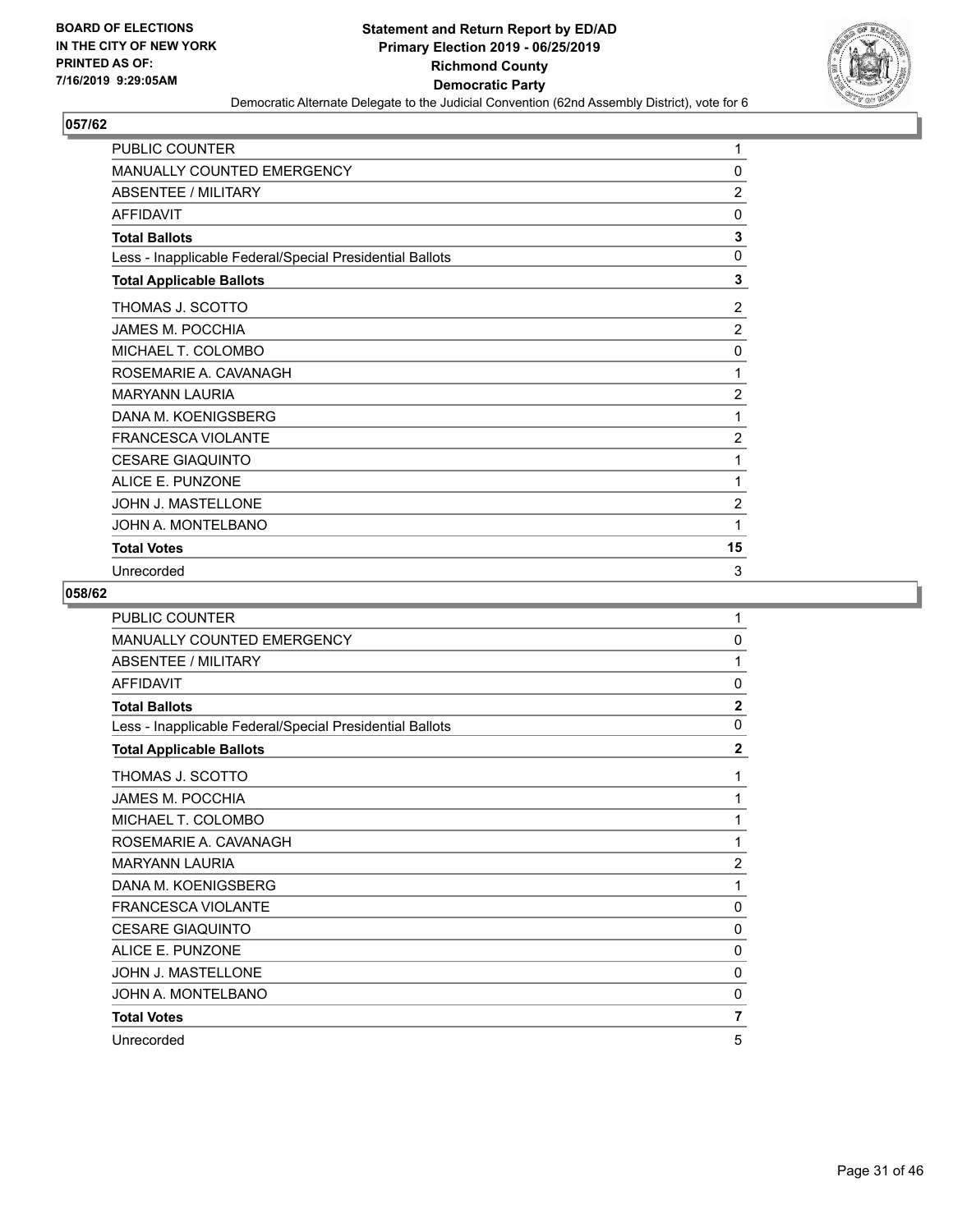

| <b>PUBLIC COUNTER</b>                                    | 3              |
|----------------------------------------------------------|----------------|
| <b>MANUALLY COUNTED EMERGENCY</b>                        | 0              |
| <b>ABSENTEE / MILITARY</b>                               | 4              |
| <b>AFFIDAVIT</b>                                         | 0              |
| <b>Total Ballots</b>                                     | $\overline{7}$ |
| Less - Inapplicable Federal/Special Presidential Ballots | 0              |
| <b>Total Applicable Ballots</b>                          | 7              |
| THOMAS J. SCOTTO                                         | 3              |
| JAMES M. POCCHIA                                         | 4              |
| MICHAEL T. COLOMBO                                       | 3              |
| ROSEMARIE A. CAVANAGH                                    | 4              |
| <b>MARYANN LAURIA</b>                                    | 5              |
| DANA M. KOENIGSBERG                                      | 5              |
| <b>FRANCESCA VIOLANTE</b>                                | 3              |
| <b>CESARE GIAQUINTO</b>                                  | 1              |
| <b>ALICE E. PUNZONE</b>                                  | 3              |
| JOHN J. MASTELLONE                                       | 1              |
| JOHN A. MONTELBANO                                       | 3              |
| <b>Total Votes</b>                                       | 35             |
| Unrecorded                                               | $\overline{7}$ |

| PUBLIC COUNTER                                           | 12             |
|----------------------------------------------------------|----------------|
| MANUALLY COUNTED EMERGENCY                               | 0              |
| <b>ABSENTEE / MILITARY</b>                               | $\Omega$       |
| <b>AFFIDAVIT</b>                                         | $\mathbf{0}$   |
| <b>Total Ballots</b>                                     | 12             |
| Less - Inapplicable Federal/Special Presidential Ballots | $\Omega$       |
| <b>Total Applicable Ballots</b>                          | 12             |
| THOMAS J. SCOTTO                                         | 3              |
| <b>JAMES M. POCCHIA</b>                                  | 3              |
| MICHAEL T. COLOMBO                                       | 3              |
| ROSEMARIE A. CAVANAGH                                    | 6              |
| <b>MARYANN LAURIA</b>                                    | 6              |
| DANA M. KOENIGSBERG                                      | 6              |
| <b>FRANCESCA VIOLANTE</b>                                | 5              |
| <b>CESARE GIAQUINTO</b>                                  | 1              |
| ALICE E. PUNZONE                                         | 6              |
| <b>JOHN J. MASTELLONE</b>                                | $\overline{2}$ |
| JOHN A. MONTELBANO                                       | $\overline{2}$ |
| <b>Total Votes</b>                                       | 43             |
| Unrecorded                                               | 29             |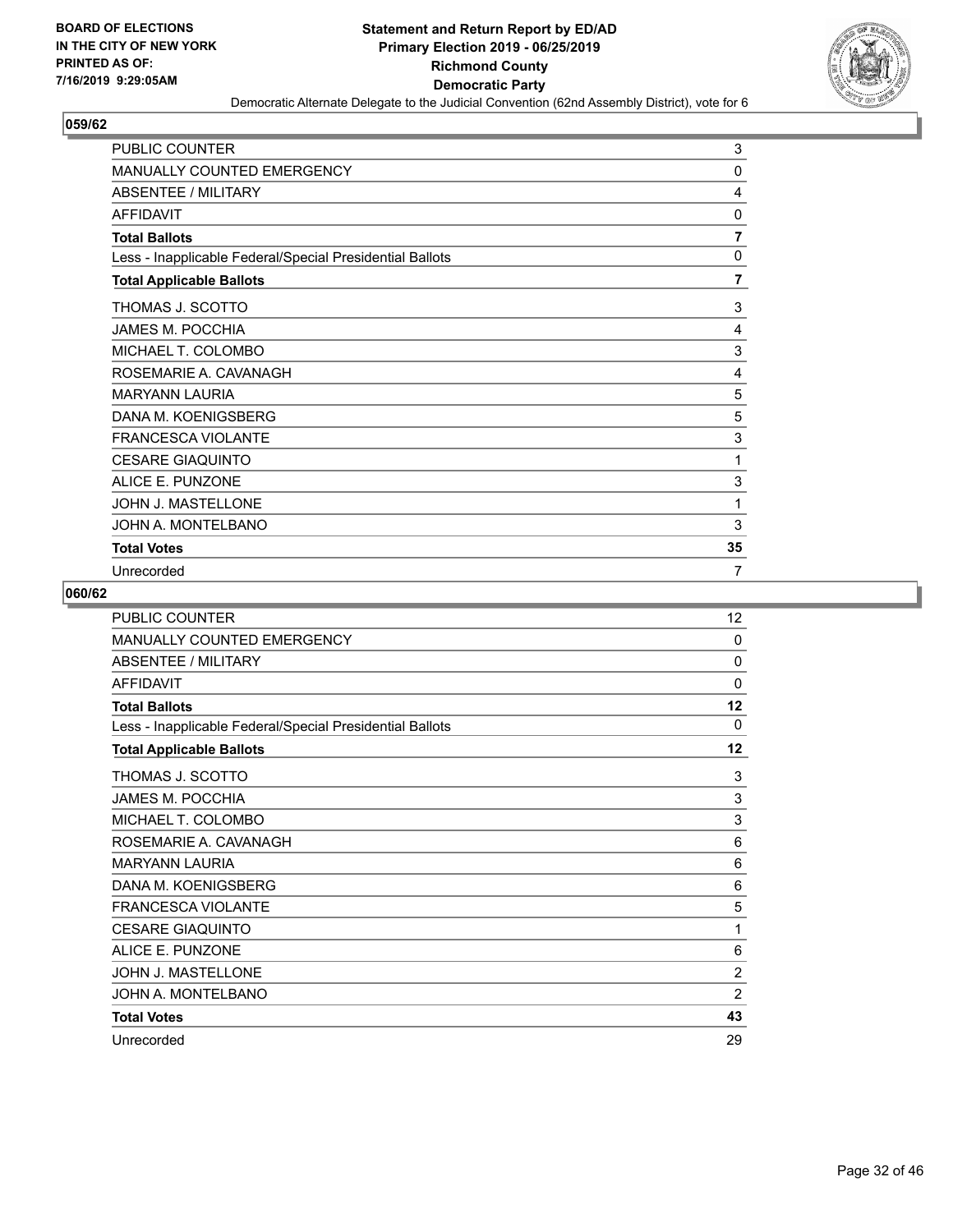

| PUBLIC COUNTER                                           | $\overline{2}$ |
|----------------------------------------------------------|----------------|
| MANUALLY COUNTED EMERGENCY                               | $\mathbf 0$    |
| ABSENTEE / MILITARY                                      | 0              |
| <b>AFFIDAVIT</b>                                         | 0              |
| <b>Total Ballots</b>                                     | $\mathbf{2}$   |
| Less - Inapplicable Federal/Special Presidential Ballots | $\mathbf 0$    |
| <b>Total Applicable Ballots</b>                          | $\overline{2}$ |
| THOMAS J. SCOTTO                                         | 0              |
| <b>JAMES M. POCCHIA</b>                                  | 1              |
| MICHAEL T. COLOMBO                                       | 0              |
| ROSEMARIE A. CAVANAGH                                    | $\overline{2}$ |
| <b>MARYANN LAURIA</b>                                    | $\overline{c}$ |
| DANA M. KOENIGSBERG                                      | $\overline{2}$ |
| <b>FRANCESCA VIOLANTE</b>                                | $\overline{c}$ |
| <b>CESARE GIAQUINTO</b>                                  | 0              |
| ALICE E. PUNZONE                                         | $\overline{2}$ |
| JOHN J. MASTELLONE                                       | 0              |
| JOHN A. MONTELBANO                                       | 1              |
| <b>Total Votes</b>                                       | 12             |

| <b>PUBLIC COUNTER</b>                                    | 3              |
|----------------------------------------------------------|----------------|
| <b>MANUALLY COUNTED EMERGENCY</b>                        | 0              |
| ABSENTEE / MILITARY                                      | $\overline{2}$ |
| <b>AFFIDAVIT</b>                                         | $\mathbf{0}$   |
| <b>Total Ballots</b>                                     | 5              |
| Less - Inapplicable Federal/Special Presidential Ballots | 0              |
| <b>Total Applicable Ballots</b>                          | 5              |
| THOMAS J. SCOTTO                                         | 3              |
| <b>JAMES M. POCCHIA</b>                                  | $\overline{2}$ |
| MICHAEL T. COLOMBO                                       | 3              |
| ROSEMARIE A. CAVANAGH                                    | $\overline{2}$ |
| <b>MARYANN LAURIA</b>                                    | 3              |
| DANA M. KOENIGSBERG                                      | 1              |
| <b>FRANCESCA VIOLANTE</b>                                | $\overline{2}$ |
| <b>CESARE GIAQUINTO</b>                                  | $\overline{2}$ |
| ALICE E. PUNZONE                                         | 4              |
| <b>JOHN J. MASTELLONE</b>                                | 4              |
| JOHN A. MONTELBANO                                       | 3              |
| <b>Total Votes</b>                                       | 29             |
| Unrecorded                                               | 1              |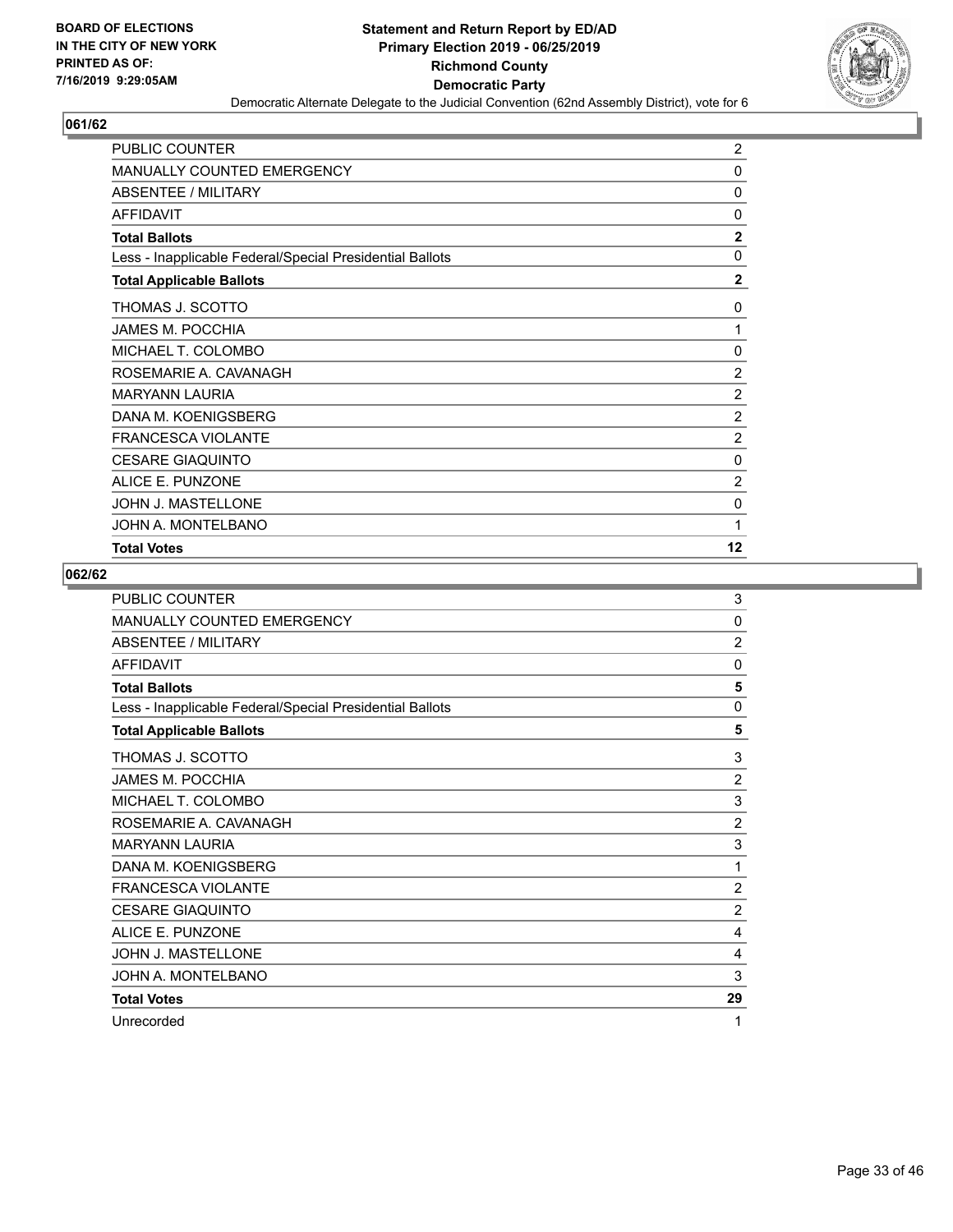

| PUBLIC COUNTER                                           | 4              |
|----------------------------------------------------------|----------------|
| MANUALLY COUNTED EMERGENCY                               | 0              |
| <b>ABSENTEE / MILITARY</b>                               | 0              |
| <b>AFFIDAVIT</b>                                         | $\mathbf{0}$   |
| <b>Total Ballots</b>                                     | 4              |
| Less - Inapplicable Federal/Special Presidential Ballots | $\mathbf{0}$   |
| <b>Total Applicable Ballots</b>                          | 4              |
| THOMAS J. SCOTTO                                         | $\mathbf{0}$   |
| <b>JAMES M. POCCHIA</b>                                  | $\overline{2}$ |
| MICHAEL T. COLOMBO                                       | 0              |
| ROSEMARIE A. CAVANAGH                                    | $\overline{2}$ |
| <b>MARYANN LAURIA</b>                                    | $\overline{2}$ |
| DANA M. KOENIGSBERG                                      | 1              |
| <b>FRANCESCA VIOLANTE</b>                                | 3              |
| <b>CESARE GIAQUINTO</b>                                  | 0              |
| ALICE E. PUNZONE                                         | 0              |
| JOHN J. MASTELLONE                                       | 1              |
| JOHN A. MONTELBANO                                       | $\overline{2}$ |
| <b>Total Votes</b>                                       | 13             |
| Unrecorded                                               | 11             |

| <b>PUBLIC COUNTER</b>                                    | 11             |
|----------------------------------------------------------|----------------|
| MANUALLY COUNTED EMERGENCY                               | $\Omega$       |
| <b>ABSENTEE / MILITARY</b>                               | 1              |
| <b>AFFIDAVIT</b>                                         | 0              |
| <b>Total Ballots</b>                                     | 12             |
| Less - Inapplicable Federal/Special Presidential Ballots | $\Omega$       |
| <b>Total Applicable Ballots</b>                          | 12             |
| THOMAS J. SCOTTO                                         | 7              |
| <b>JAMES M. POCCHIA</b>                                  | 10             |
| MICHAEL T. COLOMBO                                       | 4              |
| ROSEMARIE A. CAVANAGH                                    | 7              |
| <b>MARYANN LAURIA</b>                                    | $\overline{7}$ |
| DANA M. KOENIGSBERG                                      | 5              |
| <b>FRANCESCA VIOLANTE</b>                                | 4              |
| <b>CESARE GIAQUINTO</b>                                  | $\overline{2}$ |
| ALICE E. PUNZONE                                         | $\mathbf{0}$   |
| JOHN J. MASTELLONE                                       | 4              |
| JOHN A. MONTELBANO                                       | 6              |
| ELIZABETH WARREN (WRITE-IN)                              | 1              |
| <b>Total Votes</b>                                       | 57             |
| Unrecorded                                               | 15             |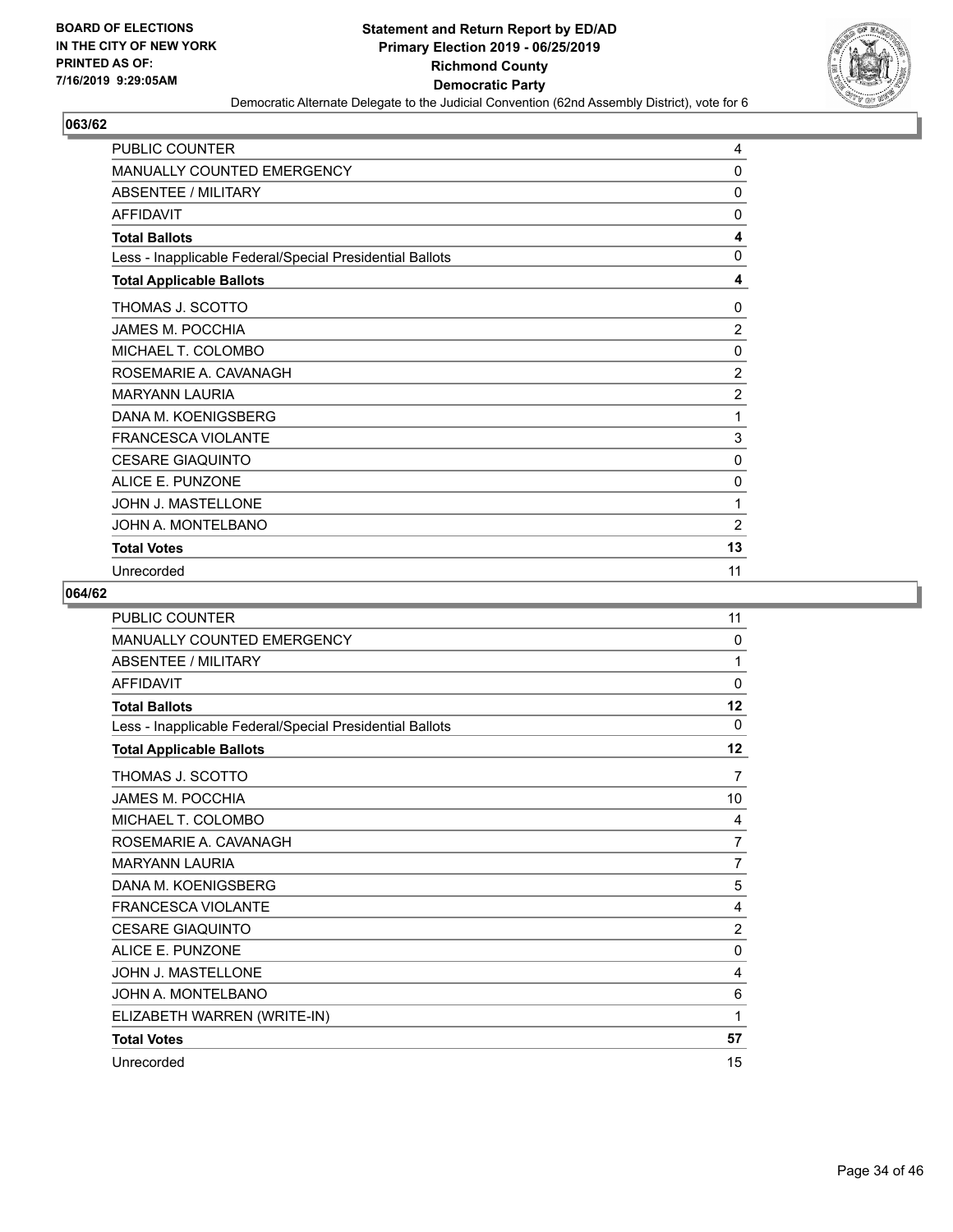

| PUBLIC COUNTER                                           | 1              |
|----------------------------------------------------------|----------------|
| MANUALLY COUNTED EMERGENCY                               | 0              |
| <b>ABSENTEE / MILITARY</b>                               | $\overline{2}$ |
| <b>AFFIDAVIT</b>                                         | $\mathbf{0}$   |
| <b>Total Ballots</b>                                     | 3              |
| Less - Inapplicable Federal/Special Presidential Ballots | 0              |
| <b>Total Applicable Ballots</b>                          | 3              |
| THOMAS J. SCOTTO                                         | 1              |
| <b>JAMES M. POCCHIA</b>                                  | $\overline{2}$ |
| MICHAEL T. COLOMBO                                       | 1              |
| ROSEMARIE A. CAVANAGH                                    | $\overline{2}$ |
| <b>MARYANN LAURIA</b>                                    | $\overline{2}$ |
| DANA M. KOENIGSBERG                                      | 1              |
| <b>FRANCESCA VIOLANTE</b>                                | $\overline{2}$ |
| <b>CESARE GIAQUINTO</b>                                  | 0              |
| ALICE E. PUNZONE                                         | $\overline{2}$ |
| JOHN J. MASTELLONE                                       | 0              |
| JOHN A. MONTELBANO                                       | $\overline{2}$ |
| <b>Total Votes</b>                                       | 15             |
| Unrecorded                                               | 3              |

| <b>PUBLIC COUNTER</b>                                    | 6              |
|----------------------------------------------------------|----------------|
| <b>MANUALLY COUNTED EMERGENCY</b>                        | 0              |
| <b>ABSENTEE / MILITARY</b>                               | 1              |
| <b>AFFIDAVIT</b>                                         | 0              |
| <b>Total Ballots</b>                                     | $\overline{7}$ |
| Less - Inapplicable Federal/Special Presidential Ballots | $\mathbf{0}$   |
| <b>Total Applicable Ballots</b>                          | $\overline{7}$ |
| THOMAS J. SCOTTO                                         | 6              |
| <b>JAMES M. POCCHIA</b>                                  | 5              |
| MICHAEL T. COLOMBO                                       | 6              |
| ROSEMARIE A. CAVANAGH                                    | 7              |
| <b>MARYANN LAURIA</b>                                    | 7              |
| DANA M. KOENIGSBERG                                      | 5              |
| <b>FRANCESCA VIOLANTE</b>                                | 3              |
| <b>CESARE GIAQUINTO</b>                                  | 0              |
| ALICE E. PUNZONE                                         | 1              |
| <b>JOHN J. MASTELLONE</b>                                | 1              |
| JOHN A. MONTELBANO                                       | 1              |
| <b>Total Votes</b>                                       | 42             |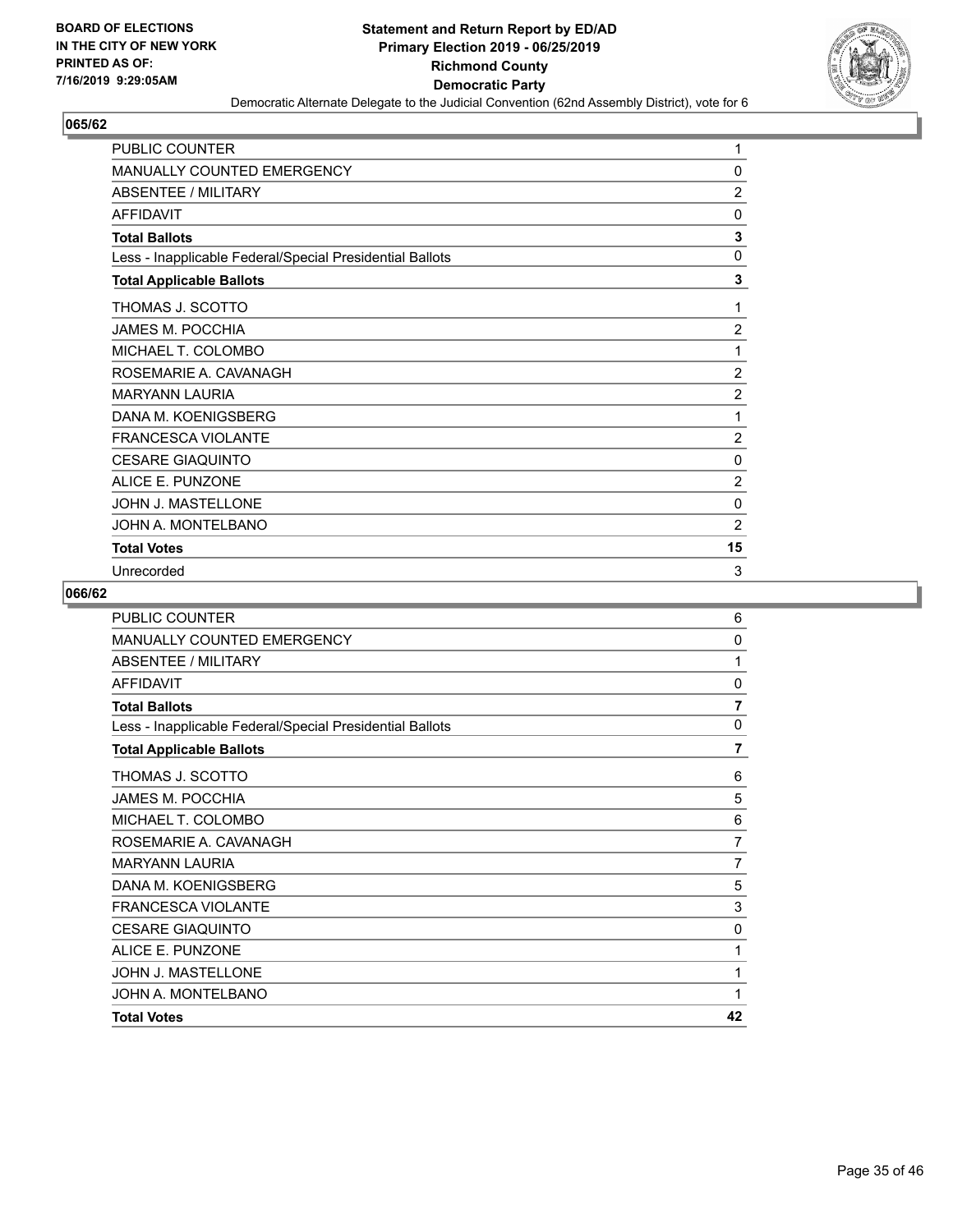

| <b>PUBLIC COUNTER</b>                                    | 3              |
|----------------------------------------------------------|----------------|
| MANUALLY COUNTED EMERGENCY                               | 0              |
| <b>ABSENTEE / MILITARY</b>                               | $\overline{2}$ |
| <b>AFFIDAVIT</b>                                         | $\mathbf{0}$   |
| <b>Total Ballots</b>                                     | 5              |
| Less - Inapplicable Federal/Special Presidential Ballots | 0              |
| <b>Total Applicable Ballots</b>                          | 5              |
| THOMAS J. SCOTTO                                         | 1              |
| JAMES M. POCCHIA                                         | 1              |
| MICHAEL T. COLOMBO                                       | 1              |
| ROSEMARIE A. CAVANAGH                                    | 4              |
| <b>MARYANN LAURIA</b>                                    | $\overline{2}$ |
| DANA M. KOENIGSBERG                                      | $\overline{2}$ |
| <b>FRANCESCA VIOLANTE</b>                                | 3              |
| <b>CESARE GIAQUINTO</b>                                  | 1              |
| ALICE E. PUNZONE                                         | 4              |
| JOHN J. MASTELLONE                                       | 1              |
| JOHN A. MONTELBANO                                       | 1              |
| <b>Total Votes</b>                                       | 21             |
| Unrecorded                                               | 9              |

| <b>PUBLIC COUNTER</b>                                    | 3              |
|----------------------------------------------------------|----------------|
| <b>MANUALLY COUNTED EMERGENCY</b>                        | 0              |
| <b>ABSENTEE / MILITARY</b>                               | 1              |
| <b>AFFIDAVIT</b>                                         | 0              |
| <b>Total Ballots</b>                                     | 4              |
| Less - Inapplicable Federal/Special Presidential Ballots | $\mathbf{0}$   |
| <b>Total Applicable Ballots</b>                          | 4              |
| THOMAS J. SCOTTO                                         | 3              |
| <b>JAMES M. POCCHIA</b>                                  | $\overline{2}$ |
| MICHAEL T. COLOMBO                                       | 1              |
| ROSEMARIE A. CAVANAGH                                    | 4              |
| <b>MARYANN LAURIA</b>                                    | 3              |
| DANA M. KOENIGSBERG                                      | $\overline{2}$ |
| <b>FRANCESCA VIOLANTE</b>                                | 3              |
| <b>CESARE GIAQUINTO</b>                                  | 1              |
| ALICE E. PUNZONE                                         | 3              |
| <b>JOHN J. MASTELLONE</b>                                | $\mathbf{0}$   |
| JOHN A. MONTELBANO                                       | $\overline{2}$ |
| <b>Total Votes</b>                                       | 24             |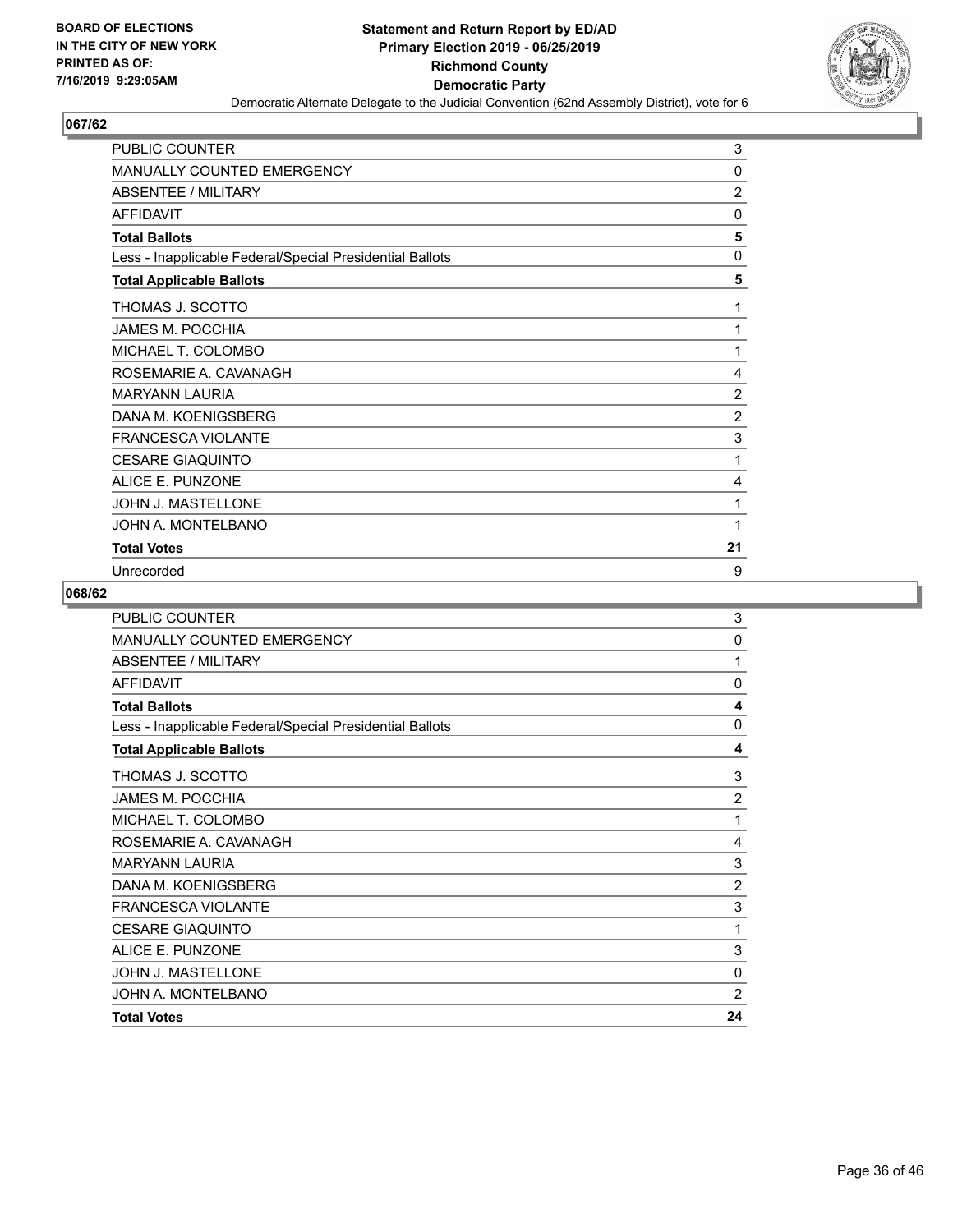

| PUBLIC COUNTER                                           | 4              |
|----------------------------------------------------------|----------------|
| <b>MANUALLY COUNTED EMERGENCY</b>                        | 0              |
| <b>ABSENTEE / MILITARY</b>                               | $\overline{2}$ |
| <b>AFFIDAVIT</b>                                         | 0              |
| <b>Total Ballots</b>                                     | 6              |
| Less - Inapplicable Federal/Special Presidential Ballots | 0              |
| <b>Total Applicable Ballots</b>                          | 6              |
| THOMAS J. SCOTTO                                         | 4              |
| <b>JAMES M. POCCHIA</b>                                  | 4              |
| MICHAEL T. COLOMBO                                       | 4              |
| ROSEMARIE A. CAVANAGH                                    | 4              |
| <b>MARYANN LAURIA</b>                                    | 4              |
| DANA M. KOENIGSBERG                                      | $\overline{2}$ |
| <b>FRANCESCA VIOLANTE</b>                                | $\overline{2}$ |
| <b>CESARE GIAQUINTO</b>                                  | 0              |
| ALICE E. PUNZONE                                         | 1              |
| JOHN J. MASTELLONE                                       | $\overline{2}$ |
| JOHN A. MONTELBANO                                       | 3              |
| <b>Total Votes</b>                                       | 30             |
| Unrecorded                                               | 6              |

| <b>PUBLIC COUNTER</b>                                    | 1            |
|----------------------------------------------------------|--------------|
| <b>MANUALLY COUNTED EMERGENCY</b>                        | $\mathbf{0}$ |
| <b>ABSENTEE / MILITARY</b>                               | 0            |
| <b>AFFIDAVIT</b>                                         | $\mathbf{0}$ |
| <b>Total Ballots</b>                                     | 1            |
| Less - Inapplicable Federal/Special Presidential Ballots | 0            |
| <b>Total Applicable Ballots</b>                          | 1            |
| THOMAS J. SCOTTO                                         | $\mathbf{0}$ |
| <b>JAMES M. POCCHIA</b>                                  | $\mathbf{0}$ |
| MICHAEL T. COLOMBO                                       | 0            |
| ROSEMARIE A. CAVANAGH                                    | 0            |
| <b>MARYANN LAURIA</b>                                    | 0            |
| DANA M. KOENIGSBERG                                      | $\mathbf{0}$ |
| <b>FRANCESCA VIOLANTE</b>                                | $\mathbf{0}$ |
| <b>CESARE GIAQUINTO</b>                                  | $\mathbf{0}$ |
| ALICE E. PUNZONE                                         | $\mathbf{0}$ |
| <b>JOHN J. MASTELLONE</b>                                | 0            |
| JOHN A. MONTELBANO                                       | 1            |
| <b>Total Votes</b>                                       | 1            |
| Unrecorded                                               | 5            |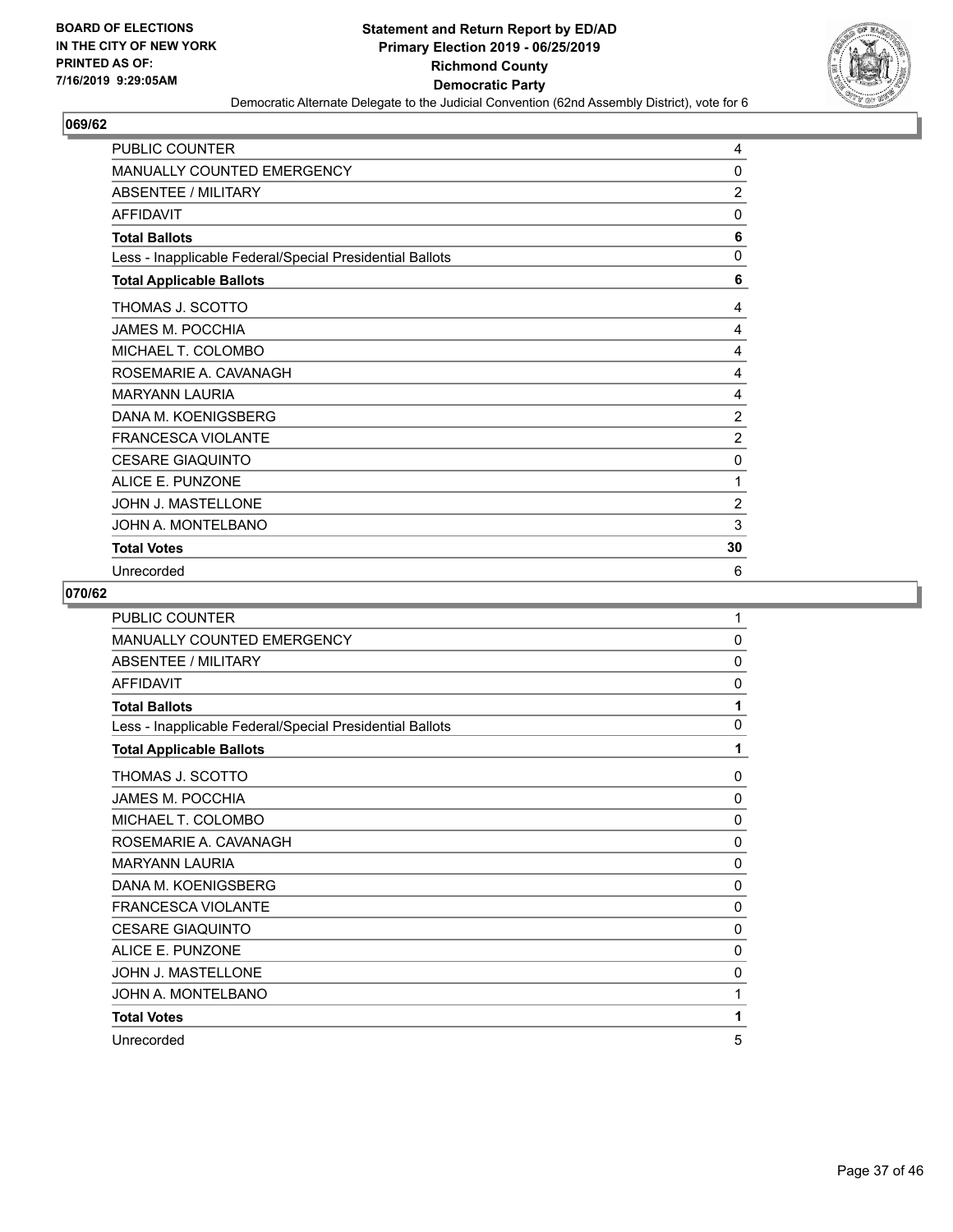

| <b>PUBLIC COUNTER</b>                                    | 8            |
|----------------------------------------------------------|--------------|
| MANUALLY COUNTED EMERGENCY                               | 0            |
| ABSENTEE / MILITARY                                      | 3            |
| <b>AFFIDAVIT</b>                                         | $\mathbf{0}$ |
| <b>Total Ballots</b>                                     | 11           |
| Less - Inapplicable Federal/Special Presidential Ballots | 0            |
| <b>Total Applicable Ballots</b>                          | 11           |
| THOMAS J. SCOTTO                                         | 6            |
| JAMES M. POCCHIA                                         | 6            |
| MICHAEL T. COLOMBO                                       | 4            |
| ROSEMARIE A. CAVANAGH                                    | 8            |
| <b>MARYANN LAURIA</b>                                    | 5            |
| DANA M. KOENIGSBERG                                      | 3            |
| <b>FRANCESCA VIOLANTE</b>                                | 1            |
| <b>CESARE GIAQUINTO</b>                                  | 1            |
| ALICE E. PUNZONE                                         | 3            |
| JOHN J. MASTELLONE                                       | 3            |
| JOHN A. MONTELBANO                                       | 5            |
| <b>Total Votes</b>                                       | 45           |
| Unrecorded                                               | 21           |

| PUBLIC COUNTER                                           | 3            |
|----------------------------------------------------------|--------------|
| <b>MANUALLY COUNTED EMERGENCY</b>                        | 0            |
| <b>ABSENTEE / MILITARY</b>                               | 0            |
| <b>AFFIDAVIT</b>                                         | $\mathbf{0}$ |
| <b>Total Ballots</b>                                     | 3            |
| Less - Inapplicable Federal/Special Presidential Ballots | $\mathbf{0}$ |
| <b>Total Applicable Ballots</b>                          | 3            |
| THOMAS J. SCOTTO                                         | 0            |
| <b>JAMES M. POCCHIA</b>                                  | 0            |
| MICHAEL T. COLOMBO                                       | $\mathbf 0$  |
| ROSEMARIE A. CAVANAGH                                    | 0            |
| <b>MARYANN LAURIA</b>                                    | 0            |
| DANA M. KOENIGSBERG                                      | $\mathbf{0}$ |
| <b>FRANCESCA VIOLANTE</b>                                | 0            |
| <b>CESARE GIAQUINTO</b>                                  | 0            |
| ALICE E. PUNZONE                                         | 0            |
| <b>JOHN J. MASTELLONE</b>                                | 0            |
| JOHN A. MONTELBANO                                       | 0            |
| <b>Total Votes</b>                                       | 0            |
| Unrecorded                                               | 18           |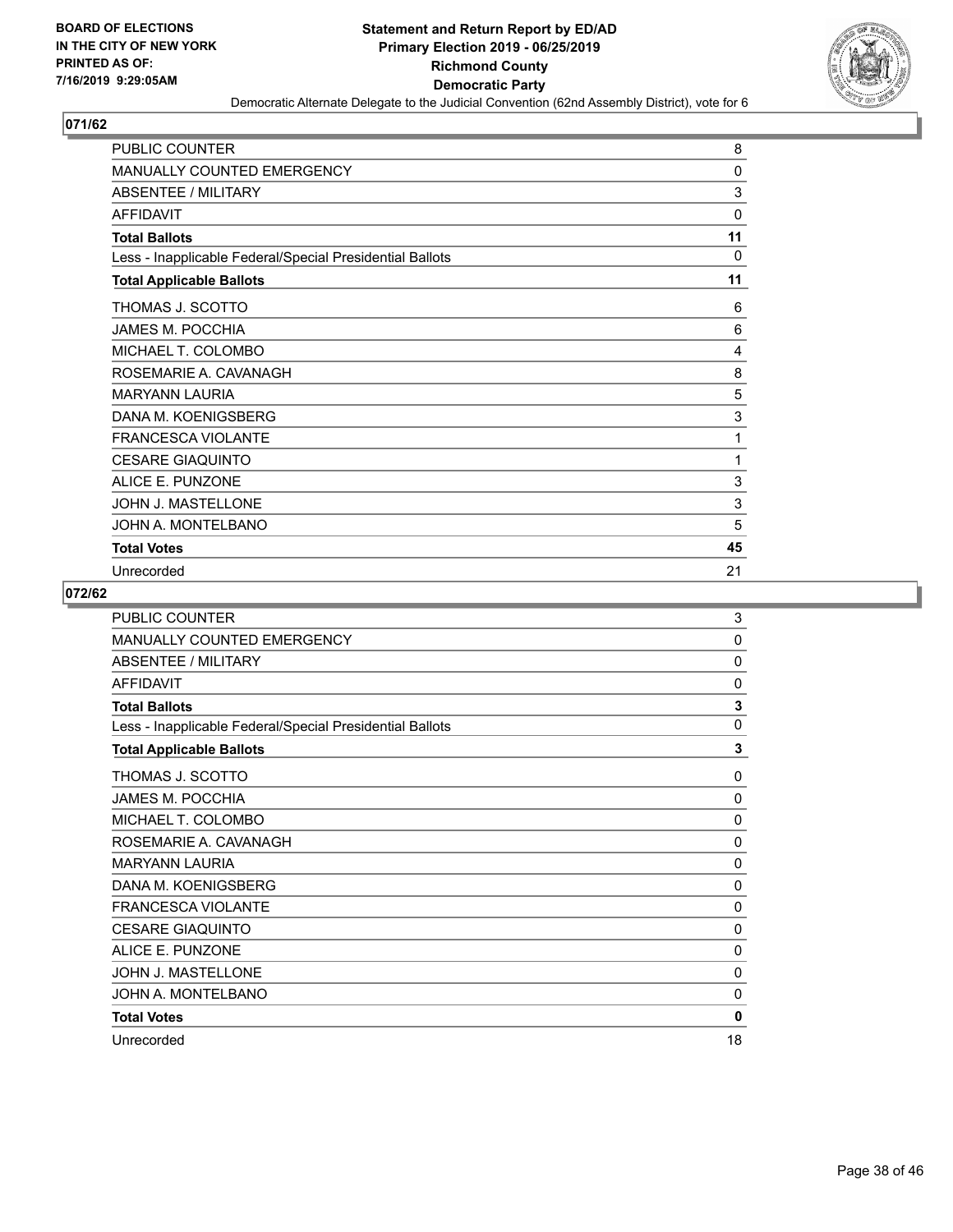

| PUBLIC COUNTER                                           | $\overline{c}$ |
|----------------------------------------------------------|----------------|
| MANUALLY COUNTED EMERGENCY                               | 0              |
| ABSENTEE / MILITARY                                      | 1              |
| <b>AFFIDAVIT</b>                                         | 0              |
| <b>Total Ballots</b>                                     | 3              |
| Less - Inapplicable Federal/Special Presidential Ballots | 0              |
| <b>Total Applicable Ballots</b>                          | 3              |
| THOMAS J. SCOTTO                                         | 1              |
| JAMES M. POCCHIA                                         | 1              |
| MICHAEL T. COLOMBO                                       | 1              |
| ROSEMARIE A. CAVANAGH                                    | 3              |
| <b>MARYANN LAURIA</b>                                    | 3              |
| DANA M. KOENIGSBERG                                      | 1              |
| <b>FRANCESCA VIOLANTE</b>                                | 1              |
| <b>CESARE GIAQUINTO</b>                                  | 0              |
| ALICE E. PUNZONE                                         | 3              |
| JOHN J. MASTELLONE                                       | 1              |
| JOHN A. MONTELBANO                                       | 3              |
| <b>Total Votes</b>                                       | 18             |

| PUBLIC COUNTER                                           | $\overline{2}$ |
|----------------------------------------------------------|----------------|
| MANUALLY COUNTED EMERGENCY                               | 0              |
| ABSENTEE / MILITARY                                      | 1              |
| <b>AFFIDAVIT</b>                                         | $\mathbf{0}$   |
| <b>Total Ballots</b>                                     | 3              |
| Less - Inapplicable Federal/Special Presidential Ballots | 0              |
| <b>Total Applicable Ballots</b>                          | 3              |
| THOMAS J. SCOTTO                                         | 2              |
| <b>JAMES M. POCCHIA</b>                                  | $\mathbf{0}$   |
| MICHAEL T. COLOMBO                                       | $\mathbf{0}$   |
| ROSEMARIE A. CAVANAGH                                    | 3              |
| <b>MARYANN LAURIA</b>                                    | $\overline{2}$ |
| DANA M. KOENIGSBERG                                      | $\overline{2}$ |
| <b>FRANCESCA VIOLANTE</b>                                | 3              |
| <b>CESARE GIAQUINTO</b>                                  | 1              |
| ALICE E. PUNZONE                                         | 3              |
| <b>JOHN J. MASTELLONE</b>                                | 0              |
| JOHN A. MONTELBANO                                       | 1              |
| <b>Total Votes</b>                                       | 17             |
| Unrecorded                                               | 1              |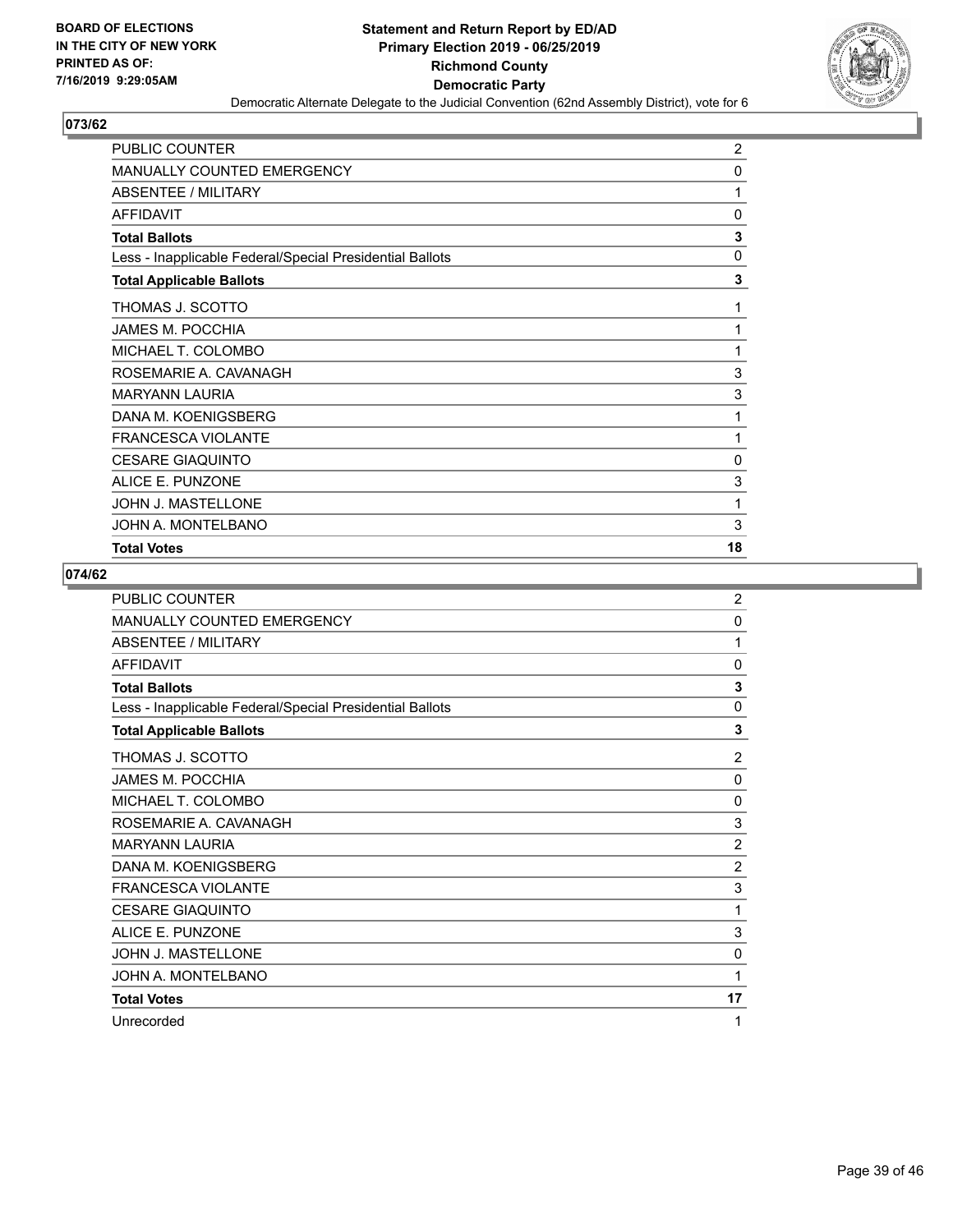

| PUBLIC COUNTER                                           | 0              |
|----------------------------------------------------------|----------------|
| MANUALLY COUNTED EMERGENCY                               | 0              |
| ABSENTEE / MILITARY                                      | $\overline{2}$ |
| <b>AFFIDAVIT</b>                                         | 0              |
| <b>Total Ballots</b>                                     | $\mathbf{2}$   |
| Less - Inapplicable Federal/Special Presidential Ballots | $\Omega$       |
| <b>Total Applicable Ballots</b>                          | $\overline{2}$ |
| THOMAS J. SCOTTO                                         | 1              |
| <b>JAMES M. POCCHIA</b>                                  | 1              |
| MICHAEL T. COLOMBO                                       | $\overline{2}$ |
| ROSEMARIE A. CAVANAGH                                    | 1              |
| <b>MARYANN LAURIA</b>                                    | 0              |
| DANA M. KOENIGSBERG                                      | 0              |
| <b>FRANCESCA VIOLANTE</b>                                | $\overline{2}$ |
| <b>CESARE GIAQUINTO</b>                                  | 0              |
| ALICE E. PUNZONE                                         | 1              |
| JOHN J. MASTELLONE                                       | $\overline{c}$ |
| JOHN A. MONTELBANO                                       | $\overline{2}$ |
| <b>Total Votes</b>                                       | 12             |

| <b>PUBLIC COUNTER</b>                                    | $\overline{2}$ |
|----------------------------------------------------------|----------------|
| MANUALLY COUNTED EMERGENCY                               | 0              |
| ABSENTEE / MILITARY                                      | 1              |
| <b>AFFIDAVIT</b>                                         | $\mathbf{0}$   |
| <b>Total Ballots</b>                                     | 3              |
| Less - Inapplicable Federal/Special Presidential Ballots | 0              |
| <b>Total Applicable Ballots</b>                          | 3              |
| THOMAS J. SCOTTO                                         | $\overline{2}$ |
| <b>JAMES M. POCCHIA</b>                                  | $\overline{2}$ |
| MICHAEL T. COLOMBO                                       | $\overline{2}$ |
| ROSEMARIE A. CAVANAGH                                    | $\overline{2}$ |
| <b>MARYANN LAURIA</b>                                    | $\overline{2}$ |
| DANA M. KOENIGSBERG                                      | $\overline{2}$ |
| <b>FRANCESCA VIOLANTE</b>                                | $\Omega$       |
| <b>CESARE GIAQUINTO</b>                                  | 0              |
| ALICE E. PUNZONE                                         | 0              |
| <b>JOHN J. MASTELLONE</b>                                | $\mathbf{0}$   |
| JOHN A. MONTELBANO                                       | $\Omega$       |
| <b>Total Votes</b>                                       | 12             |
| Unrecorded                                               | 6              |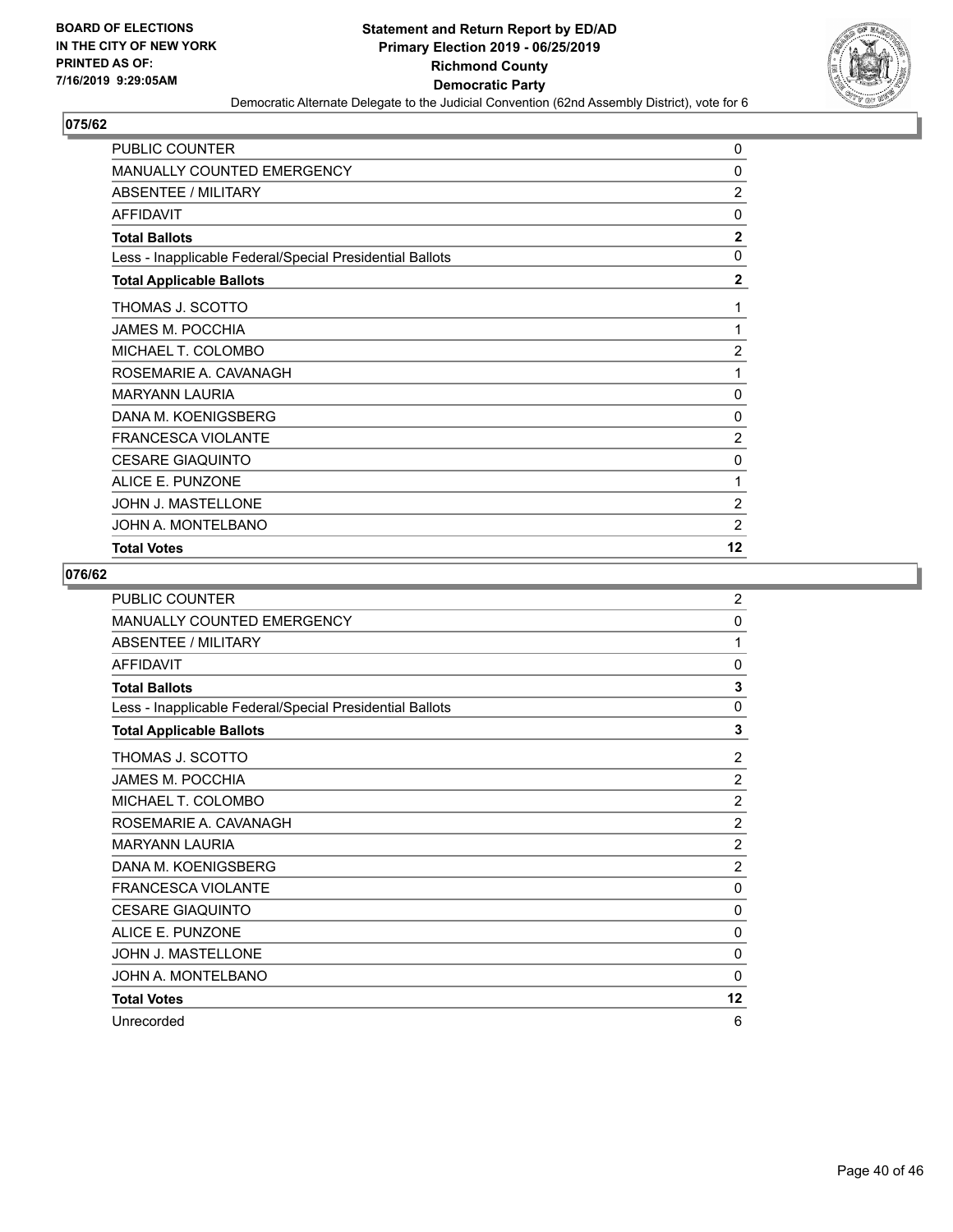

| <b>PUBLIC COUNTER</b>                                    | 0            |
|----------------------------------------------------------|--------------|
| <b>MANUALLY COUNTED EMERGENCY</b>                        | 0            |
| <b>ABSENTEE / MILITARY</b>                               | 1            |
| <b>AFFIDAVIT</b>                                         | 0            |
| <b>Total Ballots</b>                                     | 1            |
| Less - Inapplicable Federal/Special Presidential Ballots | $\Omega$     |
| <b>Total Applicable Ballots</b>                          | 1            |
| THOMAS J. SCOTTO                                         | $\Omega$     |
| <b>JAMES M. POCCHIA</b>                                  | 0            |
| MICHAEL T. COLOMBO                                       | $\mathbf{0}$ |
| ROSEMARIE A. CAVANAGH                                    | 0            |
| <b>MARYANN LAURIA</b>                                    | 0            |
| DANA M. KOENIGSBERG                                      | $\mathbf{0}$ |
| <b>FRANCESCA VIOLANTE</b>                                | $\mathbf{0}$ |
| <b>CESARE GIAQUINTO</b>                                  | 0            |
| ALICE E. PUNZONE                                         | 0            |
| <b>JOHN J. MASTELLONE</b>                                | $\mathbf{0}$ |
| JOHN A. MONTELBANO                                       | 0            |
| <b>Total Votes</b>                                       | 0            |
| Unrecorded                                               | 6            |

| <b>PUBLIC COUNTER</b>                                    | 1              |
|----------------------------------------------------------|----------------|
| MANUALLY COUNTED EMERGENCY                               | 0              |
| <b>ABSENTEE / MILITARY</b>                               | 1              |
| <b>AFFIDAVIT</b>                                         | $\mathbf{0}$   |
| <b>Total Ballots</b>                                     | $\mathbf{2}$   |
| Less - Inapplicable Federal/Special Presidential Ballots | 0              |
| <b>Total Applicable Ballots</b>                          | $\overline{2}$ |
| THOMAS J. SCOTTO                                         | 0              |
| <b>JAMES M. POCCHIA</b>                                  | 0              |
| MICHAEL T. COLOMBO                                       | 0              |
| ROSEMARIE A. CAVANAGH                                    | 1              |
| <b>MARYANN LAURIA</b>                                    | 1              |
| DANA M. KOENIGSBERG                                      | 1              |
| <b>FRANCESCA VIOLANTE</b>                                | 1              |
| <b>CESARE GIAQUINTO</b>                                  | 1              |
| ALICE E. PUNZONE                                         | 1              |
| <b>JOHN J. MASTELLONE</b>                                | 0              |
| JOHN A. MONTELBANO                                       | 0              |
| <b>Total Votes</b>                                       | 6              |
| Unrecorded                                               | 6              |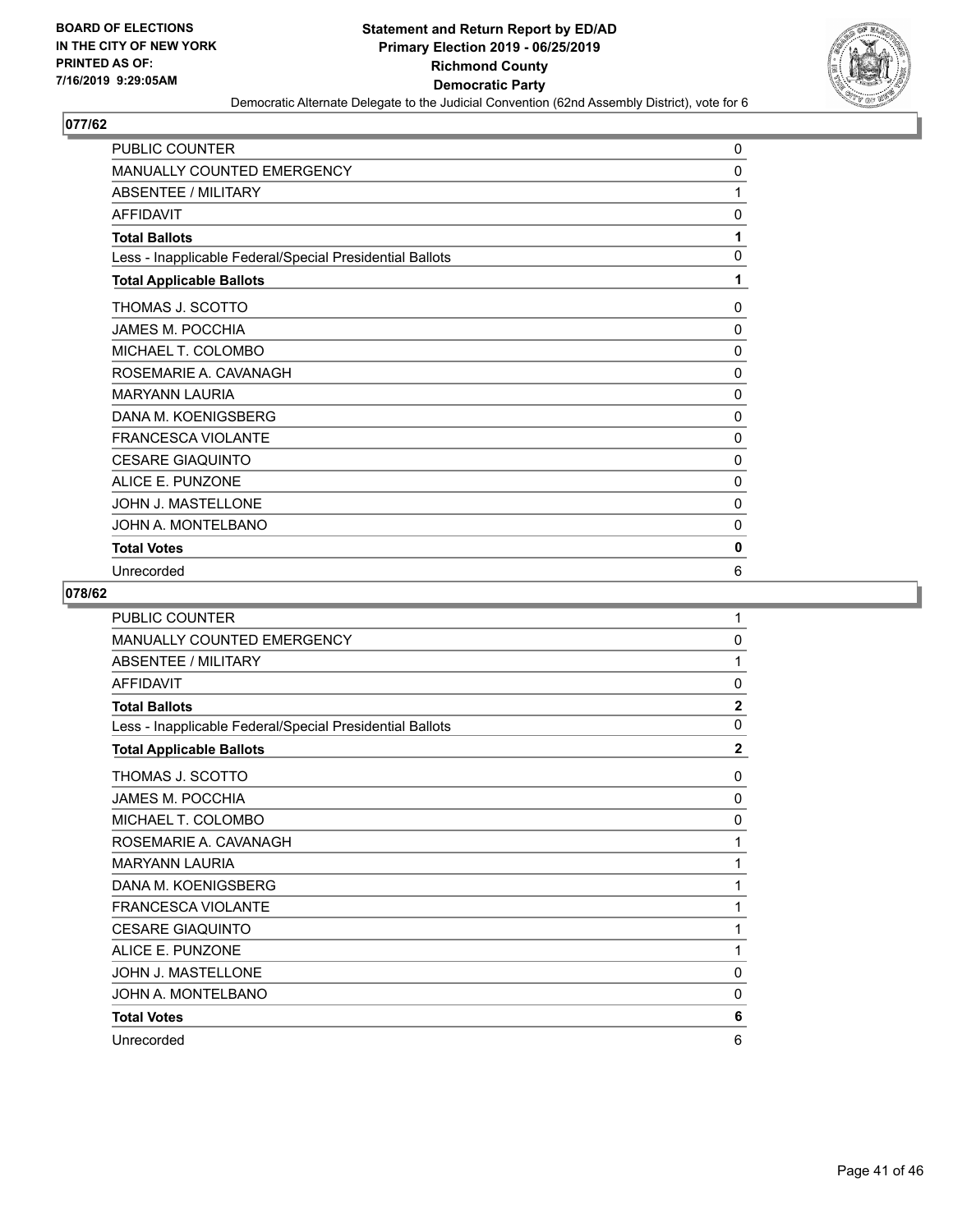

| <b>PUBLIC COUNTER</b>                                    | 2              |
|----------------------------------------------------------|----------------|
| <b>MANUALLY COUNTED EMERGENCY</b>                        | 0              |
| <b>ABSENTEE / MILITARY</b>                               | $\mathbf{0}$   |
| <b>AFFIDAVIT</b>                                         | $\mathbf{0}$   |
| <b>Total Ballots</b>                                     | $\overline{2}$ |
| Less - Inapplicable Federal/Special Presidential Ballots | $\mathbf{0}$   |
| <b>Total Applicable Ballots</b>                          | $\mathbf{2}$   |
| THOMAS J. SCOTTO                                         | 1              |
| <b>JAMES M. POCCHIA</b>                                  | 0              |
| MICHAEL T. COLOMBO                                       | 0              |
| ROSEMARIE A. CAVANAGH                                    | 1              |
| <b>MARYANN LAURIA</b>                                    | 1              |
| DANA M. KOENIGSBERG                                      | 1              |
| <b>FRANCESCA VIOLANTE</b>                                | 1              |
| <b>CESARE GIAQUINTO</b>                                  | 0              |
| <b>ALICE E. PUNZONE</b>                                  | 1              |
| JOHN J. MASTELLONE                                       | $\mathbf{0}$   |
| JOHN A. MONTELBANO                                       | 0              |
| <b>Total Votes</b>                                       | 6              |
| Unrecorded                                               | 6              |

| PUBLIC COUNTER                                           | 5            |
|----------------------------------------------------------|--------------|
| <b>MANUALLY COUNTED EMERGENCY</b>                        | 0            |
| ABSENTEE / MILITARY                                      | $\Omega$     |
| <b>AFFIDAVIT</b>                                         | $\mathbf{0}$ |
| <b>Total Ballots</b>                                     | 5            |
| Less - Inapplicable Federal/Special Presidential Ballots | $\mathbf{0}$ |
| <b>Total Applicable Ballots</b>                          | 5            |
| THOMAS J. SCOTTO                                         | 4            |
| JAMES M. POCCHIA                                         | 4            |
| MICHAEL T. COLOMBO                                       | 4            |
| ROSEMARIE A. CAVANAGH                                    | 3            |
| <b>MARYANN LAURIA</b>                                    | 3            |
| DANA M. KOENIGSBERG                                      | 3            |
| <b>FRANCESCA VIOLANTE</b>                                | 1            |
| <b>CESARE GIAQUINTO</b>                                  | 1            |
| ALICE E. PUNZONE                                         | 0            |
| <b>JOHN J. MASTELLONE</b>                                | 0            |
| JOHN A. MONTELBANO                                       | 1            |
| <b>Total Votes</b>                                       | 24           |
| Unrecorded                                               | 6            |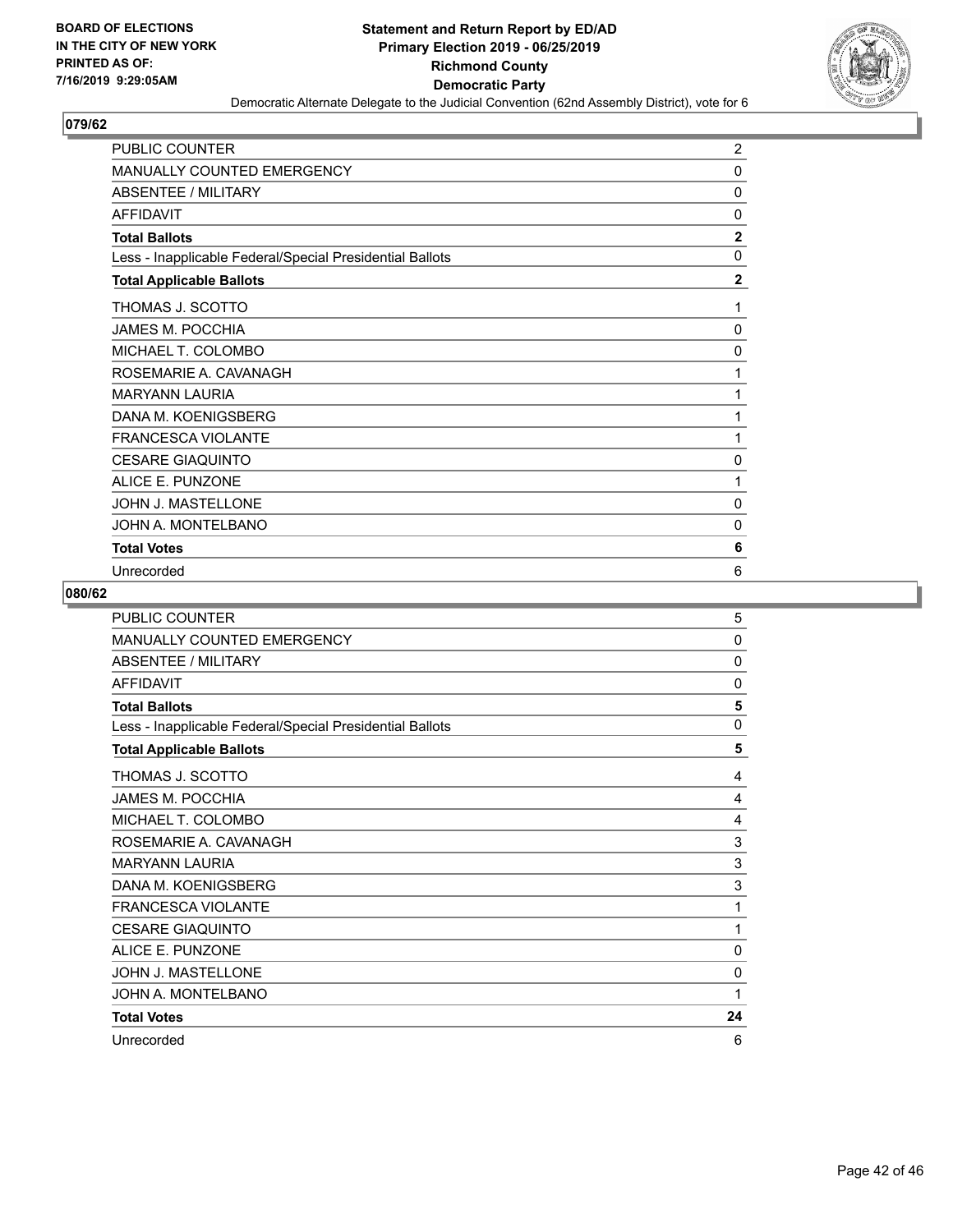

| PUBLIC COUNTER                                           | 1              |
|----------------------------------------------------------|----------------|
| MANUALLY COUNTED EMERGENCY                               | 0              |
| <b>ABSENTEE / MILITARY</b>                               | 3              |
| <b>AFFIDAVIT</b>                                         | $\mathbf{0}$   |
| <b>Total Ballots</b>                                     | 4              |
| Less - Inapplicable Federal/Special Presidential Ballots | $\mathbf{0}$   |
| <b>Total Applicable Ballots</b>                          | 4              |
| THOMAS J. SCOTTO                                         | 3              |
| <b>JAMES M. POCCHIA</b>                                  | 0              |
| MICHAEL T. COLOMBO                                       | 1              |
| ROSEMARIE A. CAVANAGH                                    | 1              |
| <b>MARYANN LAURIA</b>                                    | 0              |
| DANA M. KOENIGSBERG                                      | $\overline{2}$ |
| <b>FRANCESCA VIOLANTE</b>                                | 1              |
| <b>CESARE GIAQUINTO</b>                                  | 0              |
| ALICE E. PUNZONE                                         | $\overline{2}$ |
| JOHN J. MASTELLONE                                       | $\overline{2}$ |
| JOHN A. MONTELBANO                                       | $\overline{2}$ |
| <b>Total Votes</b>                                       | 14             |
| Unrecorded                                               | 10             |

| <b>PUBLIC COUNTER</b>                                    | $\overline{2}$ |
|----------------------------------------------------------|----------------|
| <b>MANUALLY COUNTED EMERGENCY</b>                        | 0              |
| ABSENTEE / MILITARY                                      | $\overline{2}$ |
| AFFIDAVIT                                                | $\mathbf{0}$   |
| <b>Total Ballots</b>                                     | 4              |
| Less - Inapplicable Federal/Special Presidential Ballots | 0              |
| <b>Total Applicable Ballots</b>                          | 4              |
| THOMAS J. SCOTTO                                         | 2              |
| <b>JAMES M. POCCHIA</b>                                  | 1              |
| MICHAEL T. COLOMBO                                       | 1              |
| ROSEMARIE A. CAVANAGH                                    | $\overline{2}$ |
| <b>MARYANN LAURIA</b>                                    | $\overline{2}$ |
| DANA M. KOENIGSBERG                                      | 1              |
| <b>FRANCESCA VIOLANTE</b>                                | 1              |
| <b>CESARE GIAQUINTO</b>                                  | 0              |
| ALICE E. PUNZONE                                         | 1              |
| <b>JOHN J. MASTELLONE</b>                                | 0              |
| JOHN A. MONTELBANO                                       | 1              |
| <b>Total Votes</b>                                       | 12             |
| Unrecorded                                               | 12             |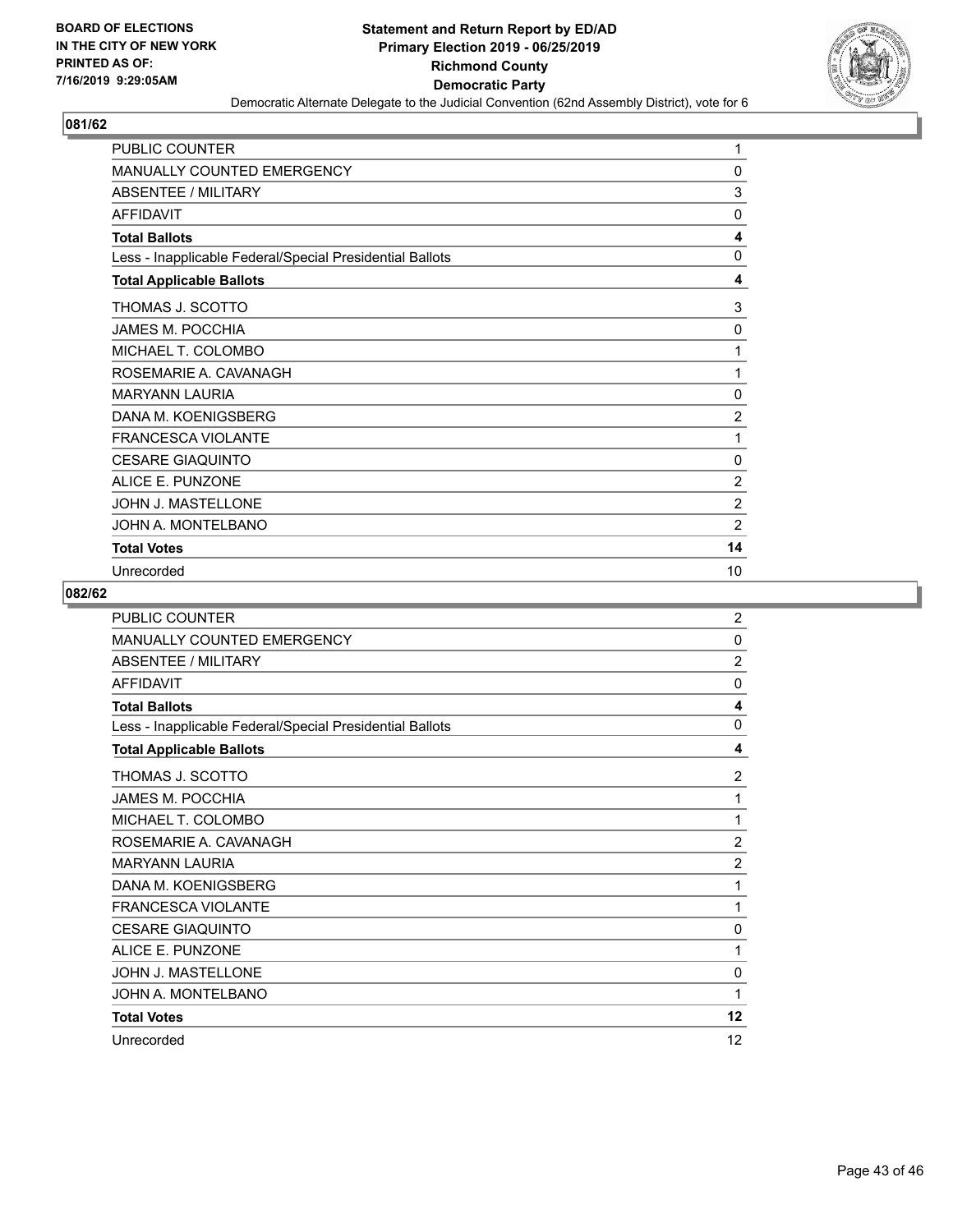

| <b>PUBLIC COUNTER</b>                                    | 3              |
|----------------------------------------------------------|----------------|
| <b>MANUALLY COUNTED EMERGENCY</b>                        | 0              |
| <b>ABSENTEE / MILITARY</b>                               | $\mathbf{0}$   |
| <b>AFFIDAVIT</b>                                         | 0              |
| <b>Total Ballots</b>                                     | 3              |
| Less - Inapplicable Federal/Special Presidential Ballots | $\mathbf{0}$   |
| <b>Total Applicable Ballots</b>                          | 3              |
| THOMAS J. SCOTTO                                         | 1              |
| JAMES M. POCCHIA                                         | 1              |
| MICHAEL T. COLOMBO                                       | $\overline{2}$ |
| ROSEMARIE A. CAVANAGH                                    | $\overline{c}$ |
| <b>MARYANN LAURIA</b>                                    | 1              |
| DANA M. KOENIGSBERG                                      | 1              |
| <b>FRANCESCA VIOLANTE</b>                                | 3              |
| <b>CESARE GIAQUINTO</b>                                  | 0              |
| <b>ALICE E. PUNZONE</b>                                  | 1              |
| JOHN J. MASTELLONE                                       | 1              |
| JOHN A. MONTELBANO                                       | 1              |
| <b>Total Votes</b>                                       | 14             |
| Unrecorded                                               | 4              |

| <b>PUBLIC COUNTER</b>                                    | 5              |
|----------------------------------------------------------|----------------|
| MANUALLY COUNTED EMERGENCY                               | $\mathbf{0}$   |
| <b>ABSENTEE / MILITARY</b>                               | $\mathbf{0}$   |
| <b>AFFIDAVIT</b>                                         | $\mathbf{0}$   |
| <b>Total Ballots</b>                                     | 5              |
| Less - Inapplicable Federal/Special Presidential Ballots | $\mathbf{0}$   |
| <b>Total Applicable Ballots</b>                          | 5              |
| THOMAS J. SCOTTO                                         | 4              |
| <b>JAMES M. POCCHIA</b>                                  | 3              |
| MICHAEL T. COLOMBO                                       | 1              |
| ROSEMARIE A. CAVANAGH                                    | 4              |
| <b>MARYANN LAURIA</b>                                    | 4              |
| DANA M. KOENIGSBERG                                      | 1              |
| <b>FRANCESCA VIOLANTE</b>                                | $\overline{2}$ |
| <b>CESARE GIAQUINTO</b>                                  | $\mathbf{0}$   |
| ALICE E. PUNZONE                                         | $\overline{2}$ |
| JOHN J. MASTELLONE                                       | 1              |
| JOHN A. MONTELBANO                                       | 1              |
| FRANK REILLY (WRITE-IN)                                  | 1              |
| <b>Total Votes</b>                                       | 24             |
| Unrecorded                                               | 6              |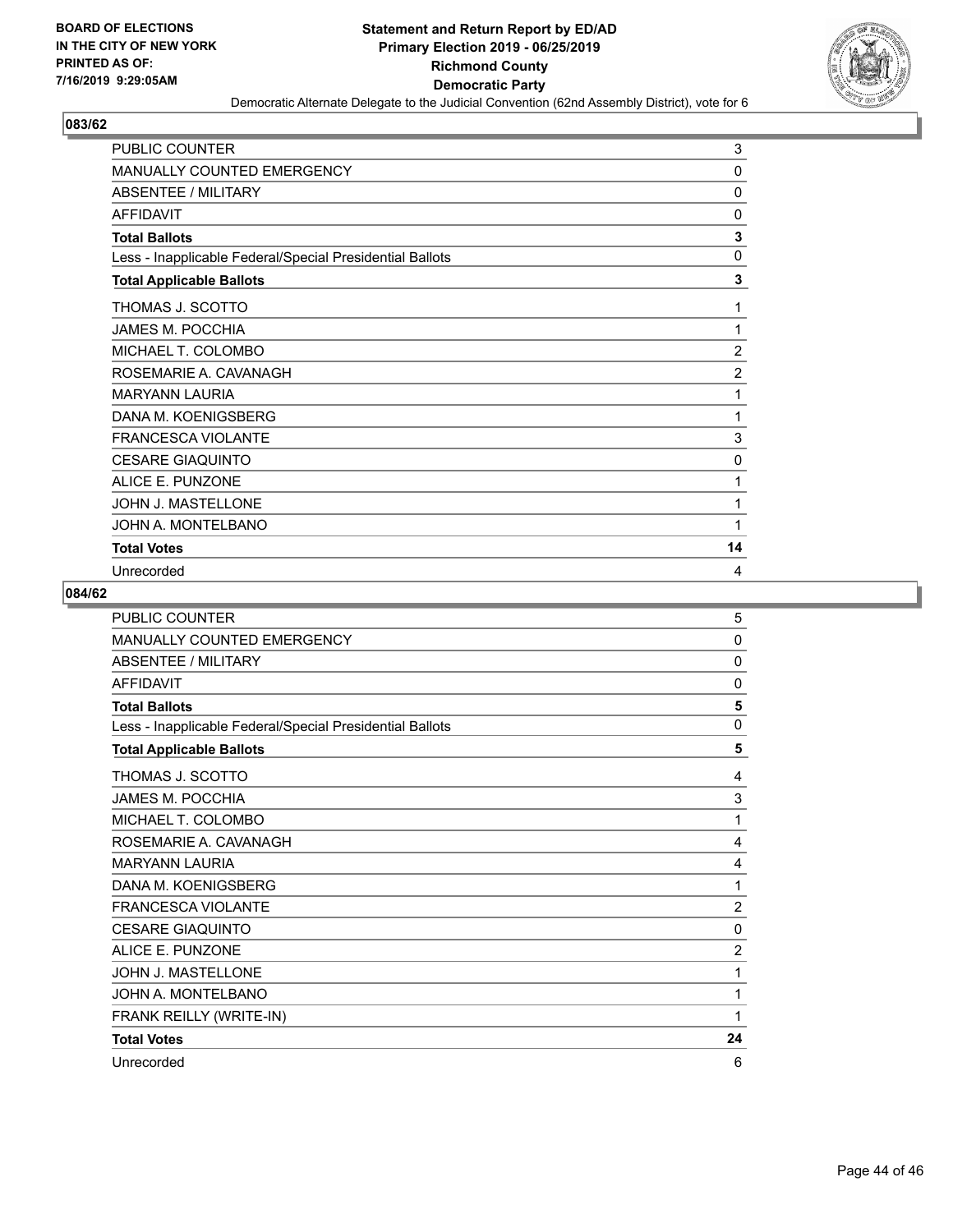

| PUBLIC COUNTER                                           | 10             |
|----------------------------------------------------------|----------------|
| <b>MANUALLY COUNTED EMERGENCY</b>                        | 0              |
| ABSENTEE / MILITARY                                      | 3              |
| <b>AFFIDAVIT</b>                                         | $\mathbf{0}$   |
| <b>Total Ballots</b>                                     | 13             |
| Less - Inapplicable Federal/Special Presidential Ballots | 0              |
| <b>Total Applicable Ballots</b>                          | 13             |
| THOMAS J. SCOTTO                                         | 6              |
| <b>JAMES M. POCCHIA</b>                                  | 7              |
| MICHAEL T. COLOMBO                                       | 8              |
| ROSEMARIE A. CAVANAGH                                    | 5              |
| <b>MARYANN LAURIA</b>                                    | 3              |
| DANA M. KOENIGSBERG                                      | 6              |
| <b>FRANCESCA VIOLANTE</b>                                | 3              |
| <b>CESARE GIAQUINTO</b>                                  | $\overline{2}$ |
| ALICE E. PUNZONE                                         | 3              |
| JOHN J. MASTELLONE                                       | $\overline{2}$ |
| JOHN A. MONTELBANO                                       | 4              |
| <b>Total Votes</b>                                       | 49             |
| Unrecorded                                               | 29             |

| <b>PUBLIC COUNTER</b>                                    | 4              |
|----------------------------------------------------------|----------------|
| MANUALLY COUNTED EMERGENCY                               | 0              |
| <b>ABSENTEE / MILITARY</b>                               | 3              |
| <b>AFFIDAVIT</b>                                         | 0              |
| <b>Total Ballots</b>                                     | 7              |
| Less - Inapplicable Federal/Special Presidential Ballots | 0              |
| <b>Total Applicable Ballots</b>                          | 7              |
| THOMAS J. SCOTTO                                         | 6              |
| <b>JAMES M. POCCHIA</b>                                  | 5              |
| MICHAEL T. COLOMBO                                       | 3              |
| ROSEMARIE A. CAVANAGH                                    | 5              |
| <b>MARYANN LAURIA</b>                                    | 4              |
| DANA M. KOENIGSBERG                                      | 4              |
| <b>FRANCESCA VIOLANTE</b>                                | 0              |
| <b>CESARE GIAQUINTO</b>                                  | 0              |
| ALICE E. PUNZONE                                         | $\overline{c}$ |
| <b>JOHN J. MASTELLONE</b>                                | 3              |
| JOHN A. MONTELBANO                                       | 3              |
| <b>Total Votes</b>                                       | 35             |
| Unrecorded                                               | 7              |
| 087/62 COMBINED into: 054/62                             |                |
| 088/62 COMBINED into: 054/62                             |                |